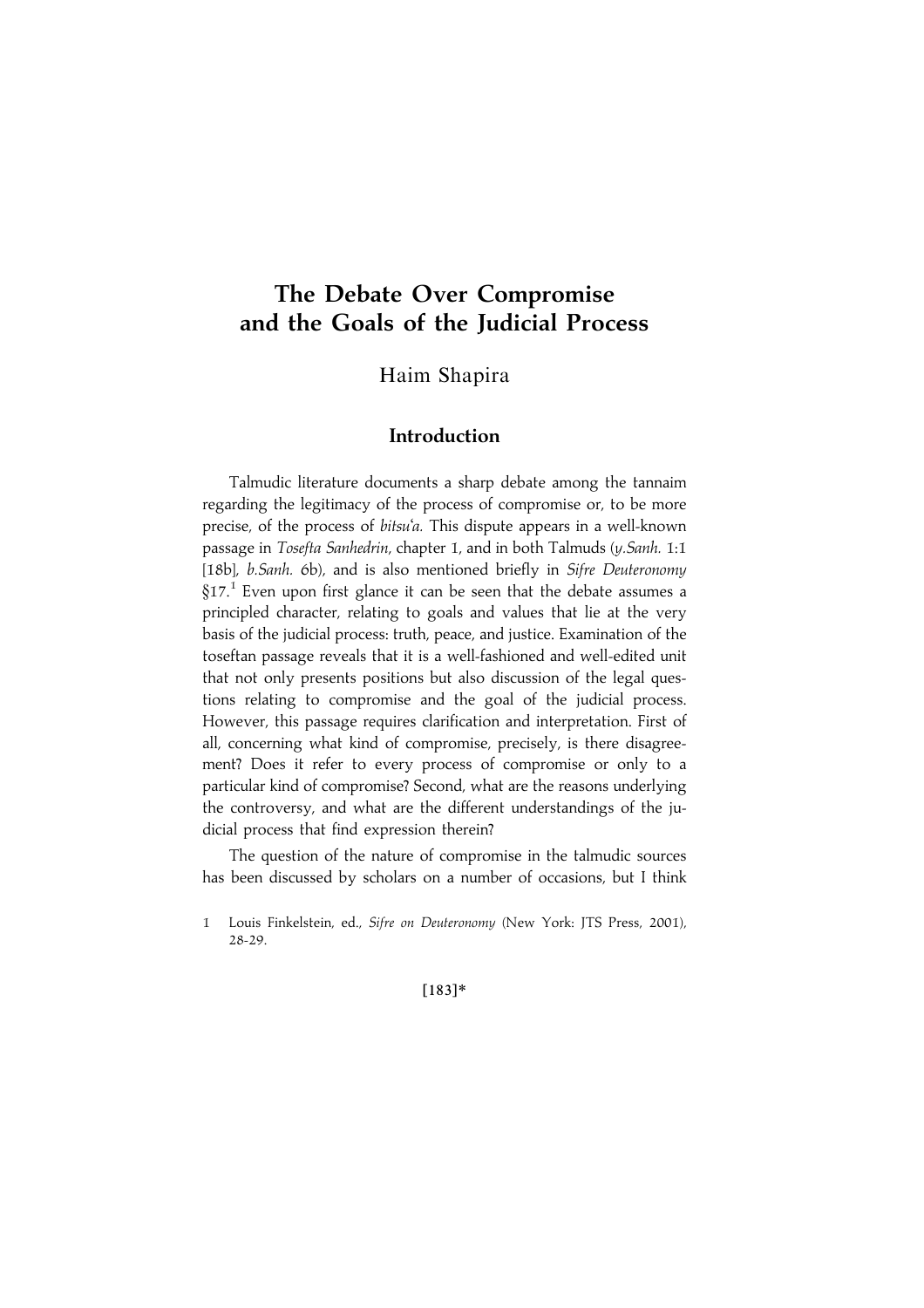that we have not yet attained an adequate analysis of this institution. In particular, the special nature of the process of bitsu'a that stands at the heart of the tannaitic dispute has not yet been clarified. Hence, I will begin this paper with a fundamental analysis of compromise; thereafter, in the second section, I will examine what kinds of compromise are discussed in the tannaitic sources. This discussion will enable us to define the precise meaning of bitsu'a, that type of compromise concerning which the tannaim disagreed. The third section will be devoted to a textual and literary analysis of the unit within which the tannaitic controversy is located. The fourth section will be concerned with a theoretical analysis of that debate. I will show that the talmudic debate presents a principled, jurisprudential dispute relating to the nature and goals of the judicial process. For this purpose, I shall make use of insights which have emerged in the course of discussion of compromise in contemporary legal literature. As I shall show, notwithstanding the great differences in time and culture, it is possible to make use of these insights in order to shed light upon the ancient texts.

## I. Compromise: Conceptual Observations

Compromise is generally defined as a process in which two or more disputing sides arrive at an agreement involving mutual concessions in order to resolve the dispute between them. $<sup>2</sup>$  This definition involves</sup> two principal elements: one relating to the **process**, whose essence is agreement between the sides; the second pertaining to the result, whose essence is the resolution of the dispute by means of mutual concessions, that is, by finding a ''middle way.'' Both conditions are vital for the existence of a compromise. The resolution of the dispute

 $[184]*$ 

<sup>2</sup> M. Golding, ''The Nature of Compromise: A Preliminary Inquiry,'' in Compromise in Ethics, Law and Politics, eds. J. R. Pennock and J. W. Chapman (New York: New York University Press, 1979), 3-25; J. P. Day, ''Compromise," Philosophy 67 (1992): 399-406; A. Hassid, "Ethical Compromise -Two Justifications'' (Hebrew), Iyyun 50 (2001): 107.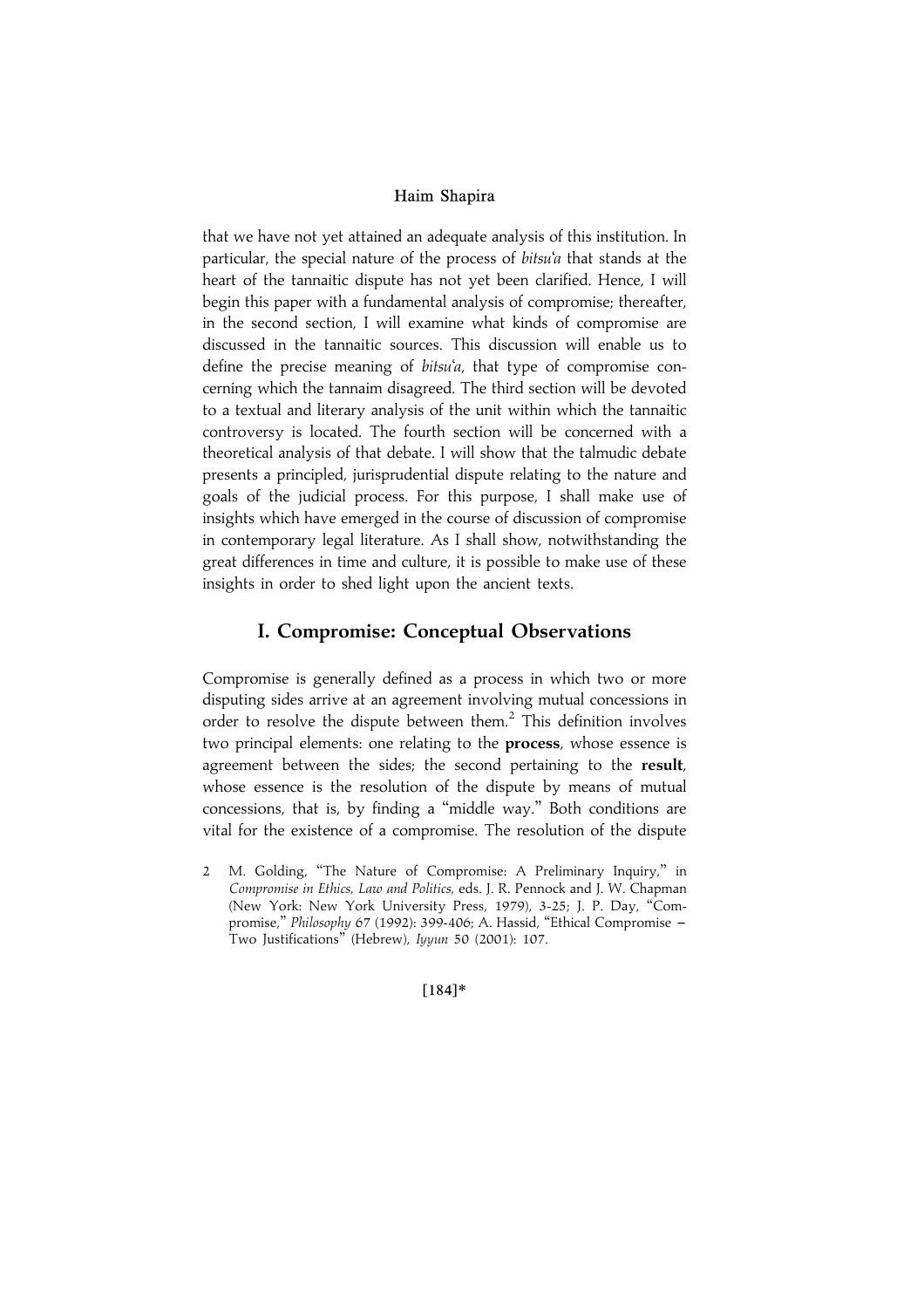by means of agreement, in which one side accepts the demands of the other in full, is not considered a compromise, as the result does not reflect mutual concessions. A solution in which an authoritative thirdparty imposes upon both sides a ''middle-of-the-road'' solution is sometimes referred to as a compromise, but in fact only the result is a compromise. In the absence of agreement, there is no true process of compromise here.

The process of attaining compromise may be done in a variety of ways. One way is by means of direct **negotiation** between the parties, at whose end they agree upon an agreement for resolving the dispute. In this method there is a direct relationship between the parties and the result of compromise attained at the end. A second method is by means of mediation, in which the parties find it difficult to conduct the negotiation between themselves directly, and resort to the assistance of a third-party who mediates between them, and who may even present various suggestions for compromise that might be acceptable to them. In this case, the mediator's suggestions are not binding, and each party retains the right to agree to the solution proposed or to reject it. This method, too, reflects an explicit agreement between the parties for the compromise suggested. However, the involvement of a third-party is likely to exert influence upon the parties to agree to things about which they originally would not have agreed.<sup>3</sup> A third way of attaining compromise is by means of arbitration. If both parties turn to this method, it is generally in a case where they are unable to arrive at a compromise by themselves or by means of mediation; therefore, they

3 The modern doctrine of mediation seeks to create a neutral mechanism of mediation that allows the sides to express their opinion and to realize their interests in the best way. See Roger Fisher & William Ury, Getting to Yes: Negotiating Agreement Without Giving In (New York: Penguin Books, 1983). On various kinds of mediation, see L. L. Riskin, ''Understanding Mediators' Orientations, Strategies and Techniques: A Grid for the Perplexed, 1,'' Harvard Negotiation Law Review 1 (1996): 7-51. For a discussion of the theory of mediation, see M. Alberstein, The Jurisprudence of Mediation (Hebrew) (Jerusalem: Magnes, 2007).

 $[185]*$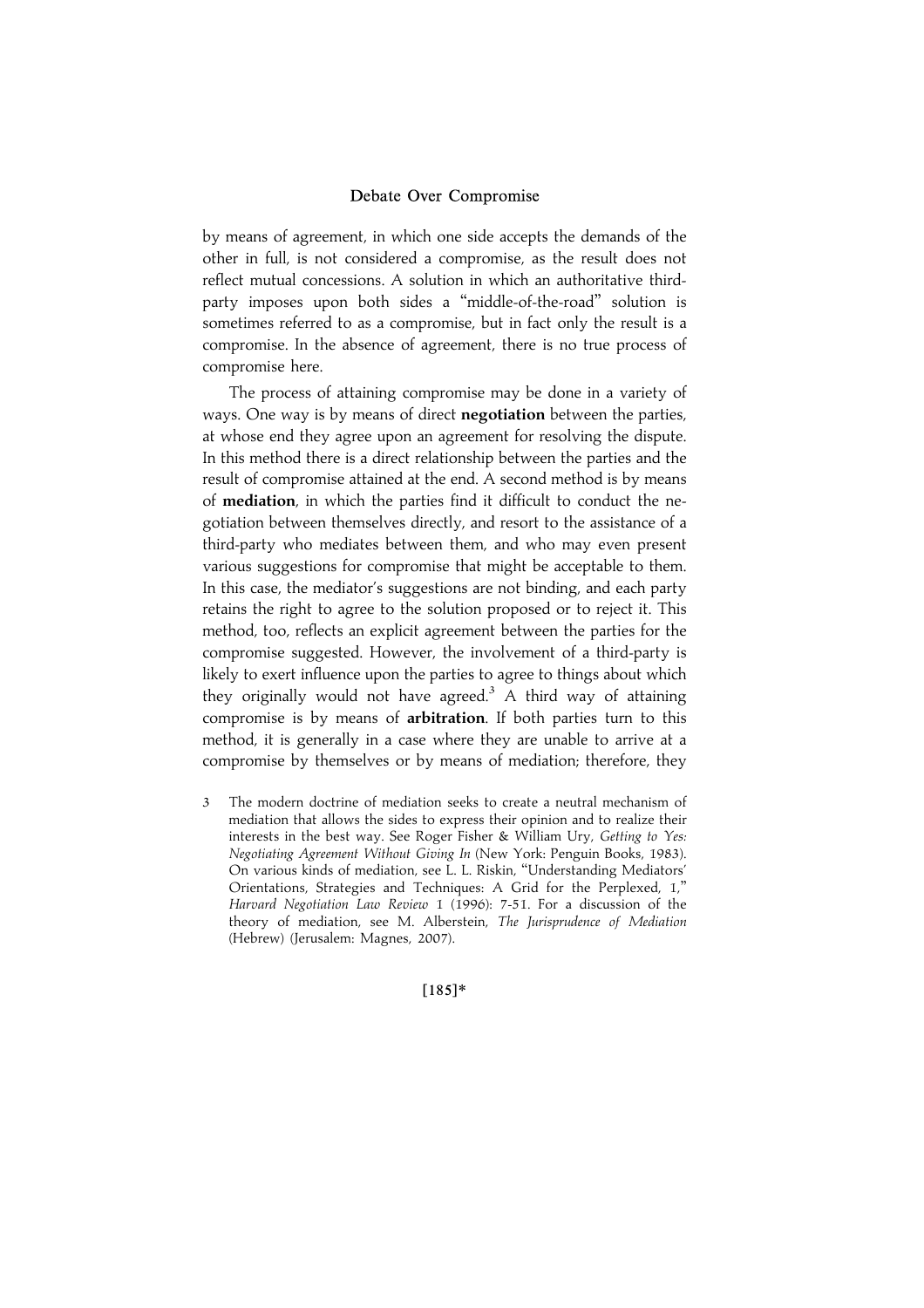seek a decision from an outside party. Unlike the situation of mediation, in which the suggestions of the mediator are not obligatory, the decisions of the arbitrator are binding. However, not all arbitration ends in compromise. If the parties ask the arbitrator to decide in a dispute on the basis of what seems to him to be just, and he decides in favor of one party against the other, the result is not compromise. If, on the other hand, the parties ask the arbitrator to decide following the path of compromise, and he indeed issues a ruling of ''the middle way,'' then what has been accomplished is a compromise. That is to say, even in a case of arbitration both elements need to be present – agreement and result – in order to be considered a compromise. Yet, in the case of arbitration, the element of agreement assumes a different guise. One is no longer speaking of a concrete agreement involving the resolution of the dispute, but rather of a principled agreement between the parties involved to enter into a process of compromise and to accept upon themselves the decision of the arbitrator. These three methods were already known in ancient legal systems such as Greek and Roman law, and are to a large extent accepted to this day.<sup>4</sup> As we shall see, they were also known to Jewish law and to the talmudic sources.

Processes of compromise by means of negotiation, mediation, and arbitration are frequently conducted outside the courtroom and without its involvement. The parties can turn to these methods after the dispute has arisen in order to resolve the matter before it reaches the stage of litigation. On occasion, appeal to them may be done during the course of legal proceedings, after a lawsuit has already been presented. In such cases, the court is likely to be involved in the process of compromise. Its degree of involvement can take place on various levels, beginning with postponing litigation until the sides reach an agreement between themselves, pointing the parties towards a process of compromise,

4 Derek Roebuck, Ancient Greek Arbitration (Oxford: Holo, 2001), 17; Derek Roebuck and Bruno de Loynes de Fumichon, Roman Arbitration (Oxford: Holo, 2004), 11-15; S. Goldberg, F. Sander, and N. Rogers, Dispute Resolution (Boston-Toronto-London: Aspen Publishers, 1992).

#### $[186]*$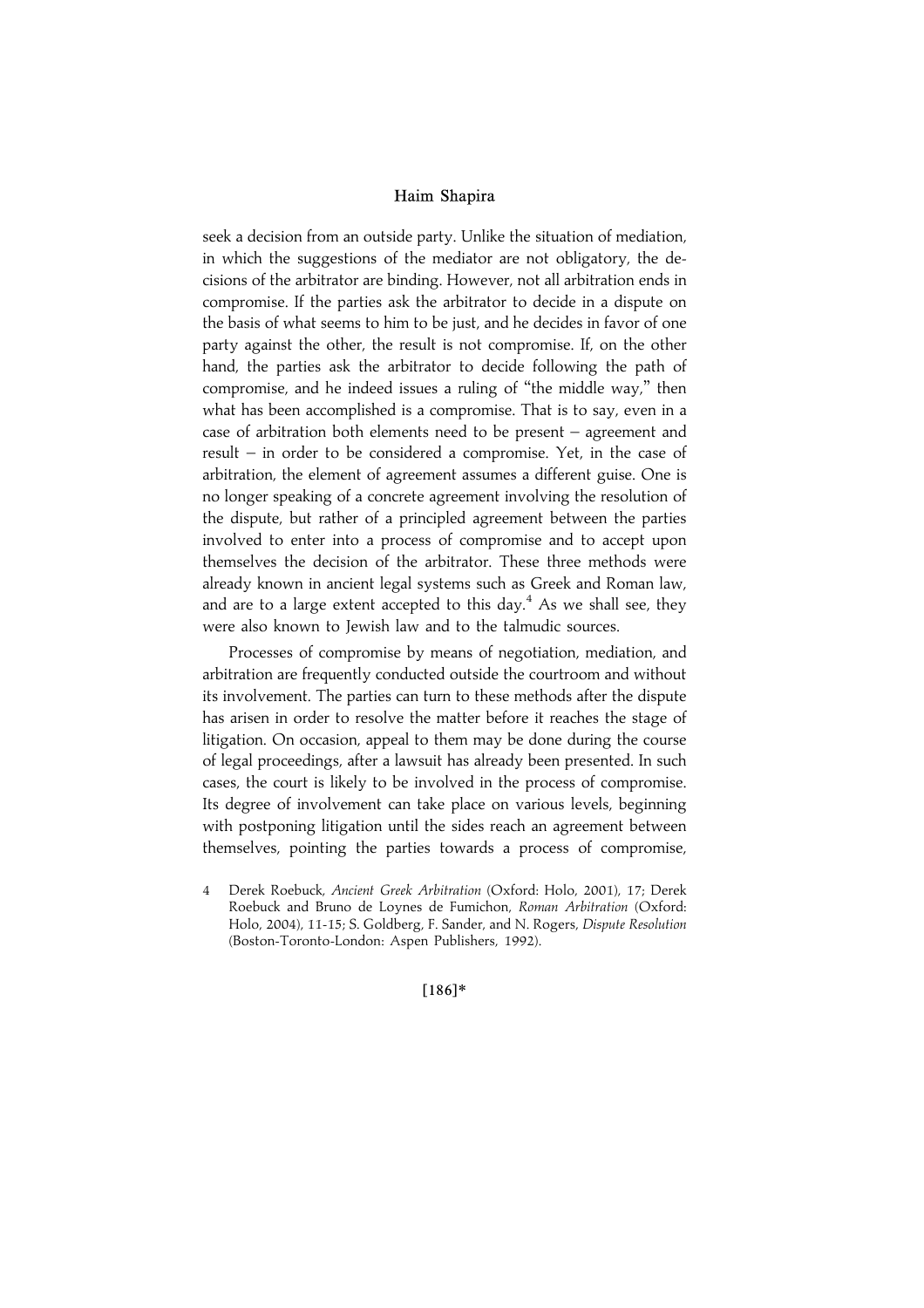using mediation in attaining a compromise, and even issuing a ruling of compromise.

Processes of compromise made outside of court do not generally raise any special problems of legitimacy or legality. One is speaking of agreements that belong to the private realm; so long as one is not speaking of illegal agreements, the law has no special reason to oppose them. Indeed, it would appear that all legal systems recognize the legality of such procedures. Of course, there is room to discuss the benefits and drawbacks of compromise as opposed to judicial proceedings, both in terms of efficiency or effectiveness and in terms of the level of justice and other social considerations.<sup>5</sup> But the very legitimacy of this procedure is not disputable. As against this, the issue of the involvement of the court in proceedings of compromise is more problematic. Such involvement is perceived as liable to obscure the boundary between a decision required by the law and a solution made by the agreement of the sides. And indeed, not all legal systems allow the court to become involved in processes of compromise and, even where the court is permitted to do so, the degree of involvement tolerated varies from one system to another. In ancient times there was usually a relatively clear separation between legal proceedings and extra-legal proceedings. According to Roman law, the judge was required to rule according to law and was not permitted to become involved in making a compromise. If the parties were interested in compromise after the proceedings had begun, they were allowed to withdraw their suit and to arrive at a compromise. The question that arose in Roman legal writings is whether the judge is permitted to

5 Such questions have already been discussed in ancient literature, mostly regarding the comparison between arbitration and a judicial proceeding. Cf. the two works mentioned above (n. 3). In modern literature, the question of compromise agreements is also discussed. Generally speaking, there is a consensus among the authors as to their legitimacy, even though they may give different justifications. On this matter, see the literature cited in n. 1. On questions of justice discussed in this context, see below, section 4 of this paper.

|187~\*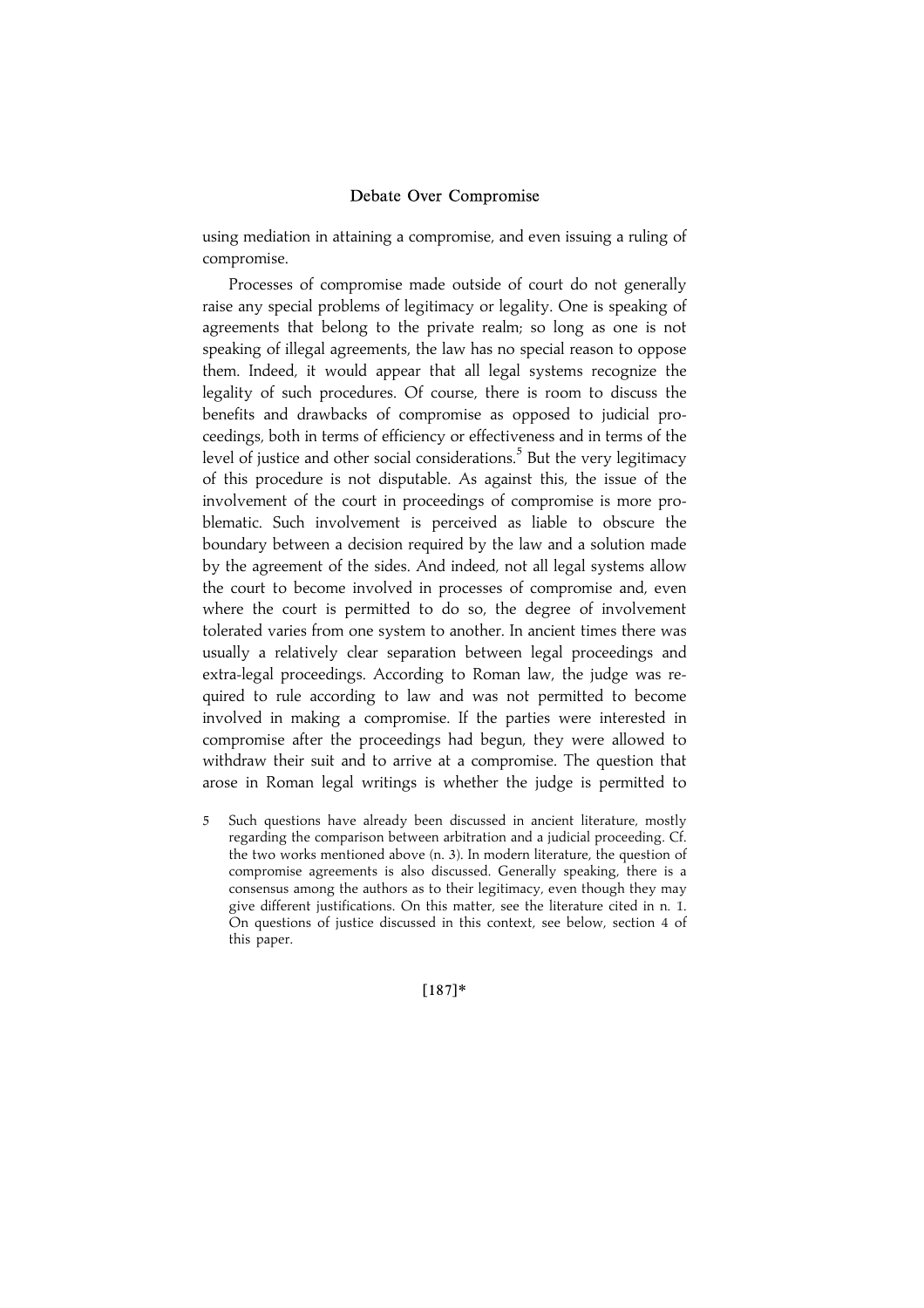advance the process of compromise by suspending litigation and encouraging the sides to enter into a process of compromise. In any event, it was clear to all that he was himself not permitted to offer suggestions for compromise.<sup>6</sup> Other systems that recognized the authority of the court to become involved in the process of attaining compromise did not recognize its authority to issue a ruling based on compromise, even if the sides agreed to do so. In Western legal systems, such authority was only recognized at the end of the twentieth century.<sup>7</sup>

# II. Compromise in Tannaitic Sources: Pesharah and Bitsu'a

Processes of compromise appear in tannaitic and amoraic sources in various contexts, and are also referred to by different terminology. In this section I wish to demonstrate that the tannaitic sources are familiar with the different forms of making compromise, and even distinguish between them. The most striking distinction finds expression in two terms used in the sources: pesharah, translated here as ''compromise,'' which is the more widely-used term; and bitsu'a (lit., "dividing"), which is less frequently used, and around which is conducted the tannaitic dispute. As we shall see below, even the term *pesharah* includes various methods of making compromise. But before discussing this, I need to say some words about the history of the interpretation and research relating to compromise, which has thus far not taken note of these distinctions. At first blush, the terminological distinction clearly indicates a distinction between two different kinds of compromise. However, already in the amoraic sources this distinction is somewhat obscured. Both the Babylonian and the Palestinian Talmud identify

 $[188]*$ 

<sup>6</sup> J. M. Kelly, Roman Litigation (Oxford: Oxford University Press, 1966), 132- 52.

<sup>7</sup> Such authority was first recognized in Israel in 1993: Law of Courts, §79a (Amendment 15).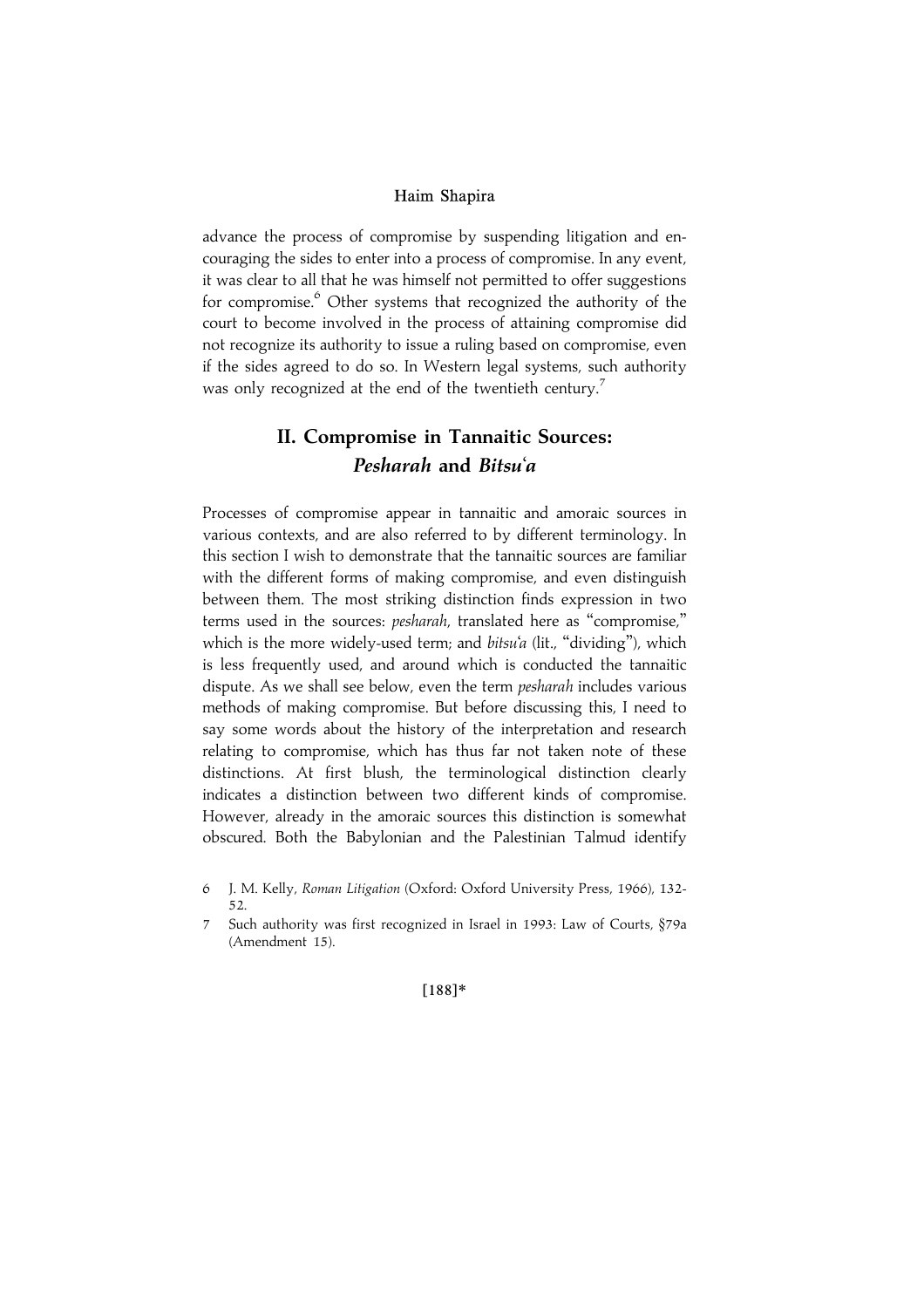bitsu'a with pesharah, and see them as one and the same thing. The two terms appear alongside one another and are seemingly interchangeable. $8$  In the wake of this, all the traditional commentators and almost all of the modern scholars identified them with one another.<sup>9</sup> In their eyes, the controversy regarding bitsu'a is a controversy over pesharah. But even if one accepts this identity, one must ask: What kind of compromise is bitsu'a? Does it refer to an agreement between the parties or to a judicial ruling of compromise? This question is not explicitly discussed in the Talmud, nor did the medieval commentators provide a single, unequivocal answer.<sup>10</sup>

In scholarship as well, different opinions have been expressed. Asher Gulak, who seems to have been the first scholar to deal with this subject in a systematic way, was also the only one who attempted to

- 8 See, e.g., b.Sanh. 6b-7a. The Talmud cites there the ruling of Rav: "The law follows R. Joshua b. Korhah" (who said that "it is a mitsvah to divide [perform bitsu'a]"), contrasting this with the practice of Rav Huna to inquire of the litigants: ''Do you prefer [a decision by] law or by compromise.'' Similarly in the conclusion of the discussion: ''What mitsvah is involved here also? As R. Joshua b Korhah said: It is a mitsvah to say to them: Do you prefer [a decision by] law or by compromise?'' The Palestinian Talmud (y.Sanh. 1.1 [18b]) incorporates within the baraita concerning bitsu'a the words of Rav Matanyah: ''Even compromise requires a mental decision.''
- 9 See, e.g., Rashi, b.Sanh. 6a, s.v. bitsu'a pesharah, and all the other Talmud commentators there. For the modern scholars, see below.
- 10 Many of the commentators did not relate to this at all. Among those who did refer to the issue, one should mention in particular the author of Halakhot Gedolot, who interpreted pesharah as a process of mediation by which people who are not judges bring the litigants to an agreement (Sefer Halakhot Gedolot, Hil. Dayyanim, ed. Hildesheimer [Jerusalem: Mekize Nirdamim Publishers, 1987], part III, 14-15). Rashi and tosafot did not give an exact definition of the process of pesharah but it follows from what they said that, according to them, it refers to a process performed in court (see, e.g., Rashi on b. Sanh. 6b, s.v. asur livtso'a; aval aharon; and tserikhah kinyan). Another explicit definition was given by Isaiah di Trani (the Younger), according to whom one is speaking of a ruling of compromise issued by the court (Piskei Ria''z 'al Masekhet Sanhedrin (Jerusalem: Makhon ha-Talmud ha-Yisraeli ha-Shalem, 1994), 19.

[189]\*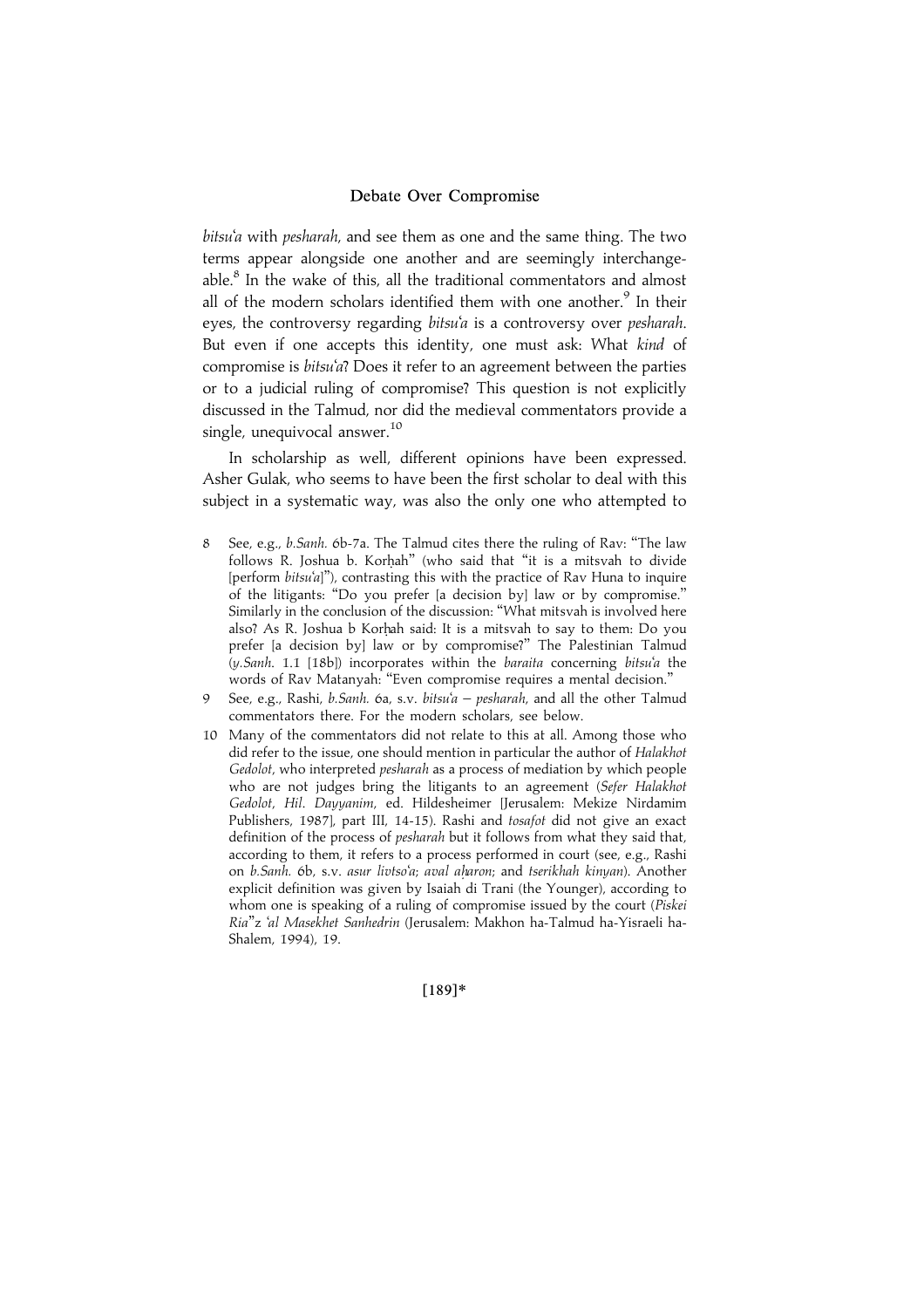distinguish between pesharah and bitsu'a. In his opinion, bitsu'a is a process similar to that accepted in Roman law, in which an official or judge who is authorized to do so brings the dispute to mediation.<sup>11</sup> Thus, the tannaitic dispute over bitsu'a relates to the question as to whether or not the judge is allowed to transfer the resolution of the dispute to decision before a mediator. However, this suggestion has no real basis in the sources, and failed to convince subsequent scholars. From that point on, scholars abandoned the attempt to distinguish between *pesharah* and bitsu'a, and all assumed that they represent one and the same institution. Boaz Cohen, who wrote a comprehensive study of arbitration in Jewish law, saw pesharah as a process of arbitration. He noted that in a number of tannaitic sources *pesharah* refers to a private agreement between the parties, but in his view the developed legal institution of *pesharah* means mediation or arbitration.<sup>12</sup> In recent years this matter has been studied anew, but scholars continue to adhere to the opinion that *pesharah* and bitsu'a represent a single institution. Berachyahu Lifshitz has suggested an original interpretation, according to which *pesharah* is a judicial process whereby the parties agree to have their case adjudicated before a court of law. It differs from *din*, a regular judicial process, in its source of authority. While din is based on the law, pesharah is based on agreement between the parties. In practice, the court would judge in both procedures according to identical legal principles, and thus the result of pesharah would not be different from that of din ("law").<sup>13</sup> According to Lifshitz, pesharah and bitsu'a refer to the same procedure. Itay Lifshitz comprehensively discusses the idea of pesharah in tannaitic and amoraic sources and in the medieval commentaries. He likewise arrives at the conclusion that bitsu'a is to be

 $[190]*$ 

<sup>11</sup> A. Gulak, "Bitsu'a in Talmudic Sources" (Hebrew), Yavneh 3 (1943): 19-34.

<sup>12</sup> Boaz Cohen, "Arbitration in Jewish Law," in Jewish and Roman Law II (New York: United Synagogue Book Service, 1966), 651-709.

<sup>13</sup> Berachyahu Lifshitz, "Pesharah" (Hebrew), in Kovets Mishpete Eretz (Ofrah: Mekhon Mishpete Eretz, Bet Midrash Gavoah la-Halakhah u-Mishpat, 2002), 137-51.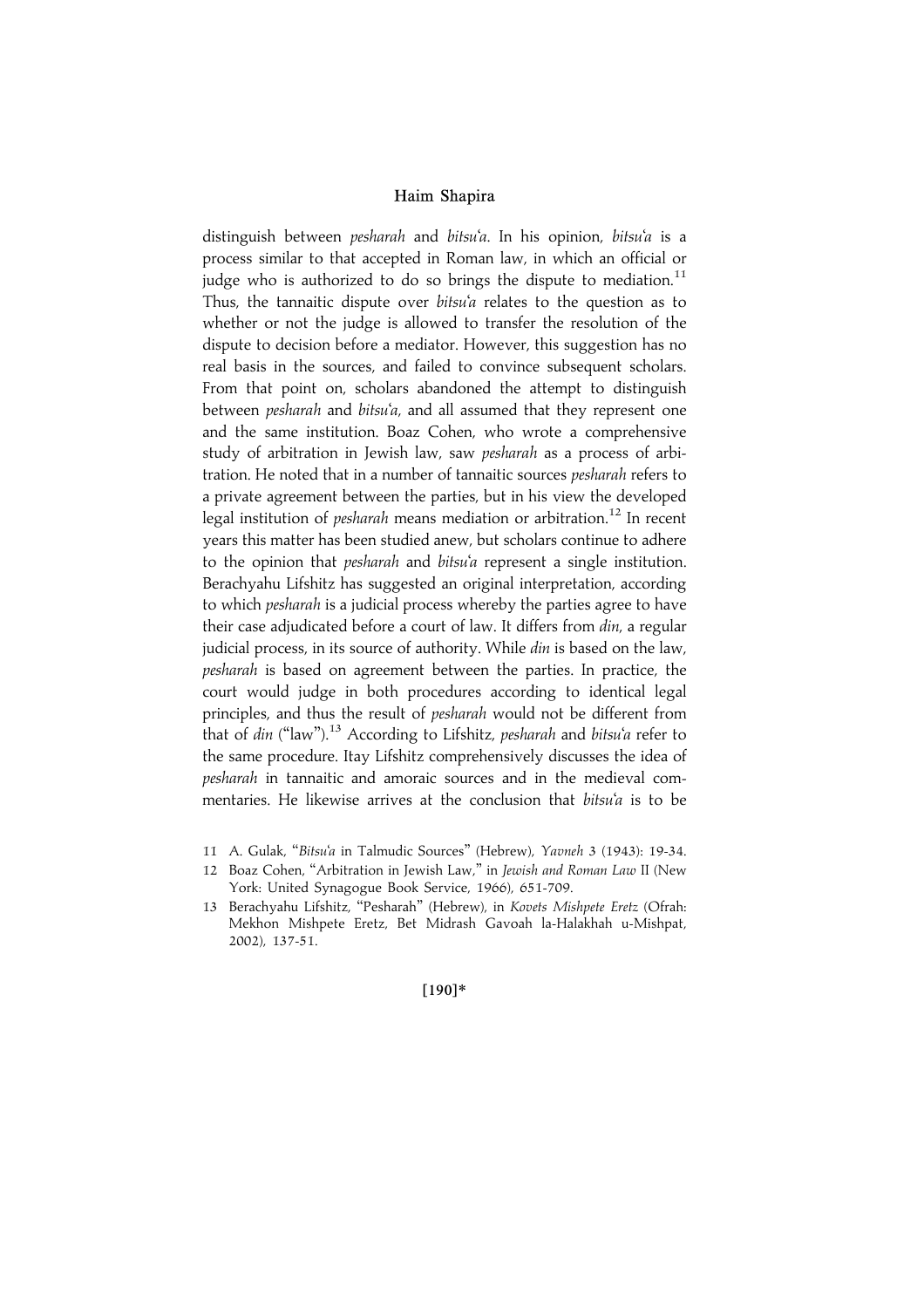identified with *pesharah*, and sees both as indicating a process of compromise made in court. But he rejects the position of Berachyahu Lifshitz, and thinks that the process of pesharah brings about a real compromise between the sides.<sup>14</sup> These two scholars interpret the talmudic sources in a homogeneous way (each consistent with his approach), assuming that the term pesharah signifies a single legal institution that appears in the same manner in all the sources, even those which speak of bitsu'a. As we mentioned, the only attempt to distinguish between pesharah and bitsu'a was that of Gulak, which failed. Nevertheless, the fact that the interpretation he proposed did not meet the test of criticism does not mean that the distinction per se is not correct. To the contrary, the distinction between *pesharah* and *bitsu'a* in tannaitic sources is quite clear. One who examines the tannaitic sources in a manner distinct from the amoraic sources will see that the two terms appear there in a manner distinct from one another. To begin with, they appear in different contexts. In those places where *pesharah* is mentioned, bitsu'a is not mentioned, and vice versa. Moreover, the attitude towards them is completely different. Pesharah is not subject to controversy, while bitsu'a stands at the heart of a tannaitic dispute. True, the talmuds identified the two with each other, as there is a certain proximity between them, but the point of departure for the historical interpretation of the tannaitic sources must be based upon a distinction between them.

In what follows, we shall see that the term pesharah designates a compromise that has been obtained through various means. It seems likely that its fundamental meaning was that of a private settlement made between the sides in order to resolve a dispute. Nevertheless, it also appears in the context of an arrangement made in the court and through its good offices. It likewise indicates an initiated procedure, similar to arbitration, in which the two sides turn from the outset to a

#### |191~\*

<sup>14</sup> A. A. Lifshitz, "Compromise in Jewish Law" (Hebrew) (PhD diss., Bar-Ilan University, 2004), 47-63, and cf. 65-101.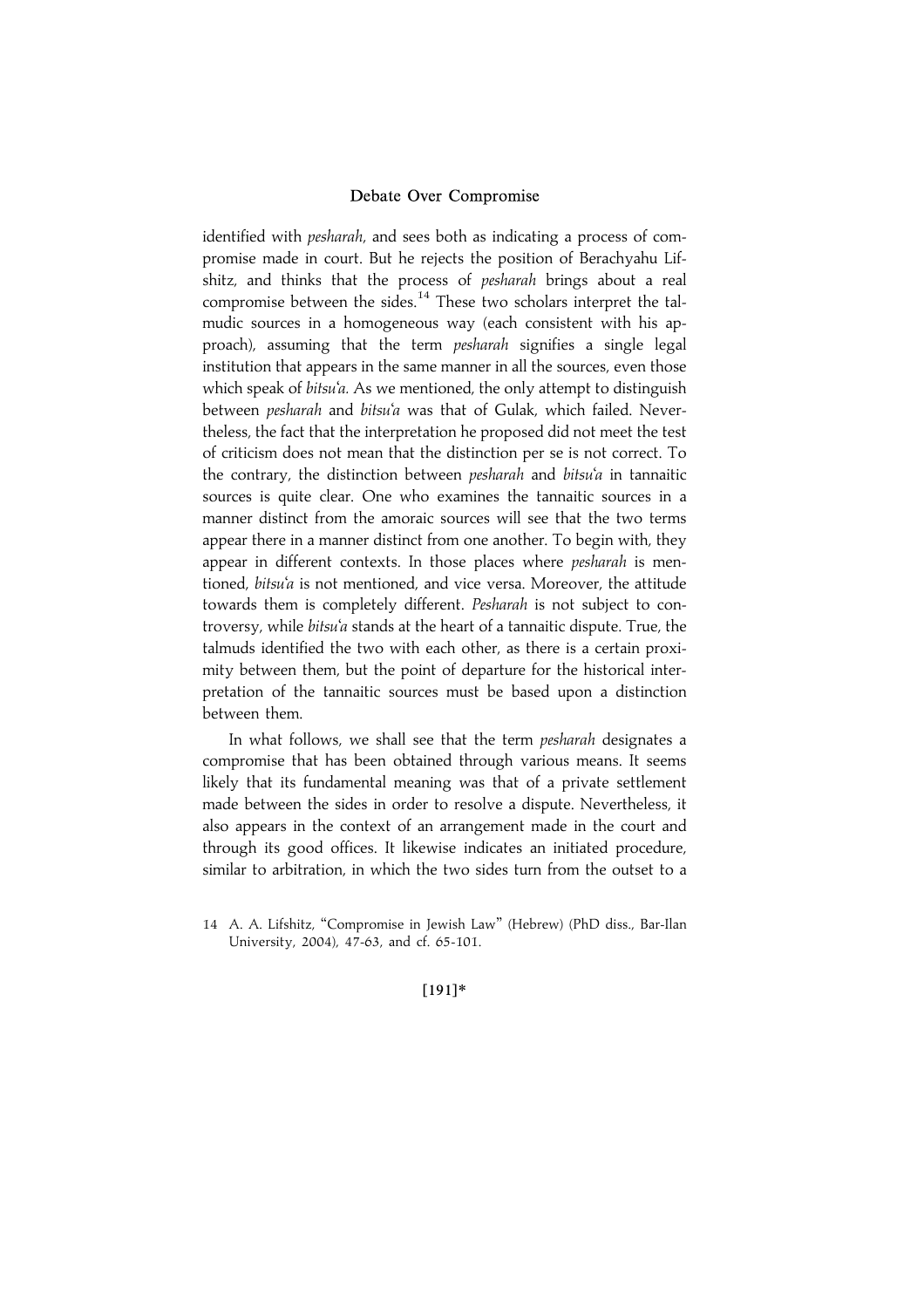procedure of compromise. One is therefore speaking about three accepted ways of arriving at a compromise. As against this, the term bitsu'a appears in a specific context, and indicates a process whereby the judge makes a compromise ruling in the context of a judicial decision.

## II. 1. Pesharah as an Agreement Between Litigants

In the Mishnah and the Tosefta, pesharah is mentioned as a solution to a particular kind of problem, to which the law does not offer a legal solution due to the conflict of equal claims between which it is impossible to decide, or due to a difficulty involving evidence. The solution proposed in these sources is to conclude the dispute by a compromise agreement obtained by negotiation between the sides.

In m.Ketub. 10:6 we read:

One who was married to two women and sold his field: [if] the first wife wrote [to the purchaser], ''I do not have any claims on you,'' the second one takes it [the field] from the hand of the purchaser, and the first [wife] from the second, and the purchaser from the first one – and so it continues around and around until they make a compromise (*pesharah*) among themselves; and similarly with a creditor.<sup>15</sup>

The first wife promised the purchaser that she would not attempt to collect the land, which had been liened to the money specified in her marriage contract (ketubbah). The second wife did not make any such commitment and therefore, when the time comes, is able to collect her ketubbah money from the purchaser. The first wife, whose claim preceded that of the second, can then collect the land from the second wife. The purchaser, whose claim takes precedence to that of the first wife, can in turn collect it from her – and matters can continue thus indefinitely; the claims thus pass from one to another in an endless

#### |192~\*

<sup>15</sup> The text of the mishnah is brought here according to MS Kaufmann. In another printing it is written: רכן אשה בעלת חוב.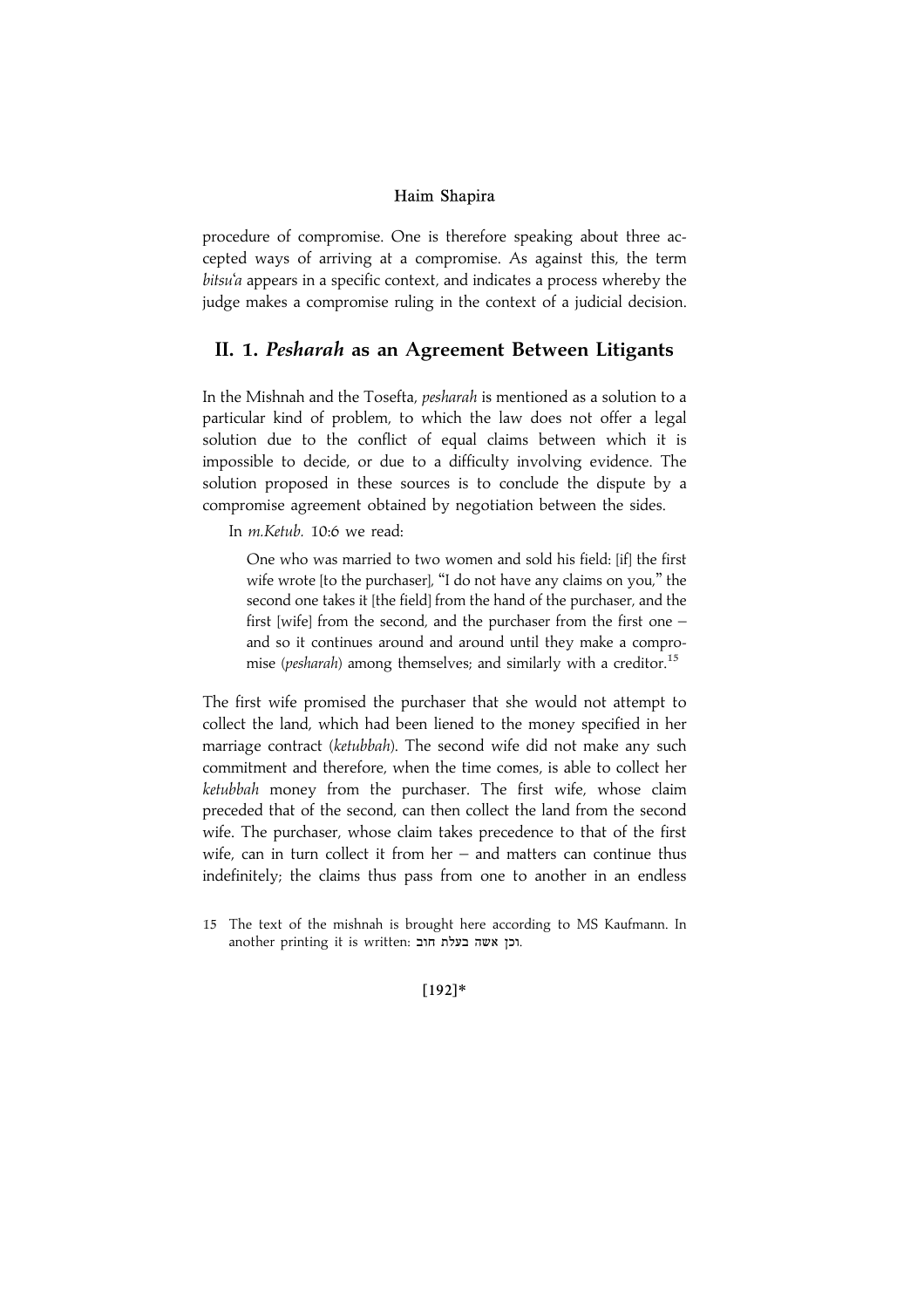circle. The law does not provide any solution to this problem; hence, it can only be resolved by means of pesharah, ''compromise'' – that is to say, an arrangement among the various parties that resolves the dispute.

To whom are the instructions of the mishnah addressed: to the litigants or to the court? Or, to put it differently: upon whom is the obligation to make the compromise incumbent?<sup>16</sup> From a linguistic and formal viewpoint, the mishnah does not propose any obligatory solution to the dispute. It does not state how one ought to behave, but merely says that the rights will continue to pass from hand to hand in an endless circle "until they make a compromise among themselves."<sup>17</sup> Thus, one cannot assume that it instructs the court to rule on this dispute by way of compromise; rather, the suggestion is one addressed to the litigants, that they arrive among themselves at a compromise solution – that is to say, a "peaceful agreement."<sup>18</sup> Hence, one is speaking here of a private agreement among the parties to the dispute.<sup>19</sup>

- 16 The Talmuds do not discuss this problem, nor do the traditional commentators on the Mishnah. Maimonides, and in his wake the Tur and Shulhan Arukh, interpreted the statement literally: "until they make a compromise between them,'' and did not elaborate (Maimonides, Mishneh Torah, Hil. Ishut 17:12; Tur and Sh.Ar. EH 100:4, and ad loc. in Helkat Mehokek: "The manner in which they made compromise is not explained in the gemara''; and see below).
- 17 If this mishnah were prescriptive, it would have read, ''and they make a compromise between them,'' or, more explicitly, ''the court makes a compromise between them.''
- 18 Maimonides, Perush ha-Mishnah to m.Ketub. 10:6, according to the translation of Rabbi Kapah.
- 19 In practice, an agreement between any two of the three sides can stop the circle and resolve the dispute. There are three possible coalitions: between the first wife and the purchaser, between the second wife and the purchaser, and between the two wives. Hanokh Albeck, in his commentary on the mishnah, explains that the compromise must be between the second wife and the purchaser, but does not explain why specifically those two. The language of the mishnah, ''and it continues around and around,'' can be read so as to suggest that the compromise needs to be made specifically between the two wives. However, as one is speaking of a voluntary

#### |193~\*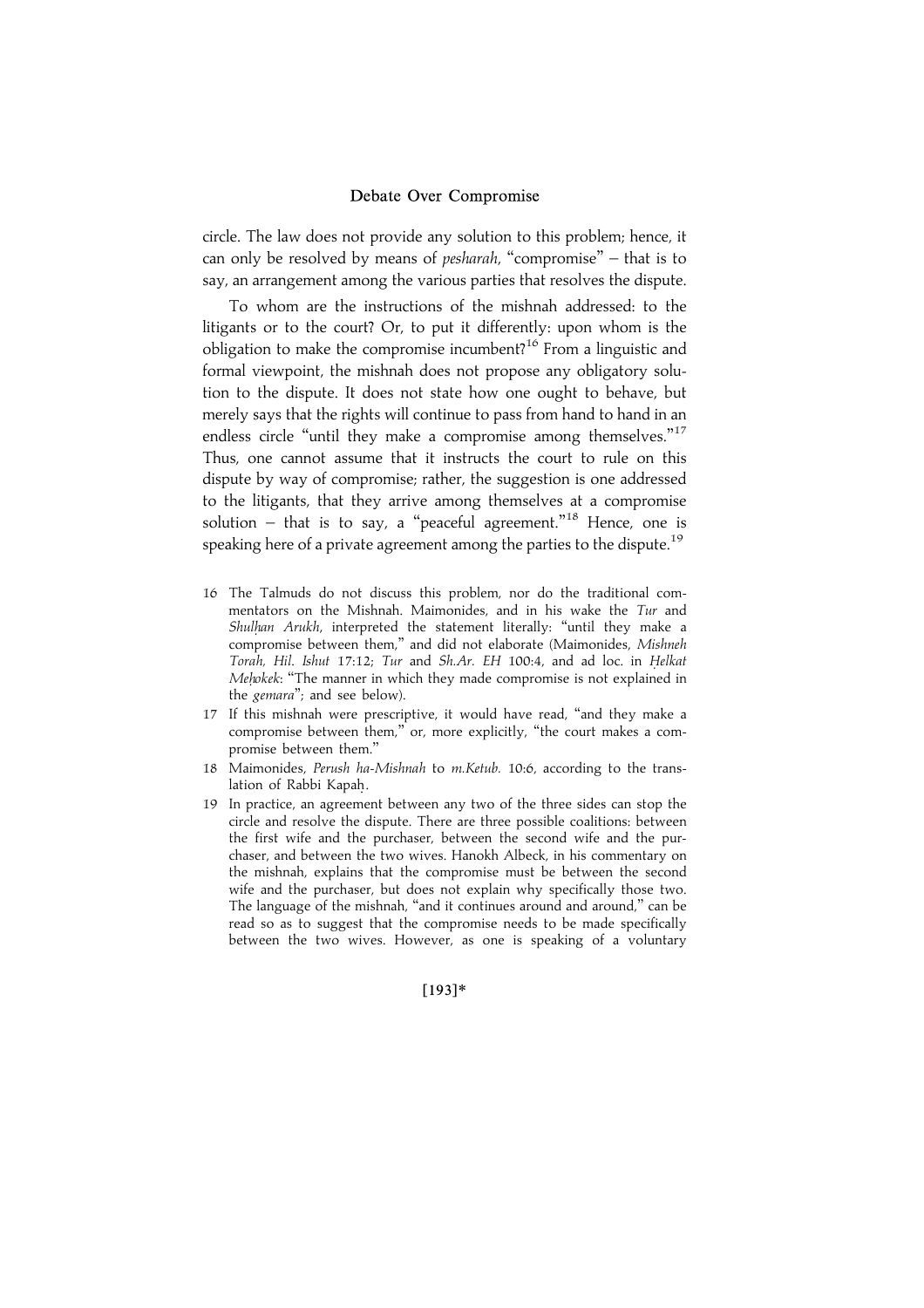A similar problem is discussed in  $t.B.$  Qam. 2:10.<sup>20</sup>

If one of them [i.e., donkeys] was loaded and one of them was being ridden, the loaded one passes by before the one with a rider. If one was burdened and one was empty, one passes the empty one before the burdened one. If one had a rider and one was empty, one allows the empty one to pass before the one with a rider. If both were burdened, if both had riders, if both were empty, one makes a compromise between them. Similarly, two ships which were passing opposite one another, and one is unloaded and the other loaded, one allows the empty one to pass before the loaded one. If both were unloaded, or both were loaded, one makes a compromise between them.

In a situation where there is a narrow passage, the halakhah establishes rules of priority, whose essence is that the donkey with a rider takes precedence, thereafter the one that has a burden, and finally the one that is empty. Similarly, in the case of ships, the one loaded takes precedence over the one that is empty.<sup>21</sup> However, when both of those passing were equal to one another, there is no general rule enabling one to decide which takes precedence; hence, the solution must be that ''one makes a compromise between them.'' Is this instruction addressed to the parties involved or to those charged with judgment? From the language of the tosefta in the case of the ships, in which the Hebrew uses the feminine pronoun, referring to ships, it is clear that the compromise is made between the parties involved and not by the court.<sup>22</sup> In other

agreement it is difficult to see what is would prevent the purchaser from making an agreement with either one of them. And indeed, later authorities thought that an agreement between any two sides is possible. See Helkat Mehokek on EH 100:4, §26.

- 20 Saul Lieberman, ed., Tosefta ki-fshuta (New York: JTS Press, 2002), 8. See the parallel y.B. Qam. 3:4 (3d) and b.Sanh. 32b, with minor variants.
- 21 The Yerushalmi adds the case of wagons, where the law is similar to that of ships.
- 22 One ought to understand the wording of the Yerushalmi, ''they shall make a compromise among themselves,'' in a similar fashion.

#### [194]\*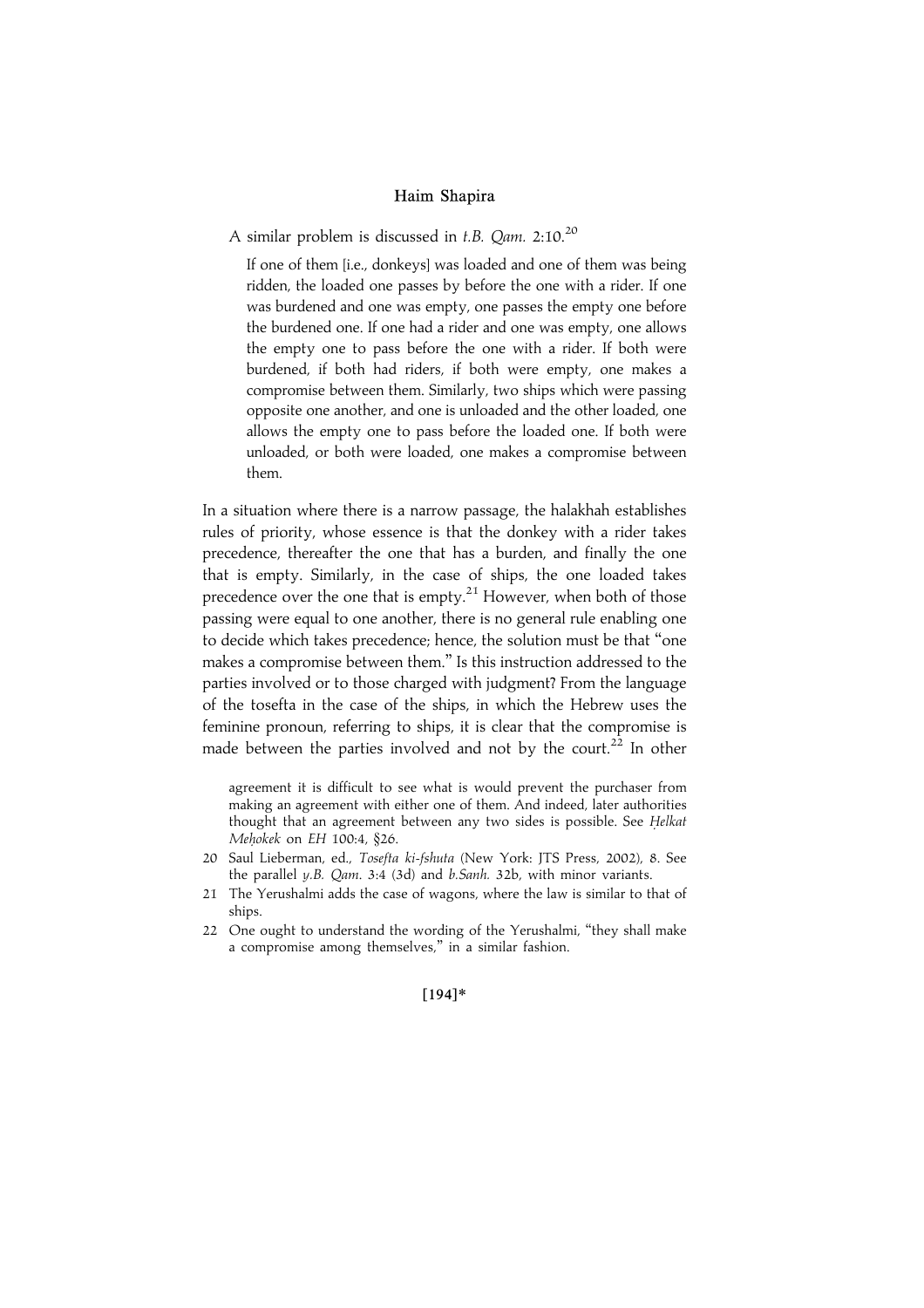words, one is speaking here of a private compromise arrangement. In this case, too, the law does not give a solution. Hence, the resolution of the dispute requires that the parties involved arrive at an agreement between themselves.<sup>23</sup>

A similar problem is discussed in t.B. Mesi'a  $3:5.^{24}$ 

He said to two people: "I stole a maneh [coin worth 100 units] from one of you, and from one of you I stole 200, but I do not know from which one of you,'' he pays this one 200 and that one 200; otherwise, he ought to have kept his silence. This one says: ''The 200 belongs to me,'' and this one says: ''The 200 belongs to me,'' he gives each one a *maneh*  $[100]$ ,<sup>25</sup> and he does not give them the rest until they make a compromise between them.

The halakhah distinguishes here between two different cases. In the first case, the thief himself admitted that he had stolen 200, but does not know from whom he stole [that sum]; hence, he is required to pay 200 to each one.<sup>26</sup> In the second case, the two victims are both suing him, each one for 200 that was taken from them. As he admits that he owes no more than 200, the law requires him to pay 100 to each of them, and the remaining hundred need not be paid until the parties make a

- 23 In the Babylonian Talmud, the baraita concludes with the phrase ''he imposes a compromise between them,'' implying that the compromise is made by the court. However, one ought not to infer from the language of the Talmud regarding the literal meaning of the baraita. Indeed, the Talmud assumes that the pesharah is done as a judicial ruling; see on this below in the discussion of the Babylonian Talmud.
- 24 Lieberman, Tosefta ki-fshuta, 73.
- 25 According to MS Erfurt: נותן לזה מנה ולזה מנה (and the sense is the same).
- 26 Something similar appears is m.B. Mesi'a 3:3 and in m. Yebam. 15:7: "If he stole from one of five people, and does not know from which one he stole, and each one says, 'He stole from me,' he places the stolen object among them, and runs away: thus the words of R. Tarfon. But R. Akiva said: This way does not save him from transgression, until he pays each one of them." The mishnah in Bava Mesi'a and the tosefta support R. Tarfon. Cf. Lieberman, Tosefta ki-fshutah, 171.

[195]\*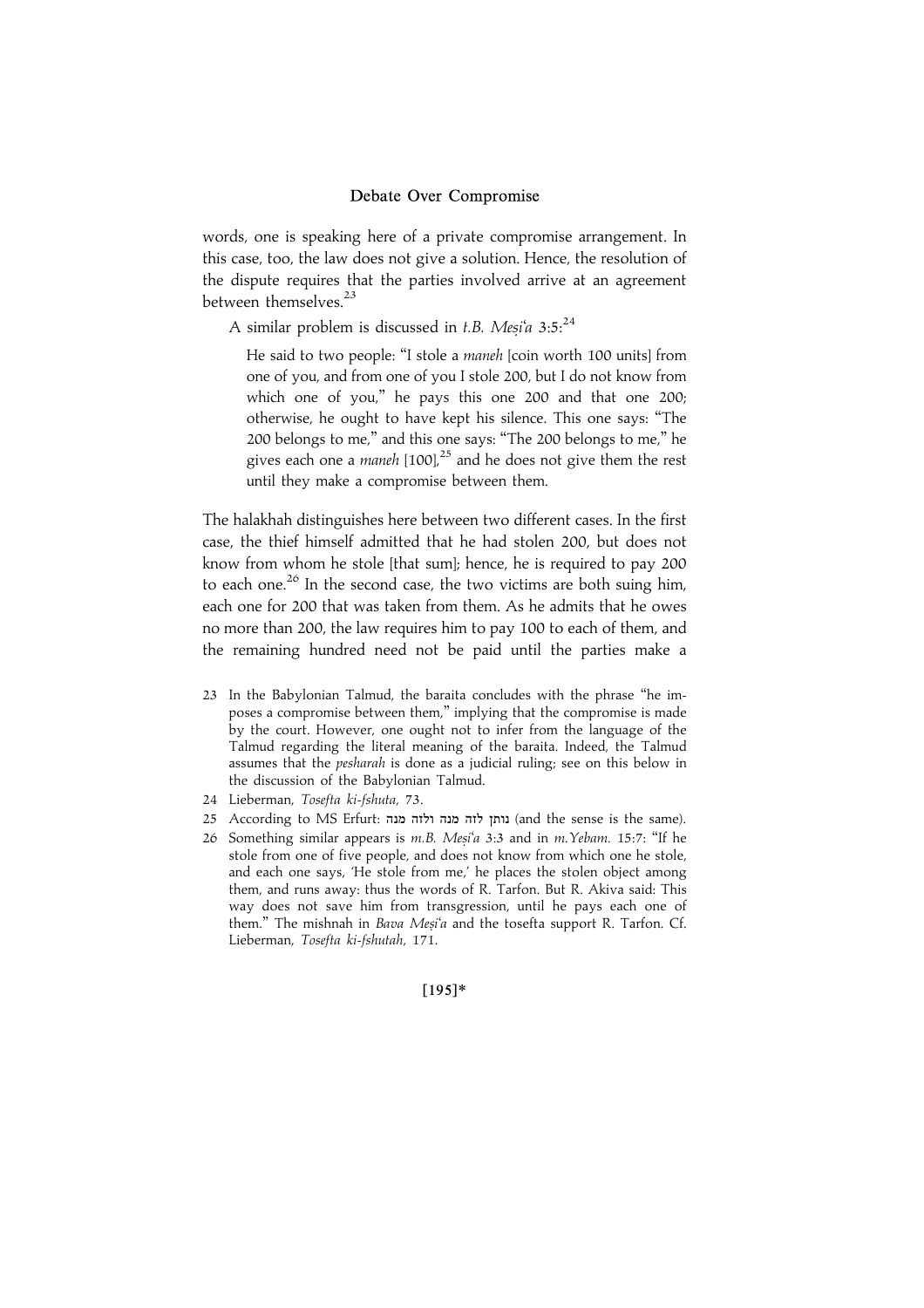compromise between them. $^{27}$  As one cannot know to whom to give the additional maneh, the matter hinges upon the agreement reached by the two claimants.

In all these cases, one is speaking of a dispute for which there is no solution under law. Therefore, the solution proposed by the halakhah is one of compromise, obtained by negotiation between the two sides. The concept of *pesharah* thus indicates a private agreement between the sides that does not involve the court. One may assume that, were the matter to come to the attention of the court, it would advise the sides to compromise between themselves, but in principle there is no need for involvement of the court – neither by means of mediation nor by judicial decision. The fact that a compromise of this type is mentioned in that case for which there is no other solution under law does not mean that compromise is illegitimate in other cases. One may assume that the parties could arrive at a compromise agreement in other cases as well, but in such cases there is no reason for the law to recommend this. The law recommends this path only in those cases in which there is no other legal remedy.

# II. 2. Pesharah in the Legal Process (Mediation)

The term pesharah is also used to indicate an arrangement obtained during the course of a discussion in court. Mekilta de-Rabbi Yishmael on the verse, ''When they shall have some matter [i.e., dispute], they shall come to me, and I shall judge between a man and his fellow'' (Exod. 18:16), comments as follows:

"I shall judge between a man" - this refers to judgment in which there is no *pesharah* [compromise]; "and his fellow" – this refers to

#### $[196]*$

<sup>27</sup> For a similar law, see  $m.B.$  Mesi'a 3:4 regarding one who loans money: ''Two people who left money with one person: this one left one maneh (i.e., 100) and this left 200; this one says: the 200 is mine, and that one says, the  $200$  is mine  $-$  he gives this one 100 and that one 100, and the balance shall remain until Elijah comes.'' See Lieberman, Tosefta ki-fshutah, 171.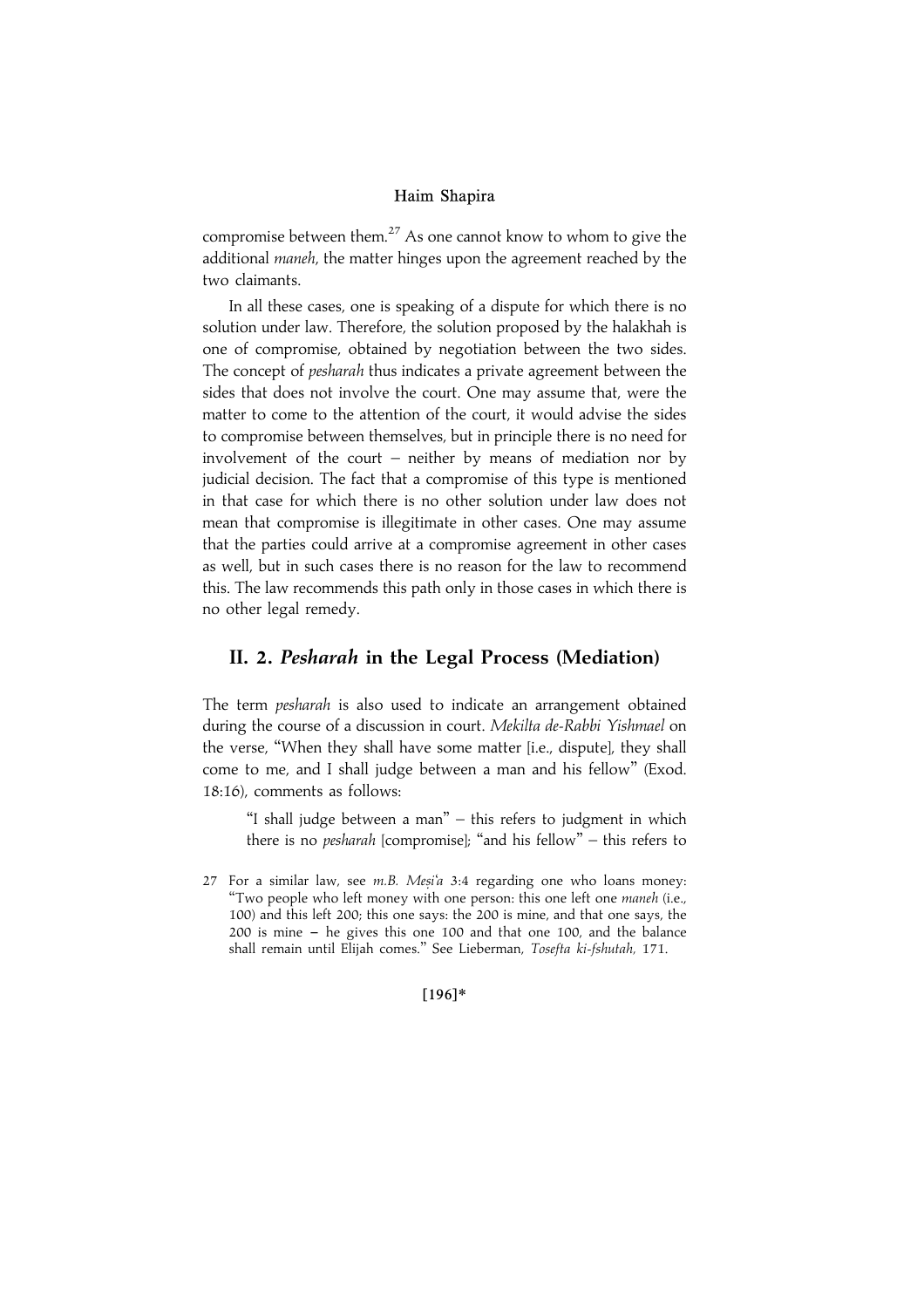judgment in which there is compromise, in which the two of them part from one another as fellows."<sup>28</sup>

In the verse expounded, Moses describes the manner in which he behaved when judging Israel. The midrash attempts to include within this verse compromise as well, saying that Moses judged not only according to the letter of the law, but also by way of compromise.<sup>29</sup> Both situations mentioned in the homily involve "judgment," that is, judicial procedure. The one involves regular judicial procedure – "judgment in which there is no compromise (*pesharah*)" – while the other is ''judgment in which there is compromise.'' It is clear that the compromise mentioned here is not a private compromise agreement of the type mentioned in earlier sources, but rather an arrangement made in court when the parties come to clarify their matter before it. The compromise mentioned here is not limited to those cases in which there is no solution available in the law, but is appropriate to every kind of dispute between people and is intended to resolve it in such a manner that ''the two of them part from one another as neighbors.'' The concise language of the midrash does not specify the nature of the judicial activity, but it appears to refer to mediation in which the judge leads the parties to an agreement between themselves. The nature of this *pesharah* within the context of the legal process is clarified later in the midrash.

Further on in the same section of this midrash, in the course of a tannaitic dispute, a compromise of this type is mentioned: '''Those who fear God' [Exod. 18:21] – those who fear the Omnipresent when engaged in judgment... Thus says R. Joshua; but R. Eleazar the Modaite says... 'Those who fear God' – this refers to those who make a compromise

 $[197]*$ 

<sup>28</sup> Horowitz, ed., "Masekhta de-Amalek, Parasha Bet," in Mekilta de-Rabbi Yishmael (Jerusalem: Wahrman Books, 1970), 196, and see the similar language in the Mekilta de-Rabbi Shimon bar Yohai, Yitro, 18:16 (132).

<sup>29</sup> This homily seems opposed to t.Sanh. 1:2 and parallels (ed. Zuckermandel, 415), in which Moses is depicted as following the approach, ''let the law pierce the mountain"  $-$  i.e., strict construction that does not deviate from the letter of the law.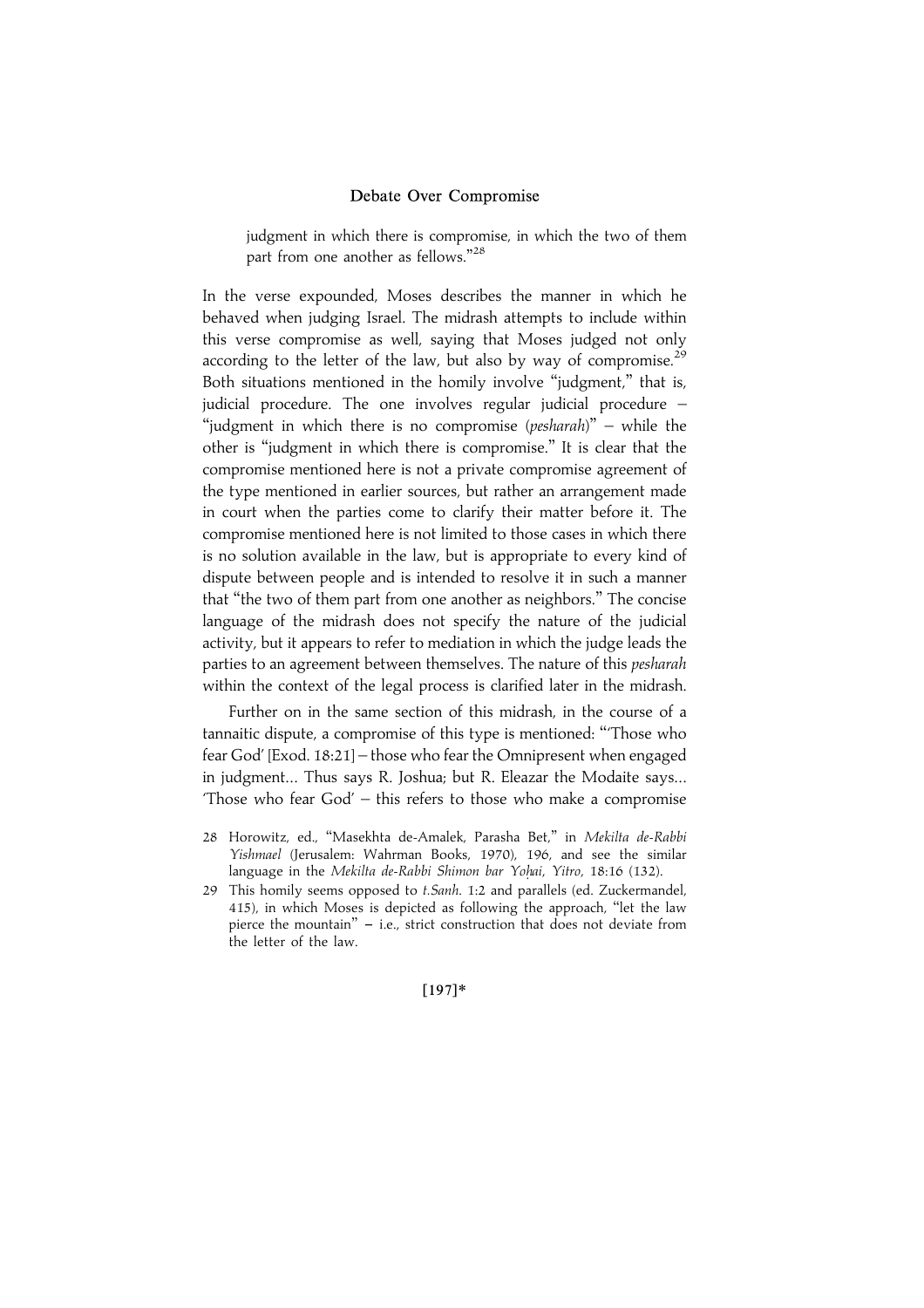within judgment."<sup>30</sup> The focus of the controversy between the two revolves around the interpretation of the word elohim [translated here as "God"]. According to R. Joshua, it ought to be interpreted in its literal sense: those who are informed by fear of "the Omnipresent" while sitting in judgment. As against that, according to R. Eleazar, it should be interpreted in the sense of judges: ''Those who fear God'' are those who are reluctant to sit in judgment – and therefore prefer performing compromises when sitting in judgment.<sup>31</sup> The making of compromise  $$ that is, bringing the litigants to an agreement – enables the judge to resolve the dispute without having to make a ruling as such.

Does the exegetical dispute between R. Joshua and R. Eleazar also reflect a normative dispute regarding the legitimacy of compromise? It is clear that R. Eleazar praises compromise; does R. Joshua disagree with him on this point? There is no need to assume this, nor does it seem particularly likely. The two tannaim disagree in the *Mekilta* on a series of exegetical issues. As others have already noted, their dispute is systemic, R. Joshua tending more towards a literal interpretation and R. Eleazar the Modaite tending more towards allegorical interpretation.<sup>32</sup> According to the approach of the latter, the word *elohim* needs to be interpreted in the sense of judges – and, consequently, one may incorporate compromise within the framework of the verse. By doing so, one is not saying anything about R. Joshua's attitude towards pesharah. It is quite likely – indeed, it seems to be the case – that R. Joshua views pesharah in a positive light, but simply does not see it as included within the rubric of the verse in question. A similar dispute appears in the

- 30 Horowitz, ed., ''Masekhta de-Amalek, Parasha Bet,'' in Mekilta de-Rabbi Yishmael, 198.
- 31 Unlike Horowitz (ibid.), who claimed that both of these tannaim interpreted elohim as referring to judges. But this is precisely the emphasis of R. Joshua when he says that ''they fear the Omnipresent in judgment''; and see the next note.
- 32 See Menahem Kahana, Two Mekhiltot on the Amalek Portion: The Originality of the Version of the Mekhilta d'Rabbi Ishma'el with Respect to the Mekhilta of Rabbi Shim'on ben Yohay (Hebrew) (Jerusalem: Magnes Press, 1999), 288.

#### [198]\*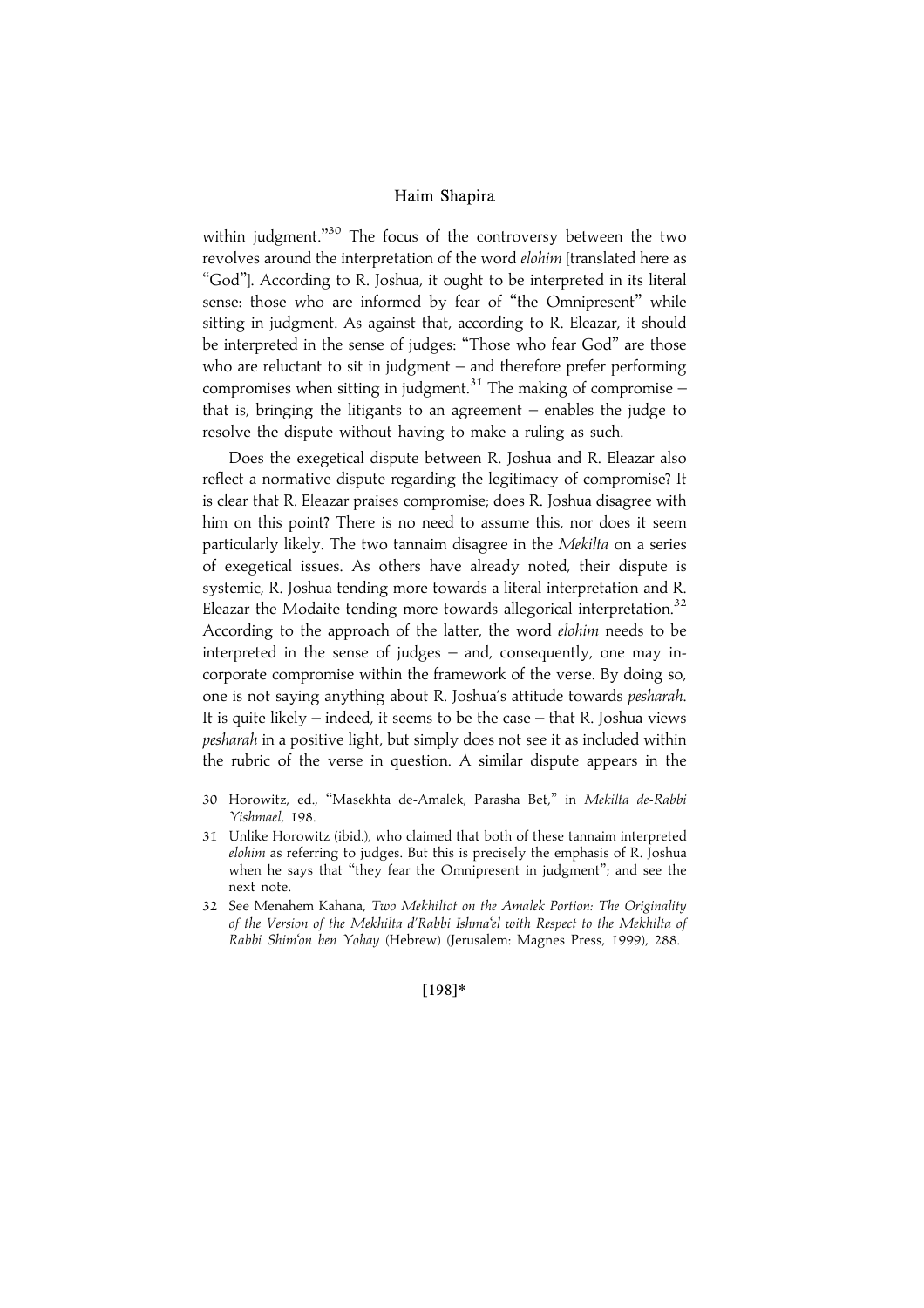midrash near this same passage: '''And the deed which shall be done' [Exod. 18:20] – this refers to a good act, according to R. Joshua. R. Eleazar says: ... 'the deed' – that is the letter of the law; 'which shall be done' - that is going beyond the letter of the law."<sup>33</sup> R. Eleazar the Modaite interprets the repetition of the language used as also including "beyond the letter of the law." Should one assume that R. Joshua disagrees with the value of going ''beyond the letter of the law''? There is no reason to assume so. According to R. Joshua's exegetical system, the principle of ''beyond the letter of the law'' is not implied by this verse, but he certainly accepts the principle as such. The same would seem to be the case regarding our matter as well. R. Joshua does not take exception to the institution of *pesharah* as such, but does not see it as derived from Scripture.

## II. 3. Pesharah as Arbitration

Unlike the previous case, in which we spoke about mediation as bringing about a compromise within the framework of the judicial process, it is also possible to bring about a compromise through a process initiated by the litigants ab initio, in a process intended to resolve the dispute through compromise. The procedure involved is a kind of arbitration, in which the two sides initially choose an individual or group of people to resolve the dispute through compromise. In the tannaitic sources there is a debate regarding the composition required for such a move. According to one opinion, in t. Sanh. 1:2, "Just as judgment is performed by three, so ought compromise to be done by three.'' According to this view, there is no difference between the process of pesharah and the regular judicial process. As against that, according to the opinion of R. Shimon b. Gamliel, ''Judgment is with three and compromise with two. The power of compromise is stronger than that of judgment, for two people engaged in judgment can retract

33 Ibid., in the previous and the adjacent homily.

#### [199]\*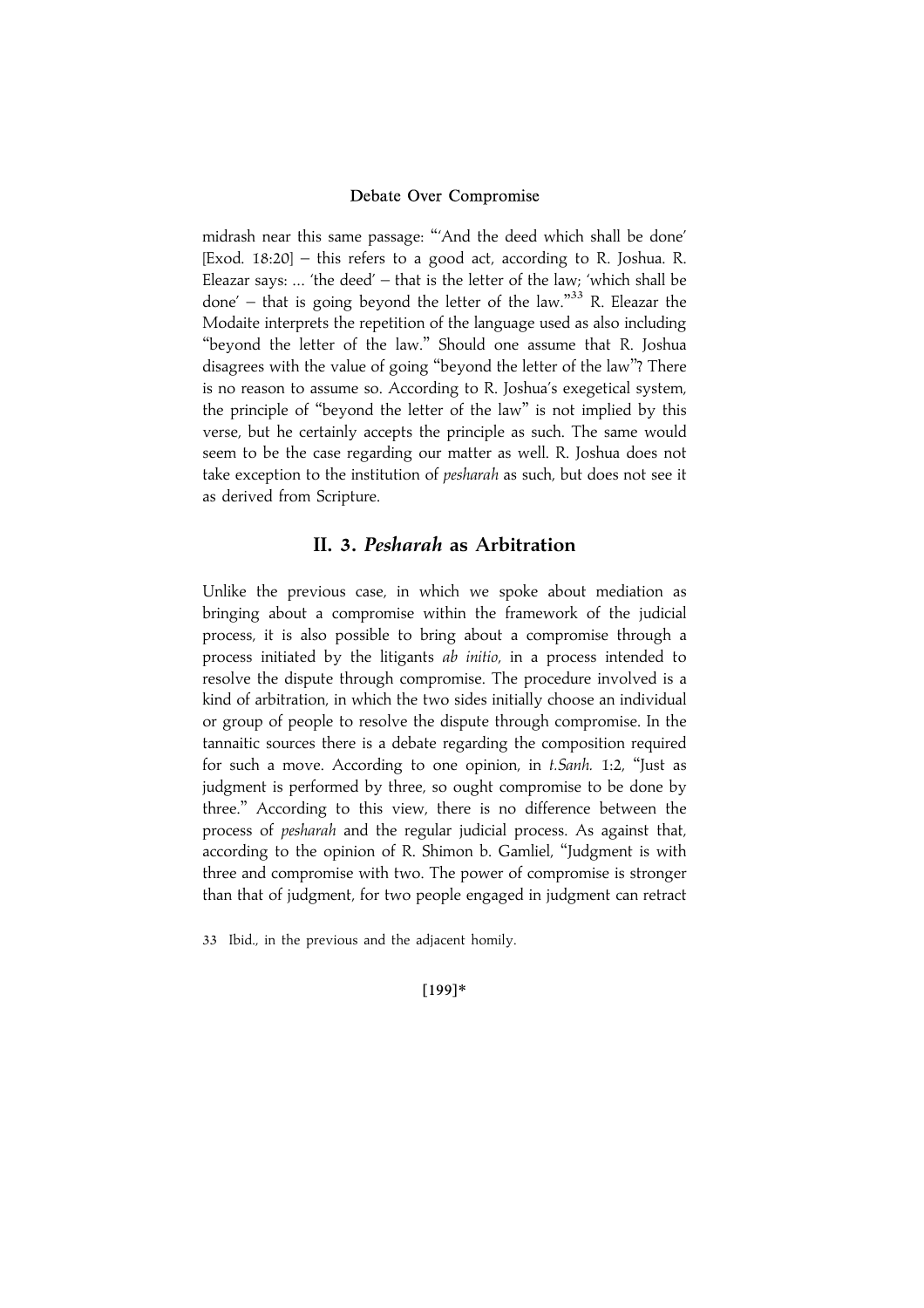their ruling, while two who have mediated cannot retract."<sup>34</sup> According to this view, compromise differs from judgment in that it does not require a bench of three people. According to a third opinion, the process of compromise may be performed by a single judge or mediator.<sup>35</sup> These sources speak of a judicial move, intended from the outset to rule by way of compromise. One is not speaking here of a compromise ruling made during the course of a regular legal procedure, as in such a case the issue of composition of the bench would not have arisen. Are those making the compromise here acting as mediators between the parties, or as judges laying down the law? It appears that we are dealing here with a ruling made by way of *pesharah*, for were we speaking about mediation, the validity of the arrangement would depend upon the agreement of the parties and not upon the number of judges involved. It therefore seems clear that we are dealing here with a procedure similar to that of arbitration, in which the arbitrators are asked to make a ruling based upon compromise. According to the first opinion, such a group acts as a court, and therefore needs to include three judges, whereas according to R. Shimon b. Gamliel, such a unit differs from a court and may consist of two people; according to the third opinion, a single judge is sufficient.<sup>36</sup>

- 34 t.Sanh. 1:9, and also the Talmuds. I have cited the words of R. Shimon b. Gamliel according to the version of the Yerushalmi and the Bavli. But according to the version of the Tosefta, the first part of his statement is as follows: ''Just as judgment requires three, so does compromise require three.'' But this version contradicts the final clause, and it would appear that the text is corrupt.
- 35 t.Sanh. 1:1 and b.Sanh. 6a. It should be noted that this opinion relates to bitsu'a. The use of this term here is connected with the meaning of bitsu'a as a ruling of compromise (see below).
- 36 According to the Talmud's conclusion in b.Sanh. 6a, there are not three different views, but only two, as the one who thinks that ''compromise requires two'' agrees that it is sufficient even to have an individual arbitrator, and requires two only for purposes of testimony to the procedure.

#### $[200]*$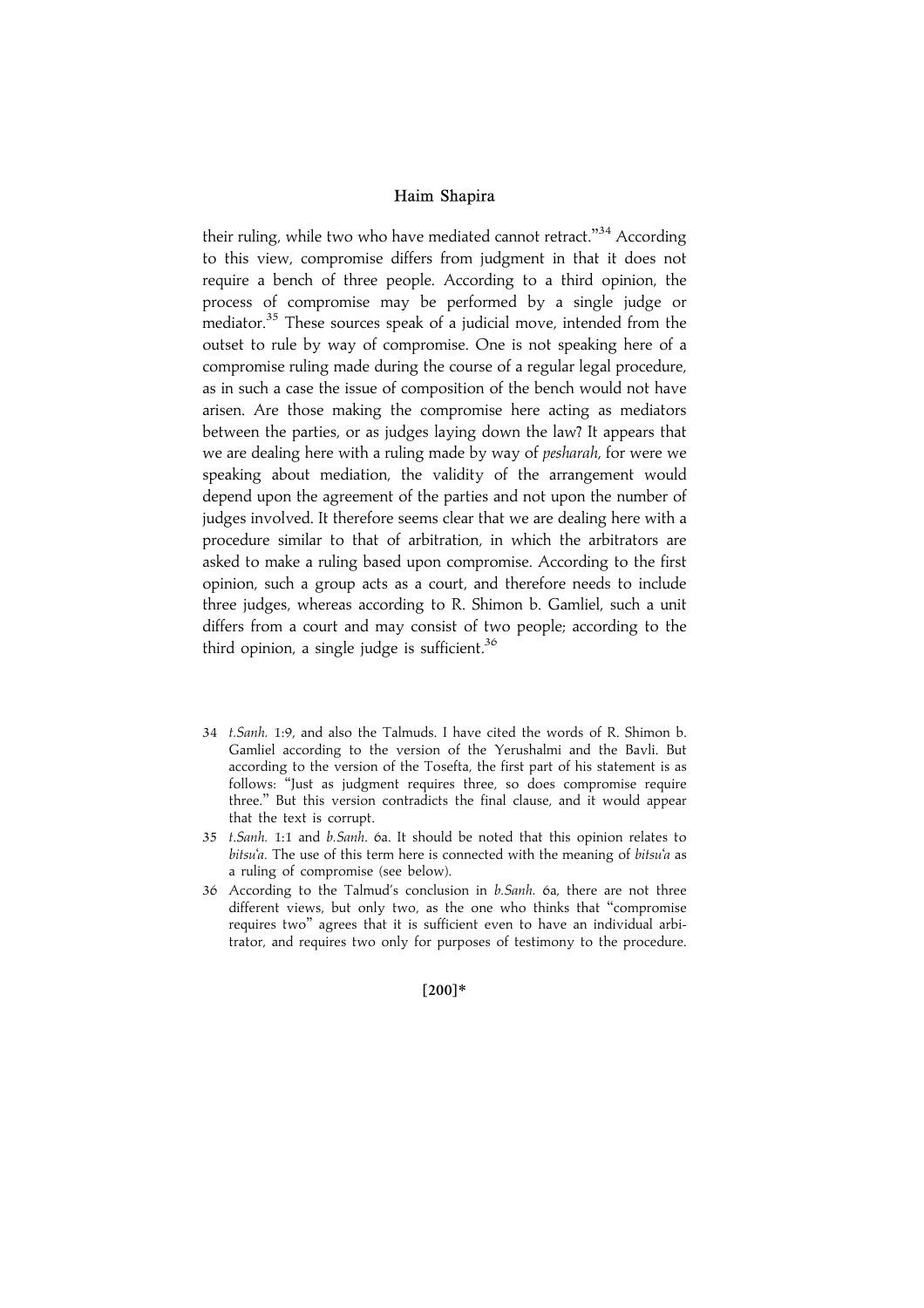## $II. 4. Bitsu'a (IYZ)$

The term bitsu'a appears both as a noun and verb, and in various different declensions. The context is always that of judicial activity – that is, it is always the judge who performs  $b$ itsu'a. This would suggest that it does not refer to a compromise reached between the litigants, but rather to a judicial decision issued by the judge. The meaning of the term must be understood against the background of its original use in the context of breaking bread (בציעת הפת): it follows from this that its meaning is of a ruling that gives a certain portion to one litigant and another portion to the other.<sup>37</sup> In other words, *bitsu'a* is a ruling of compromise that divides the rights between the parties and does not rule unilaterally on behalf of one side or the other.

The nature of bitsu'a may be inferred from a passage in the Tosefta which quotes the following statement of R. Shimon b. Menasya:

Sometimes a person should divide (יבצע), and sometimes he should not divide. How so? Two people come before him for judgment; before he has heard their words, or if he has heard their words but does not yet know in which direction the law tends, he is allowed to say to them: Go and divide (צאו ובצעו). But once he has heard their words, and knows whence the law tends, he is not allowed to say to them: Go and divide.

We are initially told that  $bitsu'a$  is performed by the judge during the course of the judicial process. At the beginning of the passage, the subject of the verb yevatse'a is the judge, but further on the subject of the verb *bits'u* is the litigants – albeit the act is performed at the behest

 $[201]*$ 

<sup>37</sup> This association follows explicitly from the t.Sanh. 1:3 in the words of R. Eliezer b. Ya'akov (in a section which I have skipped). See Tosafot ha-Rosh, b.Sanh. 6b: ''Bitsu'a refers to compromise, as in 'He places the broken piece within the whole one and divides it.' So too is it the way of one making a compromise to break the matter and to divide it, giving a little bit to each one.''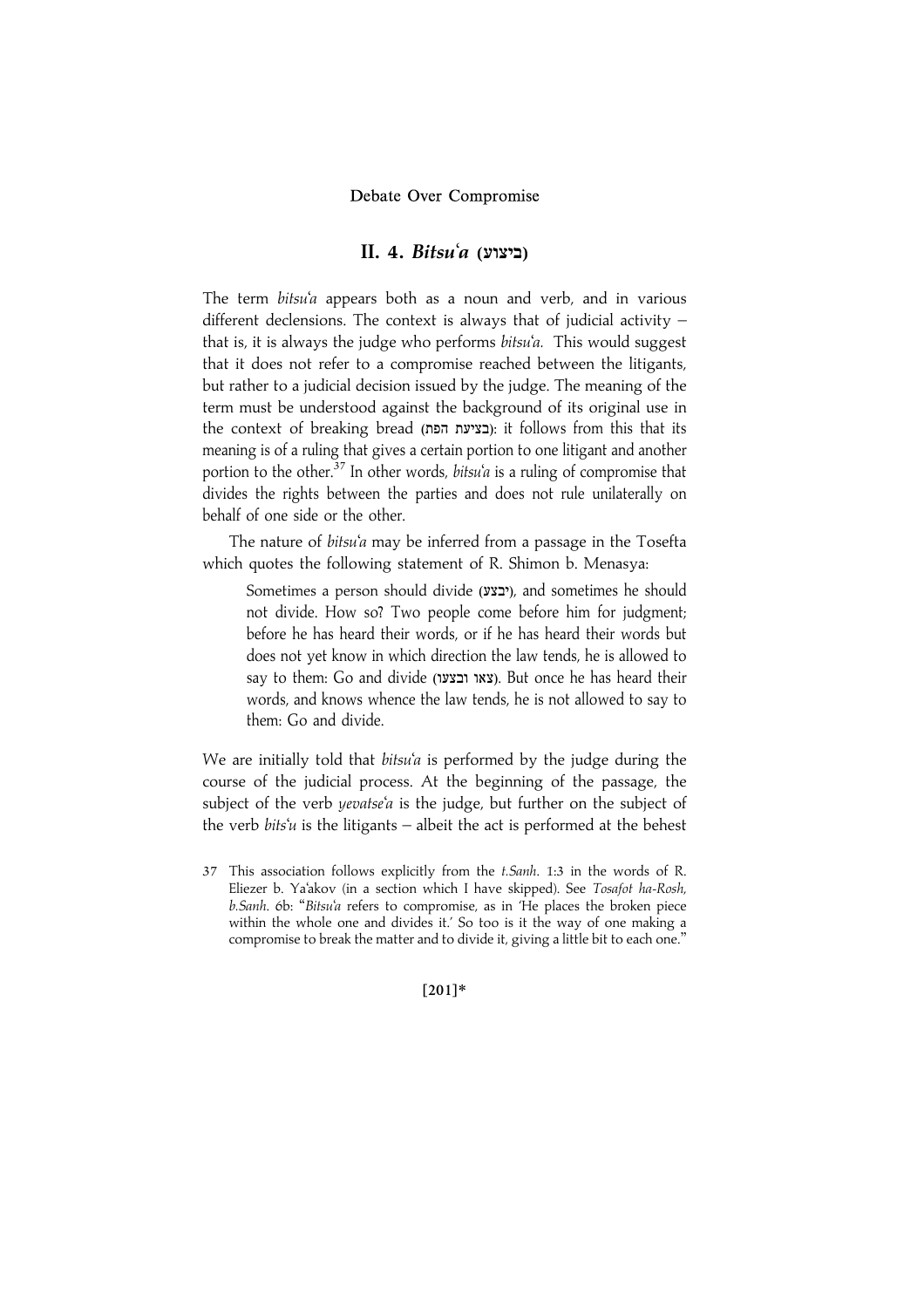of the judge. The language used in the ruling, ''go and divide,'' suggests that the text refers to a technical division which the parties are able to conduct by themselves, an arrangement that resembles the method of *yahaloku*, "let them divide." Bitsu'a is thus a judicial decision requiring the litigants to divide amongst themselves. It should be noted that nowhere does the judge address the parties to receive their consent to this procedure; hence, it would appear that *bitsu'a* does not require the agreement of the parties. The need for the parties' agreement is first mentioned in the Talmud; it therefore seems that the tannaitic sources do not require their agreement. The Talmud asks: ''If Rav ruled that the law is like R. Joshua b. Korhah, who states that it is a mitsvah to perform bitsu'a, why then did his disciple Rav Huna ask the litigants: 'Do you wish judgment or do you wish compromise?''' (b.Sanh. 6b). It follows that, at least in the initial understanding of the Talmud, if bitsu'a is considered to be a mitsvah, i.e., a positive act, then there is no need for the agreement of the parties and the judge may perform bitsu'a by himself. It was only in order to harmonize Rav's ruling with the practice of Rav Huna that the Talmud added the phrase, ''It is a mitsvah to perform bitsu'a," meaning that one is required to ask the litigants whether they wish to make a compromise.

One needs to distinguish among the different circumstances in which the judge rules by *bitsu'a*. There are situations in which the judge is unable to arrive at any other solution and the choice of bitsu'a results from the absence of any other option. As against that, there are situations in which there is another solution – and in such cases the question arises as to whether the judge is permitted to perform bitsu'a. Situations in which there is no other option and in which there is an obligation to perform bitsu'a are mentioned in Sifre Deuteronomy  $§17$ .<sup>38</sup>

 $[202]*$ 

<sup>38</sup> A parallel to this passage appears in a Genizah fragment; see M. Y. Kahana, Genizah Fragments of the Halakhic Midrashim (Hebrew) (Jerusalem: Magnes Press, 2005), 235. In the first section of the midrash, Finkelstein's version is preferable, but in the second passage the version from the Genizah fragment seems preferable.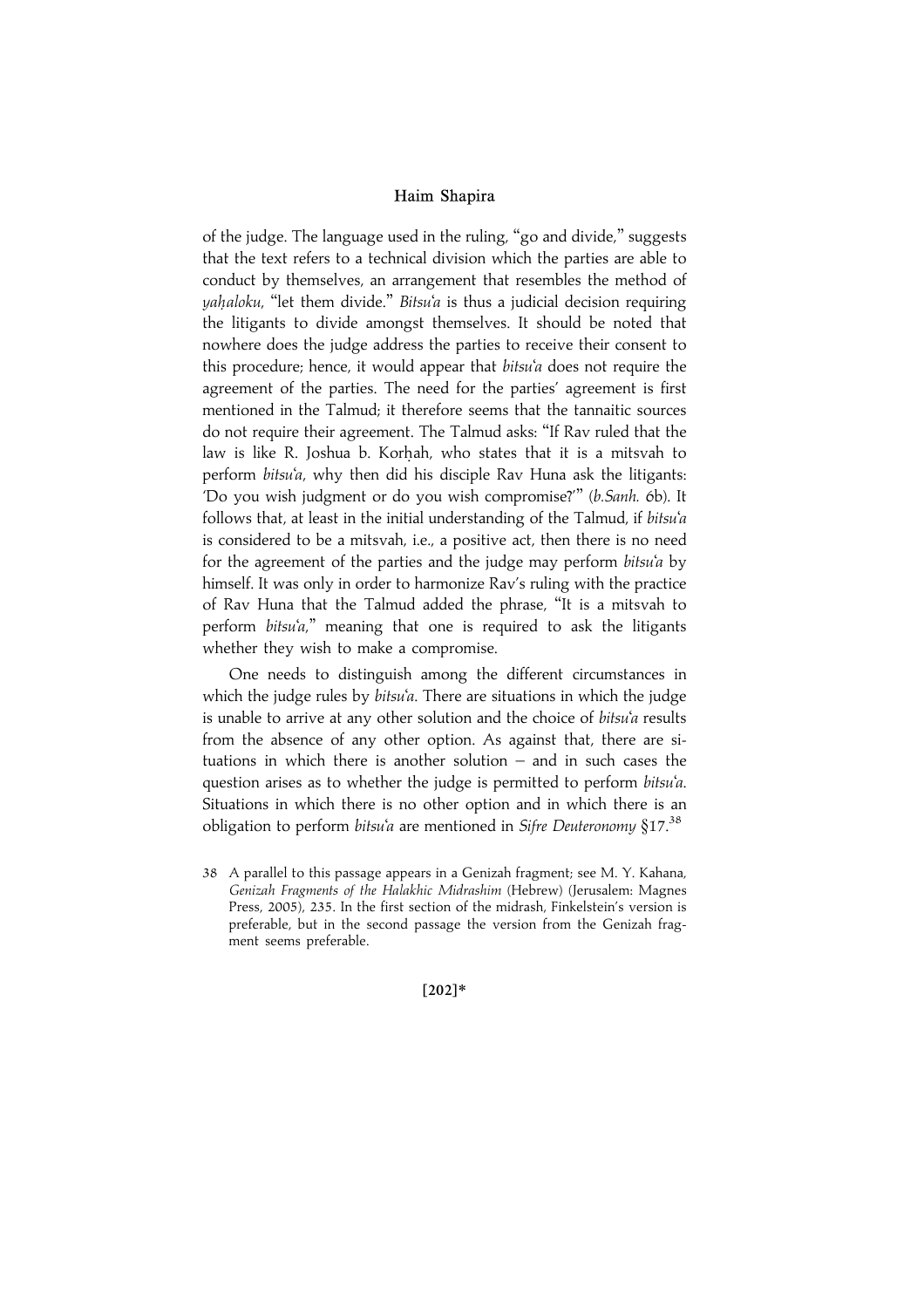"You shall fear no man" (Deut. 1:17). If two people come before you, before you hear their words you are allowed to be silent; once you hear their words, you are not allowed to be silent. Thus it says, ''The beginning of strife is like letting out water; so quit before the quarrel breaks out'' (Prov. 17:14). Before the law is revealed, you are allowed to be silent; once the law becomes revealed, you are not allowed to be silent. $39$ 

Once you have heard the litigants, but do not know whom to find deserving and whom to find culpable, you are required to divide (חייב לבצוע), as it says: "These are the things that you shall do: Speak the truth to one another, render in your gates judgments that are true and make for peace'' (Zech. 8:16). What [kind of] judgment is it that makes for peace? We say: bitsu'a.<sup>40</sup>

In the first passage, the midrash states that, so long as the judge has not heard the litigants' arguments he is allowed to be silent – that is, he may recuse himself from judging the case. But once he has heard the arguments of the parties he is no longer allowed to remain silent, but must rule on the case. In the second passage, the midrash discusses the question as to how a judge should behave once he has heard the arguments of the two sides and does not know how to rule. The answer is that he must perform bitsu'a, i.e., impose a compromise. The midrash

- 39 The following is the reading in the Genizah fragment: ''If two people come before you for judgment, before you hear their words you are allowed to remain silent; once you have heard their words, you are not allowed to be silent, as the law has become apparent to you.'' It is easy to see that, because of its similarity, the section containing the verse from Proverbs was omitted.
- 40 The wording of this passage in Finkelstein's edition (and in the textual witnesses that it reflects) is corrupt. It reads as follows: ''If you heard the discussion and do not know whom to find innocent and whom to find culpable you are allowed to be silent'' (in the rabbinic midrash: ''to abandon it''). This reading does not fit the continuation of the homily, which includes the verse from Zechariah, and the conclusion, "This is bitsu'a." It is therefore clear that one ought to prefer here the version from the Genizah fragment.

 $[203]*$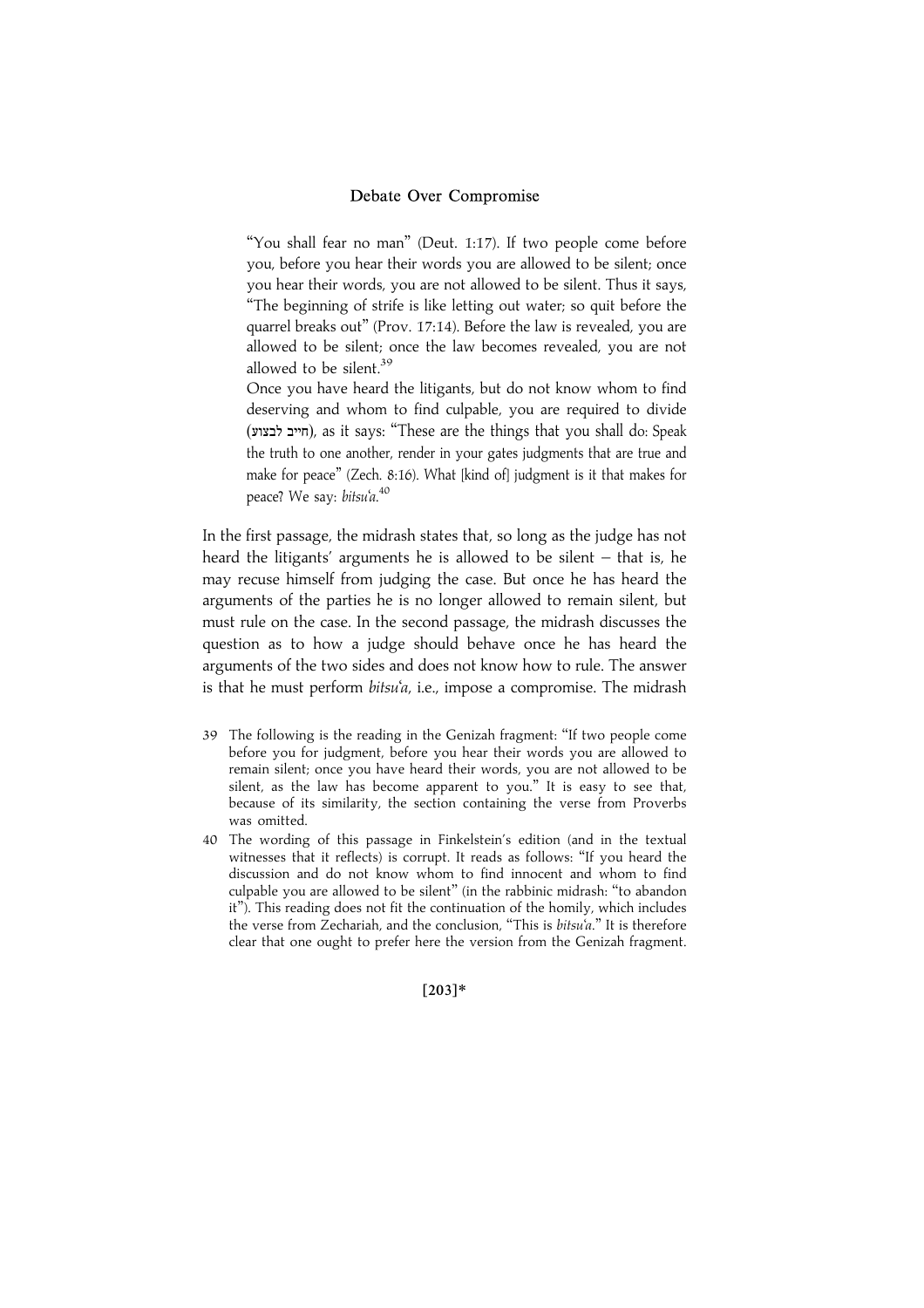does not clarify why the judge does not know how to decide in this particular case: does the judge lack information as to the facts of the case or is he ignorant of the law? It seems more likely to assume that we are dealing with lack of knowledge of the facts and, evidently, with a situation in which it is impossible to determine them. $41$  In any event, if the judge is unable to decide, he must perform  $bitsu'a - that$  is, he must rule by ''division'' (i.e., of the disputed sum). It should be stressed here that this ruling is given without the agreement of the sides. The litigants came in order to have their case judged; they did not agree to make a compromise between them, nor did they ask the judge to decide by way of compromise. They asked him to decide according to law; however, the judge was incapable of doing so, for which reason he must decide by way of bitsu'a. A decision arrived at in this manner is thus the result of a lack of alternatives and does not depend upon the consent of the litigating parties.

In the course of this discussion, we find the principled dispute concerning bitsu'a. The view according to which the judge is required to perform bitsu'a is explained by the verse from Zechariah: "Render in your gates judgments that are true and make for peace,'' which is interpreted as a recommendation for ''a peaceful judgment'' – that is to say, the way of compromise (bitsu'a). Further on the opinion of the sages is brought, according to which "whoever performs bitsu'a is a sinner." The former opinion concurs with that of R. Joshua b. Korhah in the tosefta (below), whereas the latter opinion, that of the sages, corresponds to that of R. Eliezer b. R. Yose the Galilean, also in the tosefta (below). The flow of the argument seems to suggest that the dispute relates primarily to a scenario in which the judge does not know the

41 It would seem logical that, in a case in which the judge does not know the legal solution, it is incumbent upon him to clarify the law. It is difficult to assume that in such a case he is allowed to ignore the law. As against this, in a case where the facts cannot be clarified there is no other solution but "let them divide." The later halakhah stated that, in such a case, the judge is allowed to impose a compromise ruling upon the parties  $(Sh.Ar. HM 12:5)$ .

 $[204]*$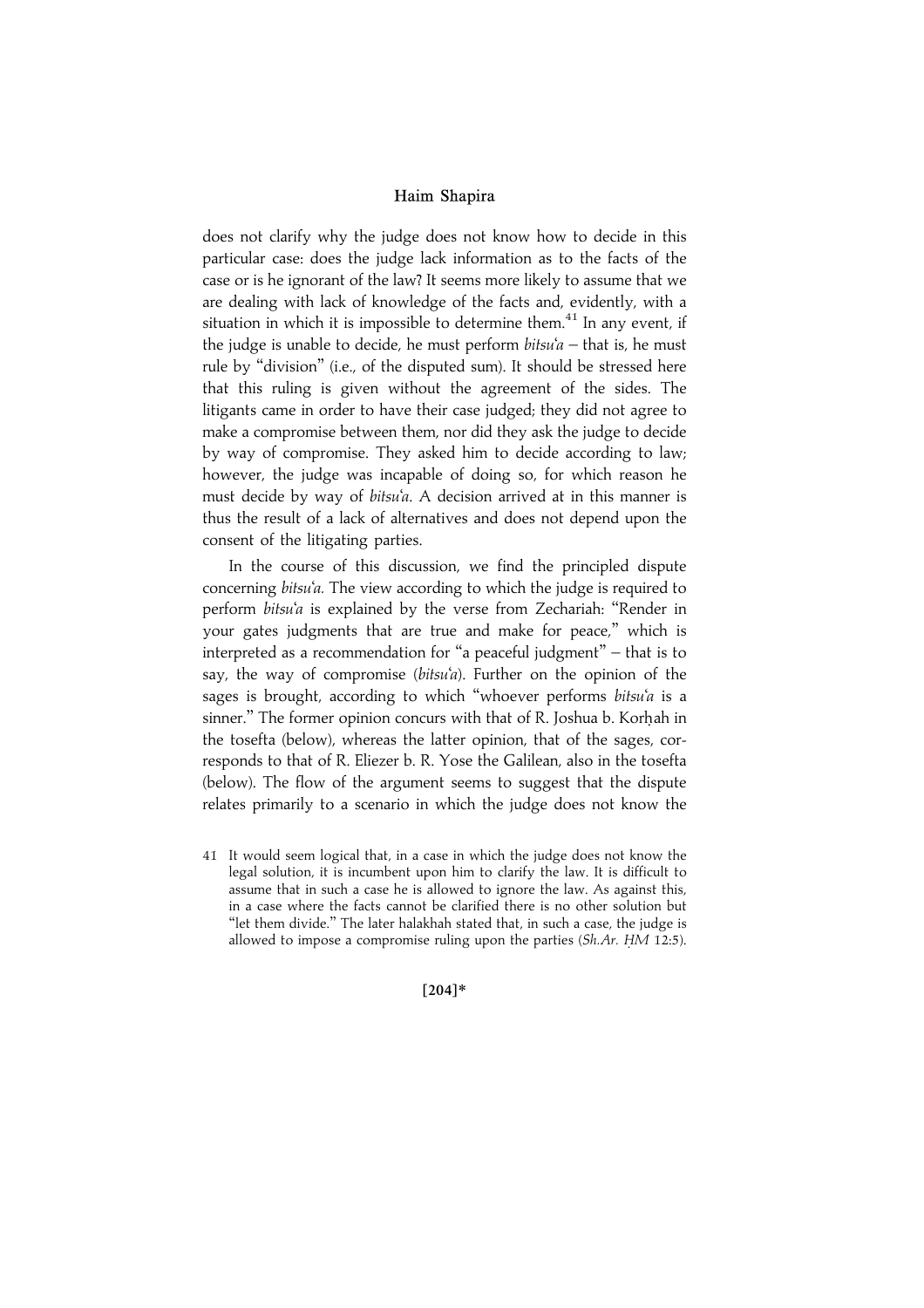law, in which case they disagree regarding the validity of the solution of bitsu'a. However, it is difficult to assume that this is really the case, as in such a context bitsu'a is the only possible option. How else can a judge rule, in a case in which he does not or cannot know the law, other than in that manner? It would therefore appear that the principled dispute about *bitsu'a* is transposed to that case in which the judge did not know the law; originally, this dispute related to other circumstances, in which the judge could have decided according to the law, but nevertheless preferred bitsu'a. Under such circumstances, the question as to whether or not the judge is permitted to perform bitsu'a arises in all its sharpness – for which reason the opinions differed so sharply. We shall now turn to the substance of this dispute.

# 3. The Controversy Concerning Compromise (Bitsu'a)

Our interest here shall be focused upon the tannaitic dispute as it appears in  $t.\text{San.}$  1 and as it is repeated in both Talmuds (y. Sanh. 1:1 [18b], b.Sanh. 6b). This is an extensive textual unit that includes, alongside the principal positions regarding the question of bitsu'a, other passages related to them through various literary and substantive connections. We shall begin by bringing the text in its entirety:

- I. R. Eliezer b. R. Yose the Galilean said: Whoever "divides" (הבוצע) is a sinner, and he who praises the one who divides blasphemes before the Omnipresent. Concerning this it says, ''He who praises one who divides scorns the Lord (Ps. 10:3: ״ובצע ברך נאץ ה״"). Rather, let the law pierce the mountain. And so said Moses: Let the law pierce the mountain.<sup>42</sup> But Aaron would make peace between man and his fellow, as is said, ''He walked with Me in peace and uprightness'' (Mal. 2:6).
- I. i. R. Eliezer b. Yaakov said: What does Scripture mean when it says, "He who praises a robber scorns the Lord"? To what may this be
- 42 The version of the Babylonian Talmud here (according to MS Munich) reads: ''As is said, 'for the judgment belongs to God.'''

 $[205]*$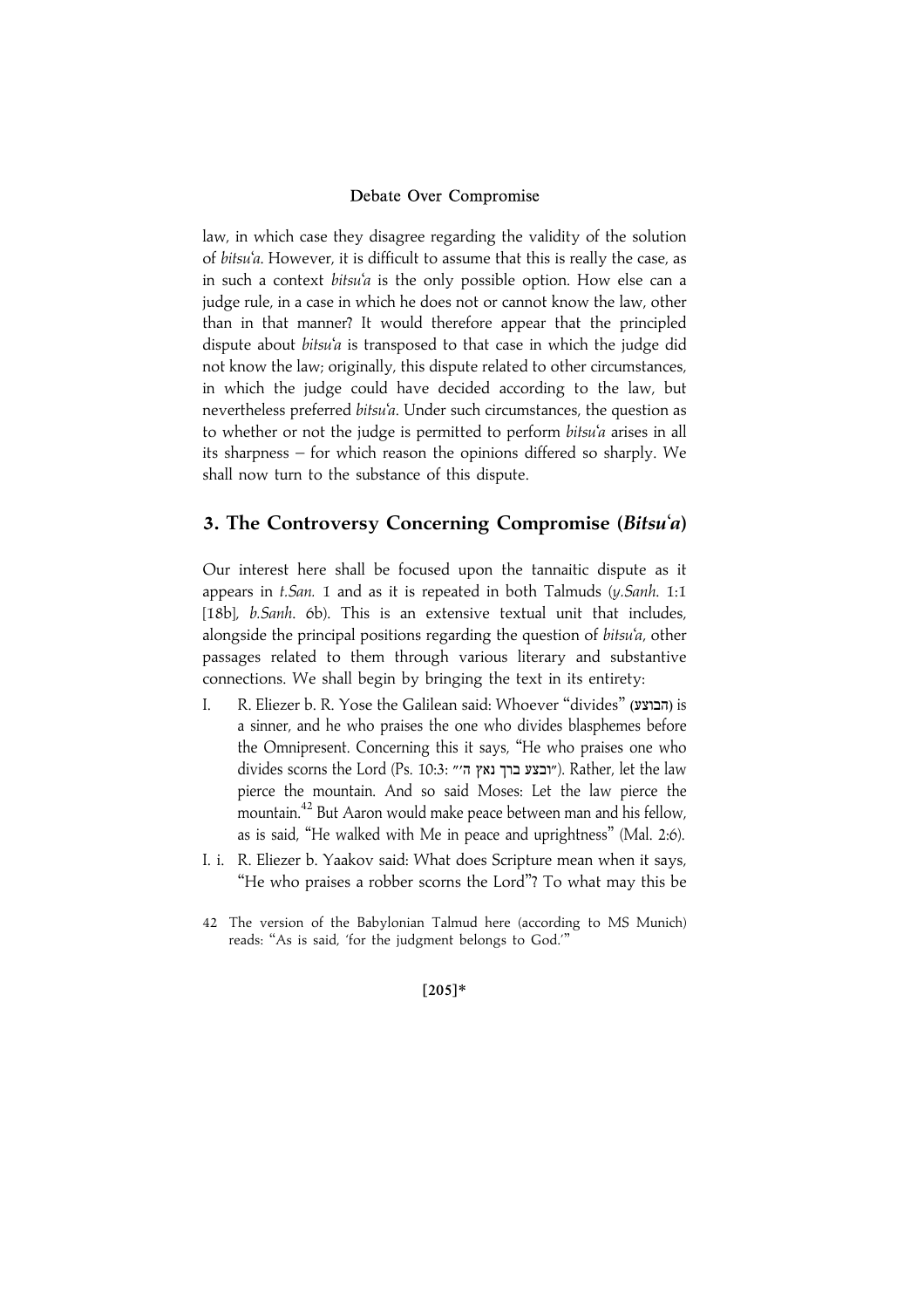compared? To one who stole a bushel (se'ah) of wheat: he ground the grain, and baked it, and separated the hallah, and gave it to his sons to eat. How can they make the blessing over it? Such a one is not blessing, but blaspheming! Concerning this they said: ''He who praises a robber scorns the Lord.''

- I. ii. Another matter: ''He who praises one who gets unlawful benefit scorns the Lord.'' This refers to the brothers of Joseph, who said, "What profit (betsa) is there if we slay our brother?" (Gen. 37:26).
- II. R. Joshua b Korhah said: It is a duty (mitsvah) to divide, as is said, "Execute a judgment of truth and peace in your gates" (Zech. 8:16). Now, is it not the case that wherever there is true justice there is no peace, and wherever there is peace there is no true justice? What kind of justice also contains peace? Let us say: bitsu'a. And so too does it say regarding David: ''And David administered justice and charity to all his people'' (2 Sam. 8:15). Now, is it not the case that wherever there is justice there is no charity, and wherever there is charity there is no justice? Rather, what kind of justice also contains charity? Let us say: this refers to bitsu'a.
- II.i. If one judges a case, declaring the guiltless to be innocent and imposing liability on the guilty party  $-$  if he found the poor liable, he should take payment from his own [pocket] and give it to him; we thus find that he performs charity with the one and justice with the other.
- II.ii. Rabbi says: If one judges a case, and acquitted the one who is innocent, and held liable the one who is guilty  $-$  he does charity with the one who is liable, for he removes stolen goods from his possession. And he does justice to the innocent one, for he restores that which belongs to him.
- III. R. Shimon b. Menasya said: Sometimes one should divide, and sometimes one should not divide. How so? Two people who came before someone to be judged: Before he heard their words, or once he heard their words but did not know which direction the

#### $[206]*$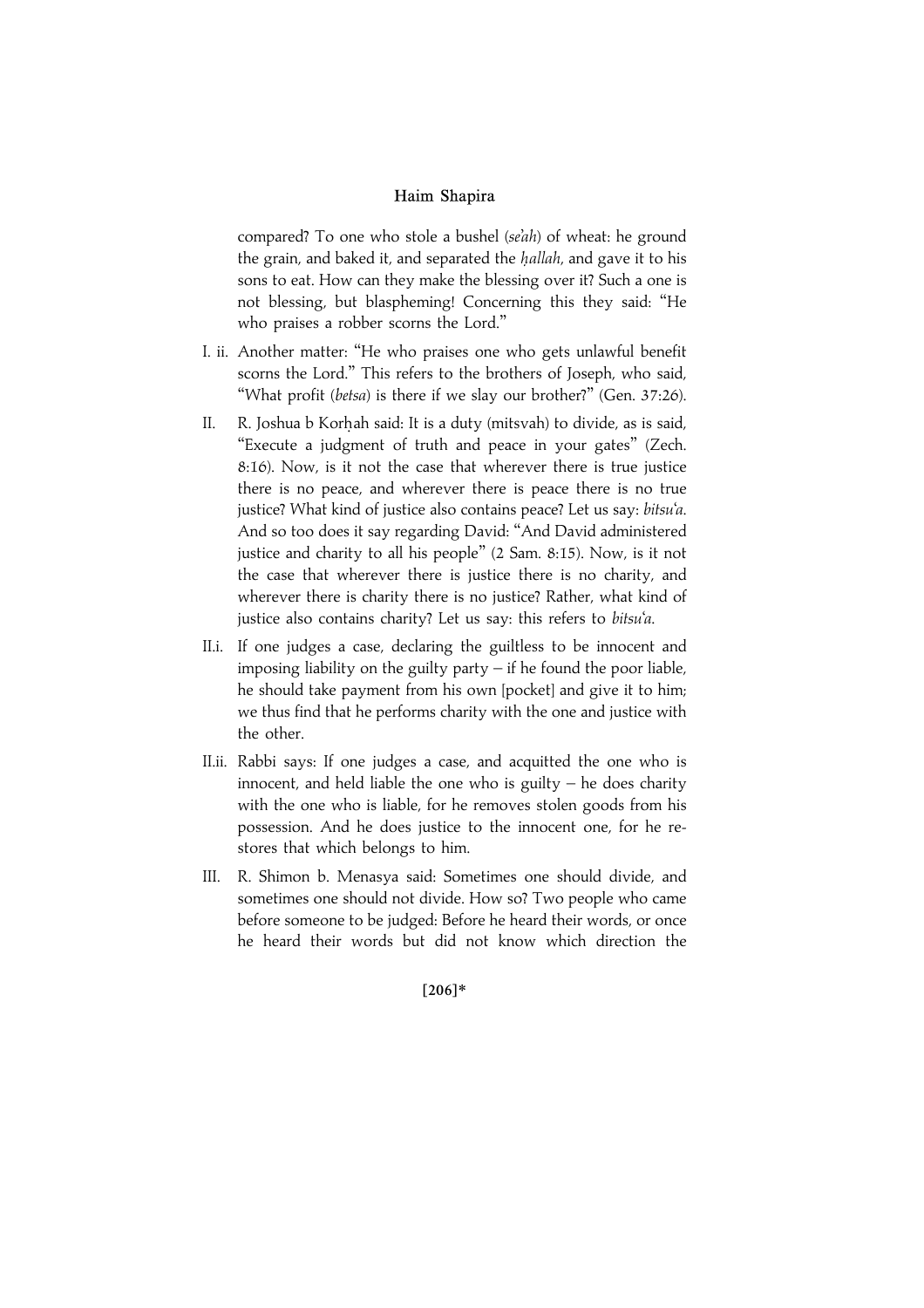judgment is tending, he is allowed to say to them: Go and divide. But once he has heard their words and knows which way the judgment is leaning, he is not allowed to say to them: Go and divide. Of this it is written: ''The beginning of strife is like letting out water'' (Prov. 17:14) – until it is revealed, you are allowed to abandon it; once the law has been revealed, you are not allowed to leave it.

- III.i. R. Judah b. Lakish said: Two who came before someone for judgment, one being strong and one being weak. Before you hear their words, or once you have heard their words but you do not know which way the judgment tends, you are allowed to say to them: I will not relate to this case, lest the strong one be found liable, and he will pursue him [i.e., the judge]. But once you hear their words and you know which direction the law tends, you are not permitted to say to them: I will not relate to your case. As is said: ''Fear not any man, for the judgment belongs to God'' (Deut. 1:17).
- III.ii. R. Joshua b. Korhah said: From whence do we know that if one is sitting before the judge, and knows some exculpatory argument on behalf of the poor man, or something critical holding the wealthy accountable, that he should not be silent? Scripture says: "Fear not any man" (Deut.  $1:17$ ) – do not withhold your words because of any man.
- IV. The judges should know whom they are judging, and before whom they are judging, and with whom they are judging and who judges together with them; and the witnesses should know about whom they are testifying, and before whom they are testifying, and who is testifying with them, as is said: ''Let both parties to the dispute appear before the Lord'' (Deut. 19:17), and it is said, ''God stands in the congregation of God; in the midst of the judges [lit. gods] he judges'' (Ps. 82:1); and it also says of Jehoshaphat: ''And he said to the judges: Consider what you do, for you judge not for man, but for the Lord'' (2 Chr. 19:6). And lest the judge say: Why do I need this trouble? It has already been said, ''For He is with

### $[207]*$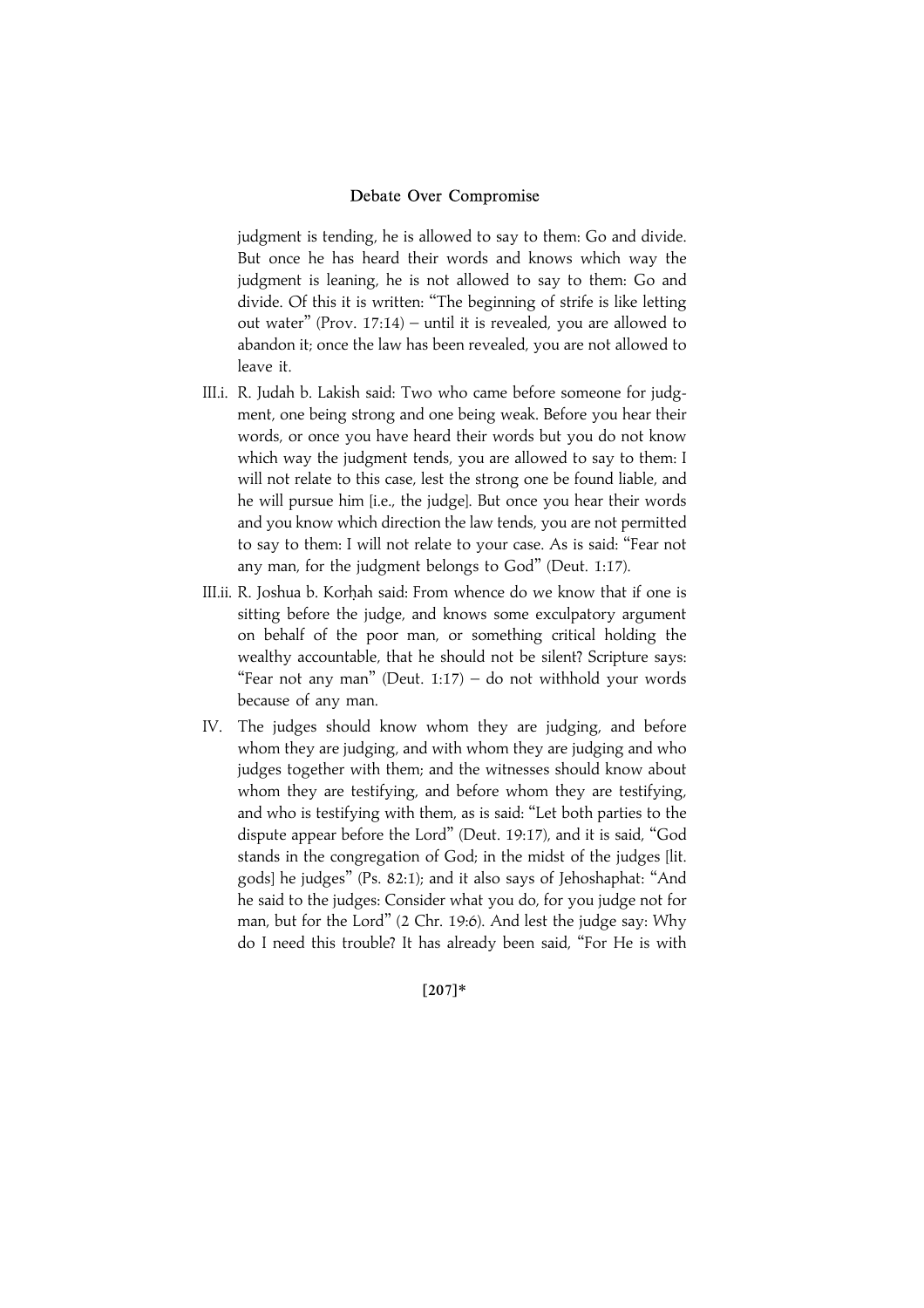you in the matter of judgment'' (ibid.). You have to take account only of what your eyes see.

The parameters of this unit are determined both by the subject matter and by the terminology. The subject of the unit is the issue of the legitimacy of bitsu'a, which is the exclusive subject of the discussion. Within these parameters, the *baraita* is brought in both Talmuds.<sup>43</sup> The question that lies at the center of our discussion is whether the judge is allowed to perform  $bitsu'a - that$  is, to impose a ruling based upon compromise. Three opinions are brought regarding this question: the first view, that of R. Eliezer b. R. Yose the Galilean (I) is that ''One who performs bitsu'a is a sinner'' – in other words, it is forbidden to impose bitsu'a. The second, diametrically opposed view, is that of R. Joshua b. Korhah (II), according to which it is a duty (mitsvah) to perform bitsu'a. The third opinion, that of R. Shimon b. Menasya (III), is that the judge is "permitted to divide" – that is, *bitsu'a* falls under the rubric of legitimate options. At first glance, it would seem as if the principal opinions were incorporated within the text in an almost random and associative manner. However, upon deeper examination it becomes clear that the additional sections inserted between these positions and adjacent to them relate to the principal opinions and create a kind of dialogue or negotiation among the various opinions.<sup>44</sup> We are therefore dealing with a well-structured and edited unit, which must be interpreted in its entirety. We shall thus begin by offering an initial interpretation of the

- 43 In the Babylonian Talmud this unit is brought precisely within these parameters. In the Palestinian Talmud, it concludes with the verse from 2 Chronicles, and the final sentence, "Should the judge say  $-$  you have naught but that which your eyes see," is missing. Both Talmuds incorporate within this unit various additions and exegetical comments that are not an integral part of the baraita.
- 44 The Talmud already took note of the back-and-forth play between the two passages in the text (see b.Sanh. 6b: ''We have come to the [words of] the tanna kamma: He judged the judgment...'' and also ''this is difficult for Rabbi," etc.). Several *rishonim* have observed further interconnections; see, e.g., Yad Ramah ad loc. On the structure of this chapter, see Y. Z. Dinnur, Hiddushei ha-Ritsad, III (Jerusalem: Mossad ha-Rav Kook, 1990), 243.

 $[208]*$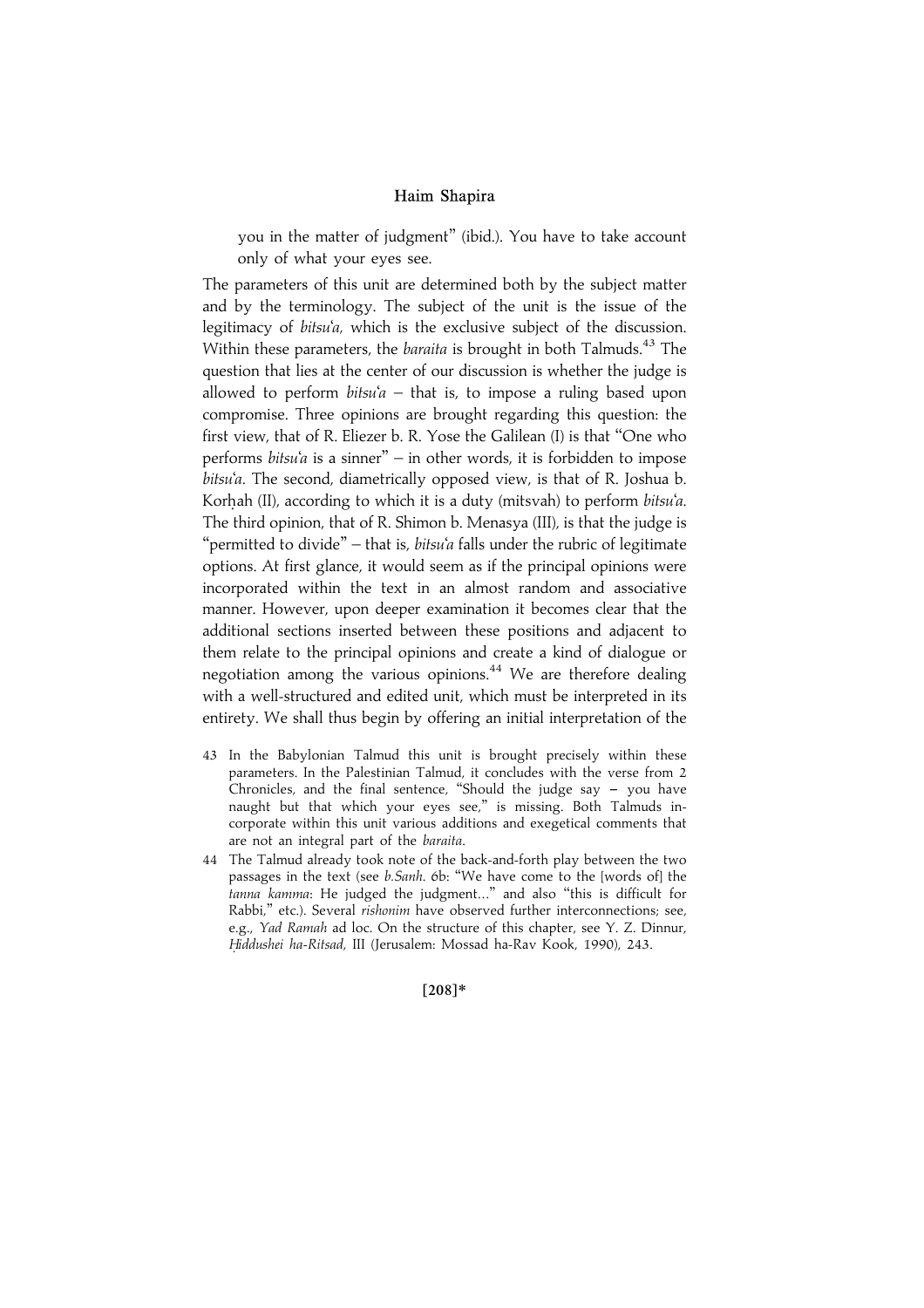unit as a whole and thereafter, in the subsequent section, delve more deeply into the significance of the various approaches.

I. According to the opinion of R. Eliezer b. R. Yose the Galilean, the judge who imposes a compromise ruling is a "sinner," as he has not carried out his obligation to judge according to the law. He then adds, "He who praises one who divides scorns the Lord." In this sentence, ''He who praises'' refers to one who praises the judge for his ruling, as if to say: The law as such is unjust, but the judge corrected it by ruling with wisdom and justice. One who praises the judge in such circumstances is as if he derides the law, and hence is tantamount to one who blasphemes. In Sifre Deuteronomy §17 this opinion is brought in the name of the sages: "And the sages say, whoever divides (mevatse'a) is a sinner, as is said, 'He who praises one who divides scorns the Lord' – i.e., this one praises the judge and blasphemes his Creator."<sup>45</sup>

Immediately following in the same section, R. Eliezer's position appears, formulated with the words, ''let the law pierce the mountain'' – an approach attributed to Moses. Opposed to that model is the figure of Aaron, who is portrayed as ''making peace between man and his fellow.'' The praise for Aaron creates a certain tension and opposition, not only against Moses' approach, but also against R. Eliezer's position opposing bitsu'a. This raises the question as to whether this passage belongs to the words of R. Eliezer or whether it is brought in opposition to it. Most traditional commentators assume that these are the words of R. Eliezer, in which case he is not entirely opposed to compromise: he agrees with the type of compromise made by Aaron, but is opposed to that performed by Moses. According to the conventional explanation, as expressed in the words of Rashi and tosafot [ad loc.], Moses represents the judge sitting in court, while Aaron corresponds to the person who acts outside of the judicial framework.<sup>46</sup> In this explanation, R. Eliezer

46 There is, however, a slight difference between them. Rashi interprets thus:

 $[209]*$ 

<sup>45</sup> Sifre Deut. §17; Kahana, Genizah Fragments of the Halakhic Midrashim, 235. There is missing here the phrase "he who blesses one who divides, blasphemes,'' which alludes to this verse.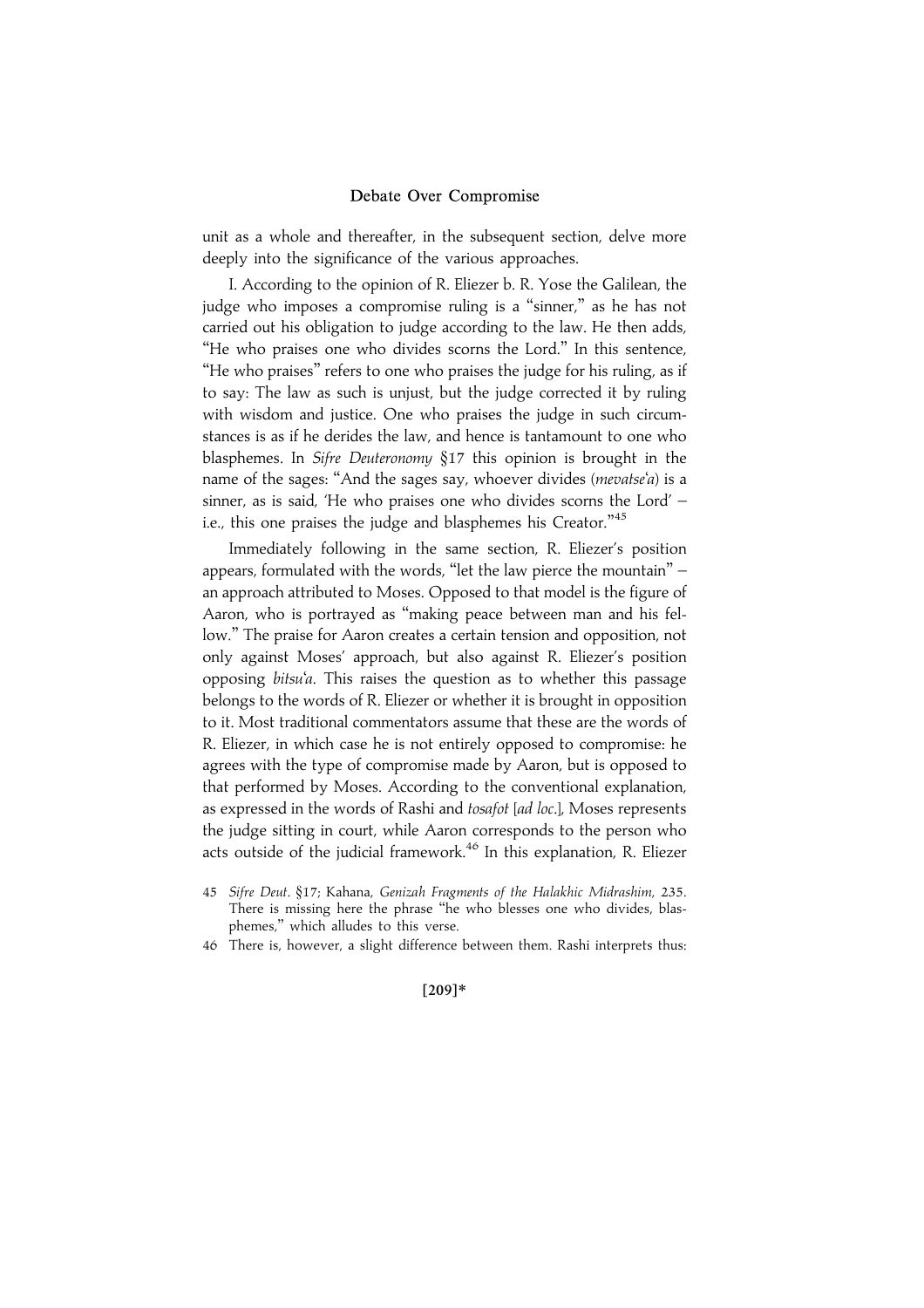only objects to compromise made during the course of the judicial process, but he permits and may even praise those who make compromise outside of the courtroom. Another explanation of the distinction between Moses and Aaron appears in the words of R. Isaiah Trani the Younger, according to whom the distinction depends upon the nature of the compromise made: R. Eliezer b. R. Yose the Galilean opposes a ruling based upon compromise, but does not object to compromise arrived at by *agreement*. Should the judge mediate between the litigants by ''appeasement and persuasion,'' thereby bringing them to agreement, there is nothing objectionable about this; such was the way of Aaron.<sup>47</sup> This approach is consistent with the fact that the dispute focuses upon *bitsu'a*, in which case one could say that *bitsu'a* is forbidden, but pesharah (voluntarily-reached compromise) is permissible.

There are, however, those commentators who think that the introduction of the figure of Aaron does not reflect the view of R. Eliezer b. R. Yose the Galilean, but disagrees with him.<sup>48</sup> It should be noted that this passage, in which Moses is contrasted with Aaron, does not appear in the parallel in Sifre Deuteronomy. This may imply that it was added by the redactor of the Tosefta, who organized this chapter in the form of a dialectical halakhic discussion. On that basis, matters may be seen as a kind of protest against his approach: if R. Eliezer relies upon

''Once they came for purposes of judgment, the judges cannot impose a compromise" (b.Sanh. 6b, s.v. asur livtso'a ) - that is to say, the matter depends upon the framework of the judicial hearing, but outside of this framework even the judges are permitted to make a compromise. As against this, tosafot see it as dependent upon the function: ''As he was not a judge and the judgment did not come before him but before Moses, it is certainly permitted for him'' (tosafot, ad loc., s.v. aval Aharon). According to this, the judge is not allowed to perform bitsu'a even outside of the judicial framework, but it is permitted to one who was not a judge.

- 47 Piskei Ri"az, Sanhedrin (Jerusalem: Makhon ha-Talmud, 1964). These views are brought in Shiltei ha-Gibborim on Rif.
- 48 Sefer Raba"n (Jerusalem: Vagshal, 1984), Even ha-Ezer, Hiddushim le-Sanhedrin, §4; and, in another version, in Hiddushei ha-Ritsad, Sanhedrin, cited above, n. 44.

#### $[210]*$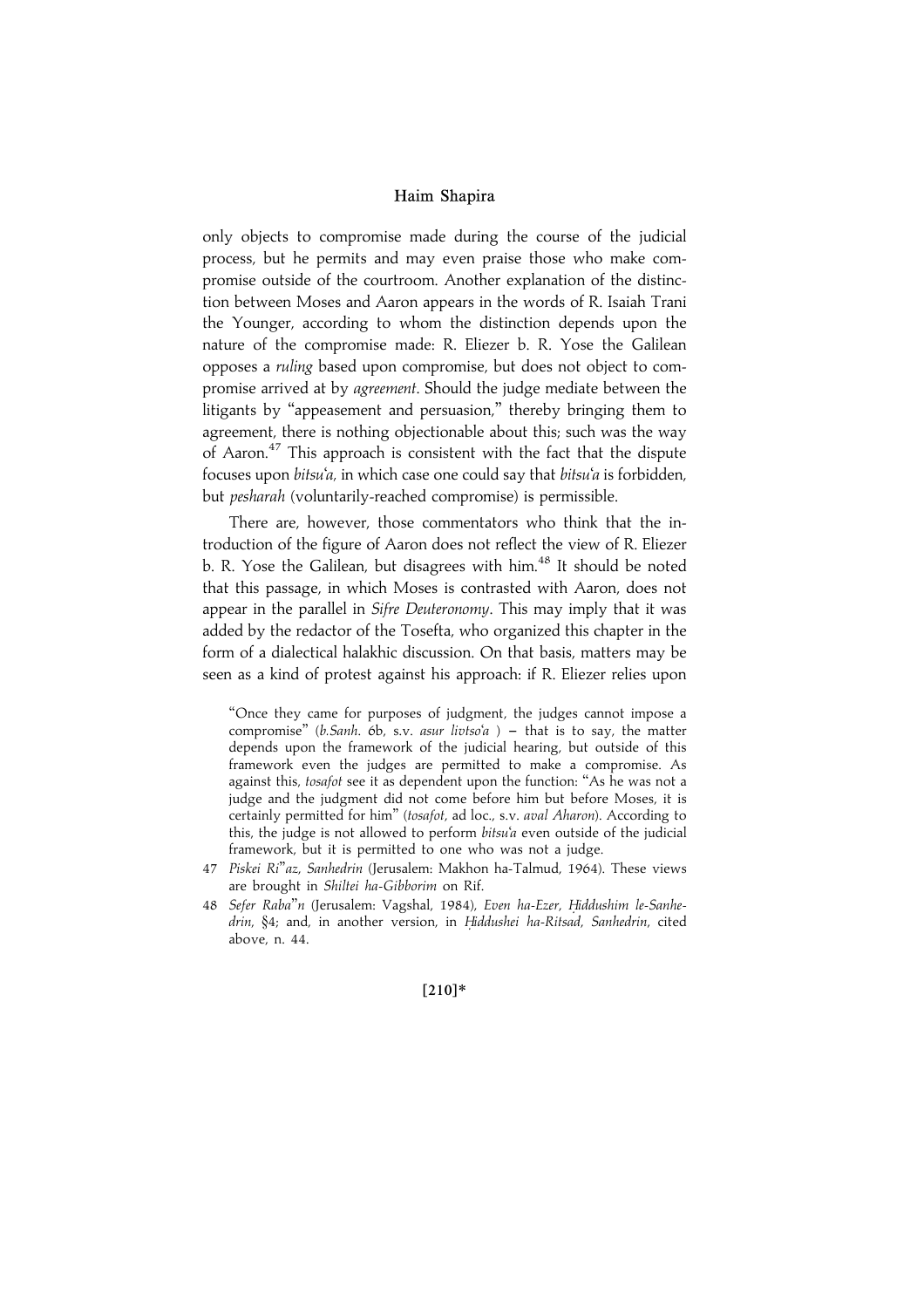the approach of Moses, who said ''let the law pierce the mountain,'' then he is opposed by Aaron, who ''made peace between man and his fellow.''

Following the passage dealing with the words of R. Eliezer b. R. Yose the Galilean, two more homilies appear on the verse, ''He who blesses...'' (I.i; I.ii). According to the former, the verse refers to a person who stole wheat (i.e., botse'a  $-$  "takes") and thereafter separates hallah (''blesses'') – that is, he blasphemes God. In brief, the verse is interpreted as referring to one who performs a (supposed) mitsvah while doing a transgression. According to the second homily, the verse refers to the brothers of Joseph, who said, ''what profit (betsa) is it to us that we slay our brother; let us sell him to the Ishmaelites.'' This homily is introduced to criticize Joseph's brothers, saying that they ought not to be praised simply because they refused to kill him but sold him as a slave. These homilies seem to have been incorporated here on purely associative grounds since all interpret the same verse. But the purpose of citing them here was to show that the same verse may be expounded differently, and need not necessarily be interpreted as criticizing one who engages in compromise rulings (bitsu'a) or praising one who does so. <sup>49</sup> In other words, they disagree with R. Eliezer here. It follows that the unit we have designated as (I) is edited as a discussion of the words of R. Eliezer. The redactor may have already questioned the principle, "let the law pierce the mountain," in the first passage, by means of the figure of Aaron. In any event, thereafter he brings two rebuttals of the use of the verse in Proverbs as a source for the principle that ''one who performs division is a sinner.''

II. R. Joshua b. Korhah thinks that "it is a mitsvah to perform bitsu'a," basing his position on the verse in Zechariah, "Execute a judgment of truth and peace in your gates'' (Zech. 8:16). As he explains it: ''What kind of judgment also contains peace? Let us say: that is

#### $[211]*$

<sup>49</sup> This matter is similarly interpreted by the Yad Ramah, who noted that, according to these tannaim, "bitsu'a in judgment is preferable.'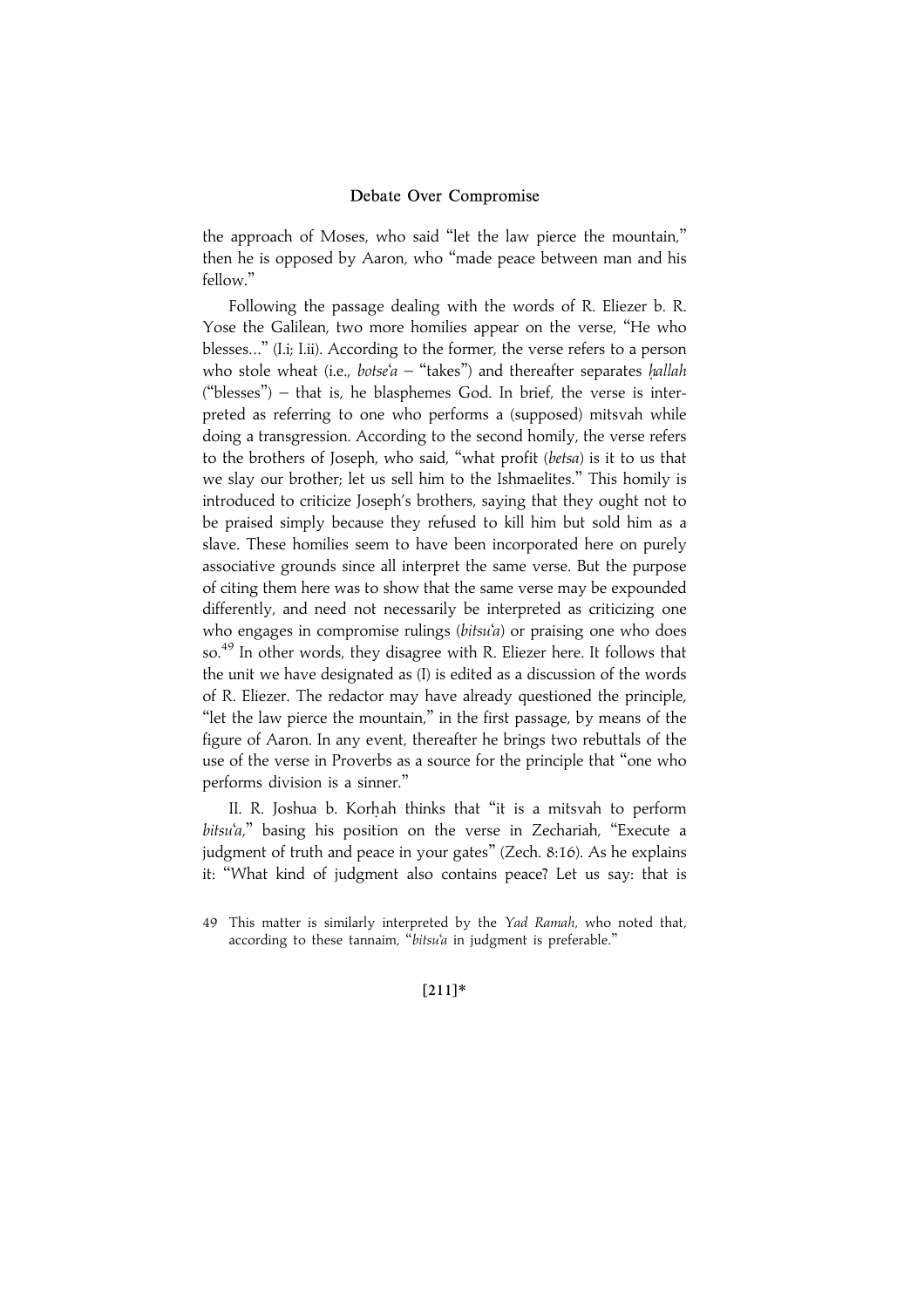bitsu'a."<sup>50</sup> According to R. Joshua, the value of "peace" is preferable to that of ''truth''; hence, he justifies issuing a ruling based upon compromise. Another justification for his words is brought on the basis of the verse, ''And David administered justice and righteousness for all his people'' (2 Sam. 8:15): ''What kind of justice also contains righteousness? Let us say: that is bitsu'a." The term tsedaka (righteousness) is no longer used here in the biblical sense of the word – i.e., in a manner analogous to *tsedek* ("justice")<sup>51</sup> – but rather in the sense accepted in the rabbinic lexicon, in which it signifies charity, a voluntary action in which one assists one's fellow man: "tsedakah [charity] with his money; gemillut hasadim [acts of kindness] with both his body and with his money."<sup>52</sup> In issuing rulings based upon compromise there is a kind of charity to the one found culpable.<sup>53</sup> That is: the procedure of *bitsu'a* reflects compassion towards the one who is culpable and needs to pay. Nevertheless, there is a difference between the two reasons mentioned. The principle of peace is applicable to every dispute, whereas charity only applies when it is the weaker and poorer side that is found culpable. An opinion identical to that of R. Joshua b. Korhah is brought anonymously in Sifre Deuteronomy §17, which only mentions the verse from Zechariah and the accompanying homily: ''What is meant by justice in which there is peace? Let us say: This refers to bitsu'a." The

- 50 As in MS Vienna, and also in the printed version. In MS Erfurt: ''What is a true judgment? One in which there is peace"  $-$  and it is clear that the former reading is preferable.
- 51 In biblical Hebrew, tsedakah is etymologically related to tsedek, and the idiom, mishpat u-tsedakah refers to a social and royal conception of justice. See J. Licht, "Justice, Justice Shall You Pursue," Encyclopaedia Biblica 6.685-687; M. Weinfeld, Social Justice in Ancient Israel and in the Ancient Near East (Jerusalem: Magnes Press, 1995), and in the biblical lexicons. See also A. Radzinger, '''Justice, Justice Shall You Pursue': Different Conceptions of Judicial Justice in Tannaitic Teaching'' (Hebrew); I wish to thank Radzinger for sharing this paper with me prior to its publication.
- 52 t.Pe'ah 4:19; y.Pe'ah 1:1 (15c).
- 53 It is interesting to note the relationship between the two reasons, as expressed in m.'Abot 2:7: "He who increases tsedakah increases peace.'

#### $[212]*$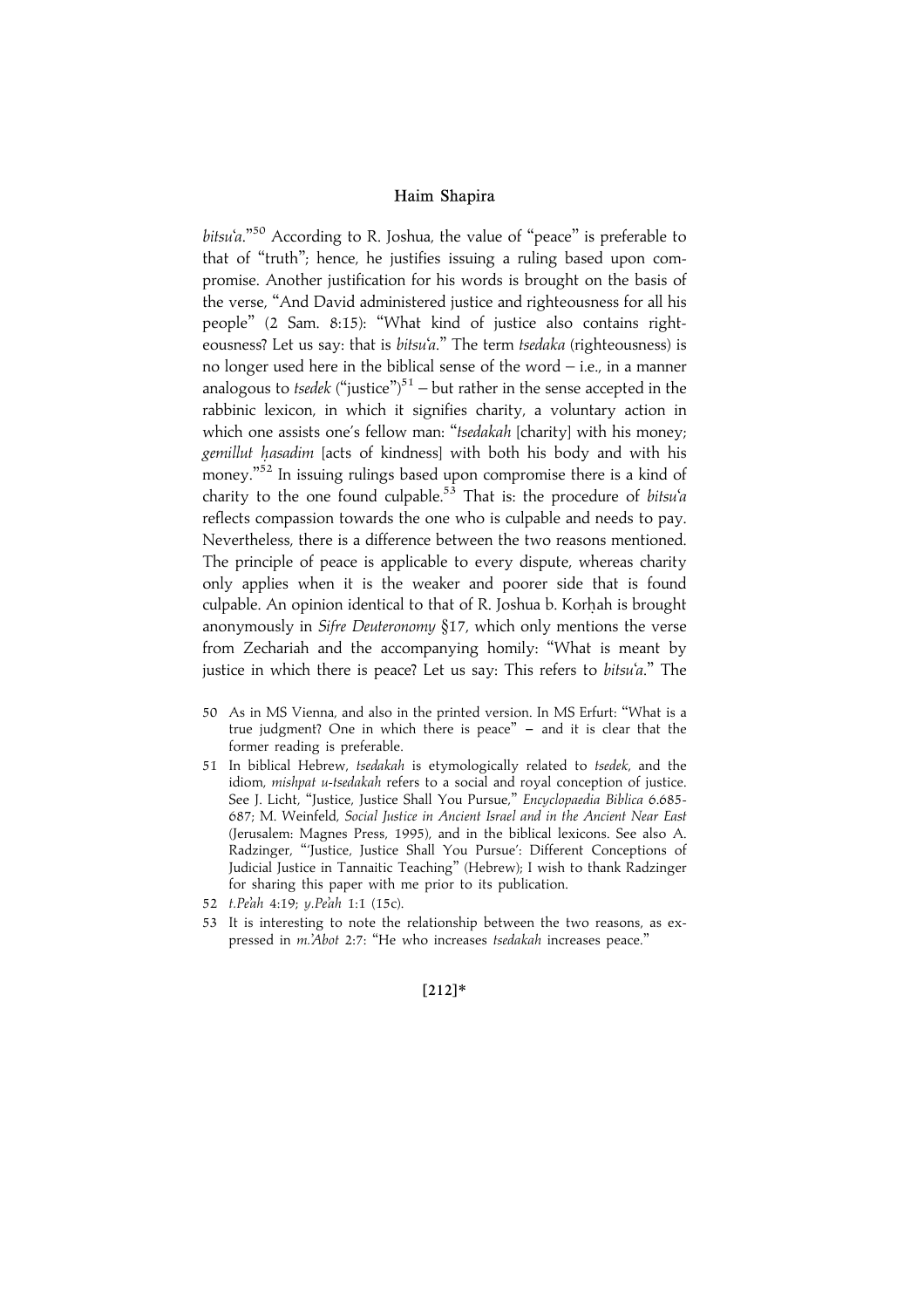subject of *tsedakah* is not mentioned there at all.<sup>54</sup> It therefore appears that the mention of tsedakah in the tosefta is connected with the discussion thereafter, in the next two passages. In these passages, the necessity for bitsu'a by reason of tsedakah is challenged. The subsequent passage (II.i.) deals with the case in which the judge found a poor man culpable, and he proposes another solution other than bitsu'a. In that case, a decent judge will ''take out [his money] and give him from his own.'' And indeed, the Talmud already saw this as R. Eliezer b. R. Yose the Galilean's answer to R. Joshua b. Korhah.<sup>55</sup> By this reasoning, there is a distinction between law and righteousness. Law must be issued according to the letter of the law, but if the judge sees that the culpable party was a poor man, he gives him charity from his own pocket. The subsequent passage (II.ii) brings the opinion of Rabbi, which is even more severe. According to him, there is no contradiction whatsoever between law and *tsedakah*; every judgment involves an element of tsedakah, in that the judge ''removes stolen goods from his hands.'' According to this approach, justice is always determinative, and there is no room for tsedakah in the sense of charity at all.

III. The third opinion is that of R. Shimon b. Menasya, according to whom bitsu'a is an optional solution. At face value, the question treated by R. Shimon b. Menasya differs from that discussed by his predecessors. He does not relate to the legitimacy of *bitsu'a* per se, but only to the procedural question: at which stage is it permissible to perform

- 54 Nor does it appear in the parallel in the Palestinian Talmud, though according to the continuation of the baraita in the Yerushalmi, dealing with tsedakah, it would appear that the homily is part of this unit.
- 55 b.Sanh. 6b, Rashi ad loc., s.v. atan letanna kamma. But compare Yad Ramah, who thinks that this does not refer to R. Eliezer but rather to the tanna who said ''once the hearing has been completed you are not allowed to perform bitsu'a," who thought that bitsu'a is an optional matter. However, the approach of Rashi, namely that the discussion here involves the opinions mentioned in this unit, seems preferable. Another option is that the matters are stated here according to the view of R. Shimon b. Menasya. In any event, one is speaking here of an attack against the approach of R. Joshua b. Korhah.

#### $[213]*$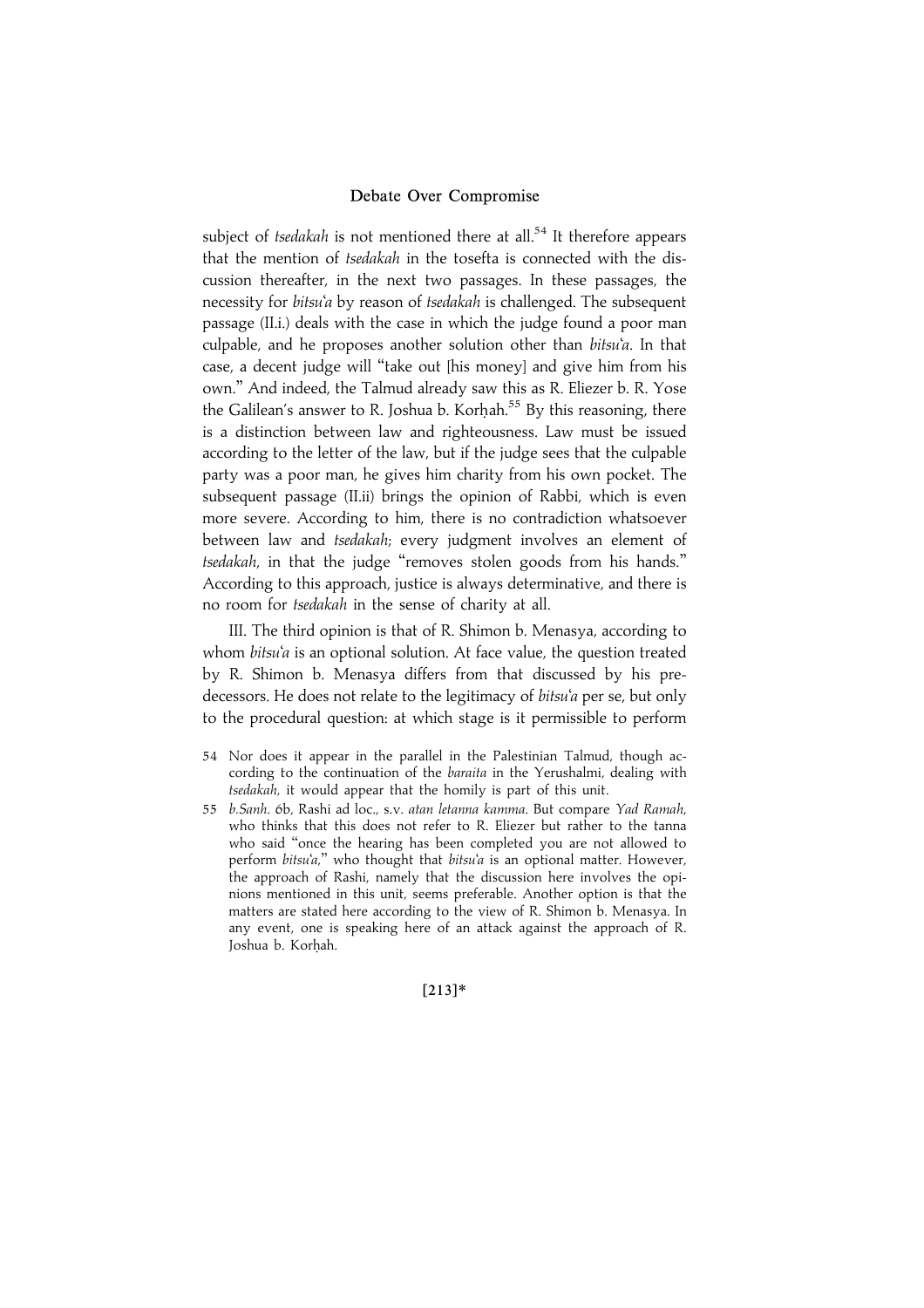bitsu'a? It is nevertheless clear that the citation of his position in the present context is intended to express a position regarding the legitimacy of bitsu'a as such. According to this, the focus of his words is his position that the judge is "permitted to perform bitsu'a," and that "at times a person may issue a compromise ruling and at times he may not.'' In other words: bitsu'a is seen as optional. Note that the tosefta does not develop here the procedural question and does not mention here the dissenting view, mentioned at the beginning of the chapter, according to which the judge may perform bitsu'a until the litigation has been completed (''once the trial was completed, he is not allowed to do bitsu'a"). And indeed, the Talmud likewise concludes that, according to the approach of R. Shimon b. Menasya, bitsu'a falls under the rubric of the permissible or optional.

R. Shimon b. Menasya's position is explained by the midrash on the verse in Prov. 17:14: "'Quit before the quarrel breaks out' - that is, until the law is revealed [i.e., becomes evident], you are allowed to abandon it; once the law has been revealed, you are not allowed to leave it.'' R. Shimon compares bitsu'a to abandoning the law: just as the judge, so long as he has not formulated a position on a given case, is allowed to leave the bench, so is he allowed at this stage to practice bitsu'a. Once he has formed an opinion he is no longer allowed to leave it; hence, at that stage he is no longer allowed to perform bitsu'a. However, we need to understand the analogy between performing *bitsu'a* and abandoning the case. Why does the same restriction apply in both cases? For this, we need to better understand the rule regarding abandoning the law.

Immediately thereafter, the text quotes the view of R. Judah b. Lakish (III. i) regarding the abandonment of judgment. His words imply that the background for the judge wishing to abandon the case is his fear of personal harm against him by one of the litigants: ''Lest the strong one be found liable and he pursues him.'' Consideration of this possibility may be understood in light of a situation in which the judicial process is based upon agreement between the litigants and the judge. The litigants must accept upon themselves the judge and he must

#### $[214]*$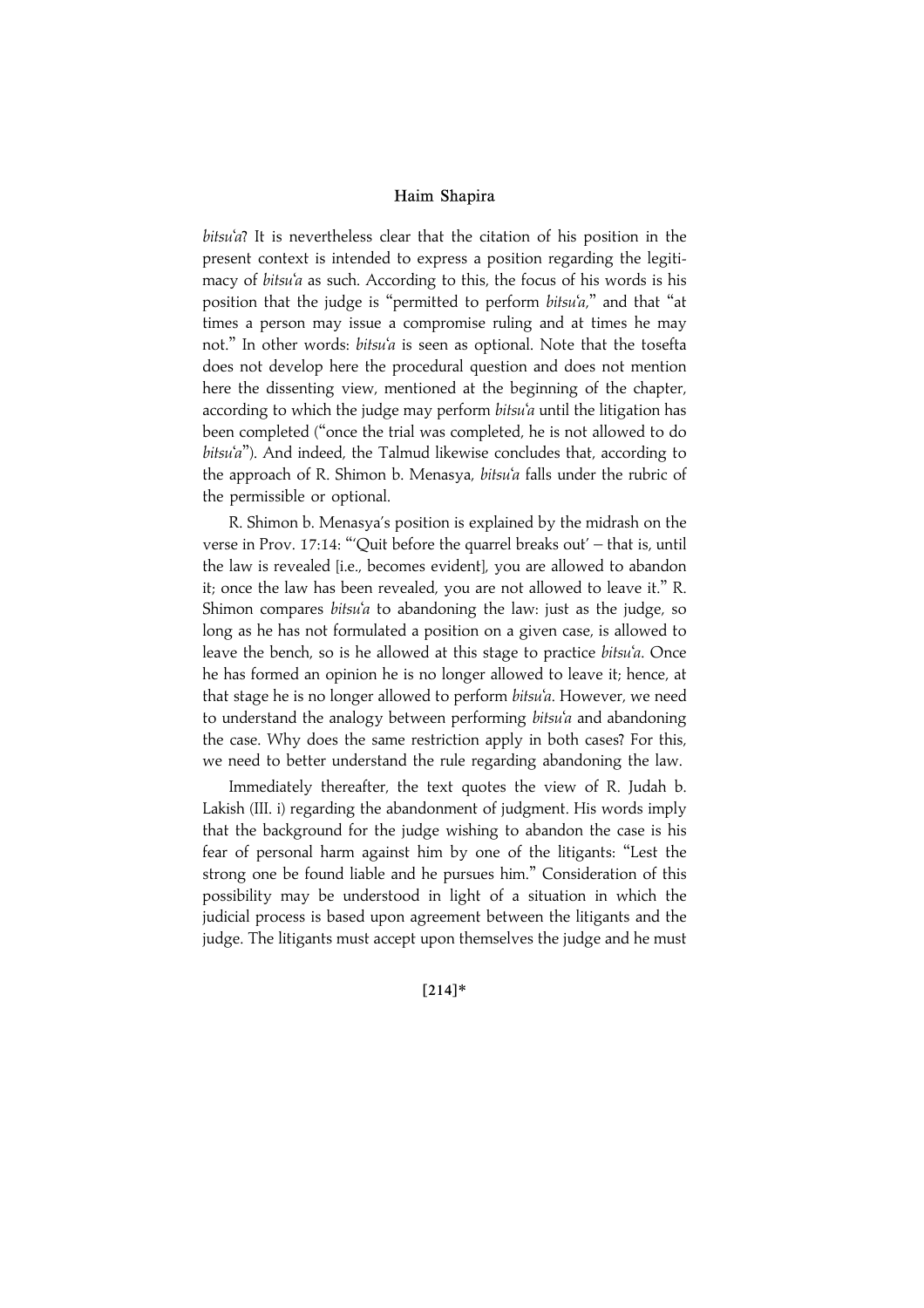also agree to judge them.<sup>56</sup> (In the situation of a fixed court that is required to judge the parties, as is customary today, he cannot refuse to judge those who come before him.) So long as the judge has not heard the arguments of the two sides and has not formulated an opinion, he may refuse to judge this particular dispute. Once he has heard the arguments and arrived at a position concerning them, he is no longer allowed to abandon the case. At this stage the prohibition, ''You shall fear no man,'' becomes applicable. It would appear that the distinction between the two situations is connected with the principle of honesty and fairness. The judge has the right not to rule on a case that has come before him, but must express this position at the beginning of the hearing or immediately after hearing the arguments of the parties. Once he has entered into the deliberations and formulated an opinion, it would be inequitable for him to leave the case simply out of concern that the losing side will harm him.

The principle of fairness likewise applies to the situation of bitsu'a. When the judge issues a compromise ruling, he does so in place of the parties themselves. Fundamentally, the right to make a compromise belongs to the litigating sides, who may do so on the basis of various considerations. One essential consideration relates to the opportunities and risks they perceive in the judicial process. The parties operate under a ''veil of ignorance'' with regard to the results of the procedure. At that point in time when they are considering the possibility of compromise, they calculate their chances of winning, the risks of losing, the expenses entailed by the legal procedure itself – and on this basis they agree to a certain compromise. The approach which gives the judge the authority to make a compromise is based upon the fact that he will act in the name of and in place of the litigating sides. This being the case, he must

#### $[215]*$

<sup>56</sup> This was evidently the widespread reality in talmudic Palestine, and it is reflected in m.Sanh. ch. 3. However, scholarly opinions on this matter are divided and it requires further clarification. In the meantime, see G. Allon, ''Illein Demitmanin Bikhsaf'' (Hebrew), in his Studies in Jewish History (Tel Aviv: Tel Aviv University Press, 1976), 15-57; S. Albeck, Law Courts in Talmudic Times (Hebrew) (Ramat Gan: Bar Ilan University Press, 1980).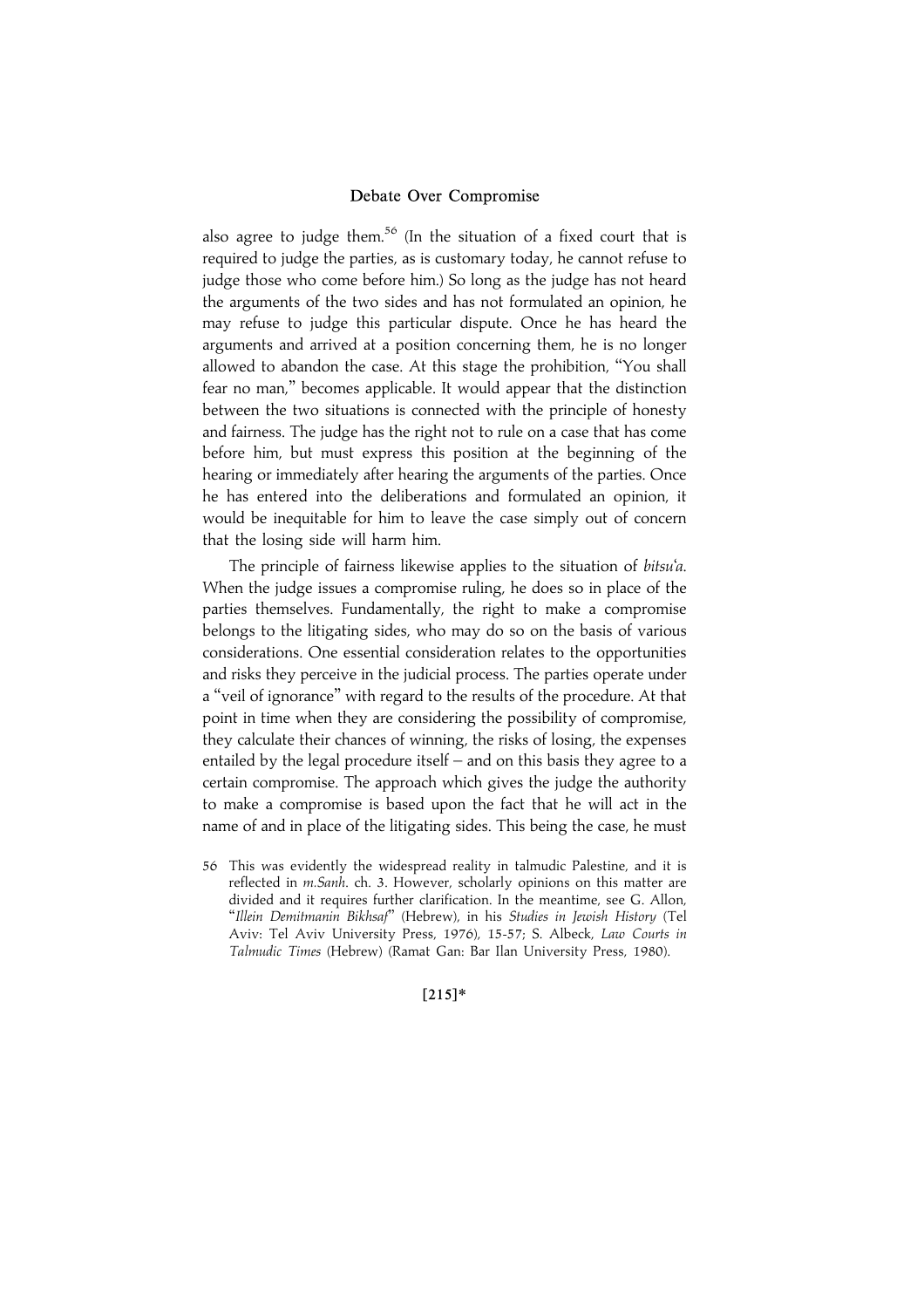operate under the same conditions and in accordance with the same considerations as the two sides would have. So long as the judge has not formed an opinion, he is indeed acting under the same ''veil of ignorance'' and is able to arrive at results similar to those which the parties involved would have reached had they made the compromise themselves. Once he has formed an opinion and knows which side will win the case (i.e., by law), he is no longer able to arrive at an honest compromise. Had the two sides been in this situation, the side that knew it would win would likewise not have agreed to a compromise.

Against this background, we may sharpen the distinction between the approaches of R. Shimon b. Menasya and R. Joshua b. Korhah. According to R. Joshua b. Korhah, *bitsu'a* is based upon the principles of "peace" and "charity" – and therefore falls under the rubric of mitsvah. By contrast, according to R. Shimon b. Menasya, bitsu'a is not based upon a set of values, but rather upon the interests of the parties – and therefore is merely an option. These divergent approaches are likely to lead to different limitations upon the process of bitsu'a. According to the approach of R. Shimon b. Menasya, the judge is allowed to impose a compromise so long as he has not formed his own opinion about the case, as only then is he able to act honestly in the interests of both sides. According to R. Joshua b. Korhah, it would seem that the performance of *bitsu'a* is not necessarily limited to this stage. If there is a mitsvah to rule on the basis of compromise, it may be justified to do so even after the judge knows that the law favors one or another of the sides, as the goal is to bring about peace between them. This being so, it follows that, according to the approach of R. Joshua b. Korhah, one must adopt the other approach mentioned in the tosefta – namely, that the judge is allowed to perform *bitsu'a* so long as the trial has not yet been completed. Indeed, the post-talmudic halakhah determines, on the one hand, that ''it is a mitsvah to perform bitsu'a'' (like R. Joshua b Korhah), but, on the other hand, that the judge is allowed to impose a compromise ruling so long as the judicial proceedings have not been completed.<sup>57</sup>

 $[216]*$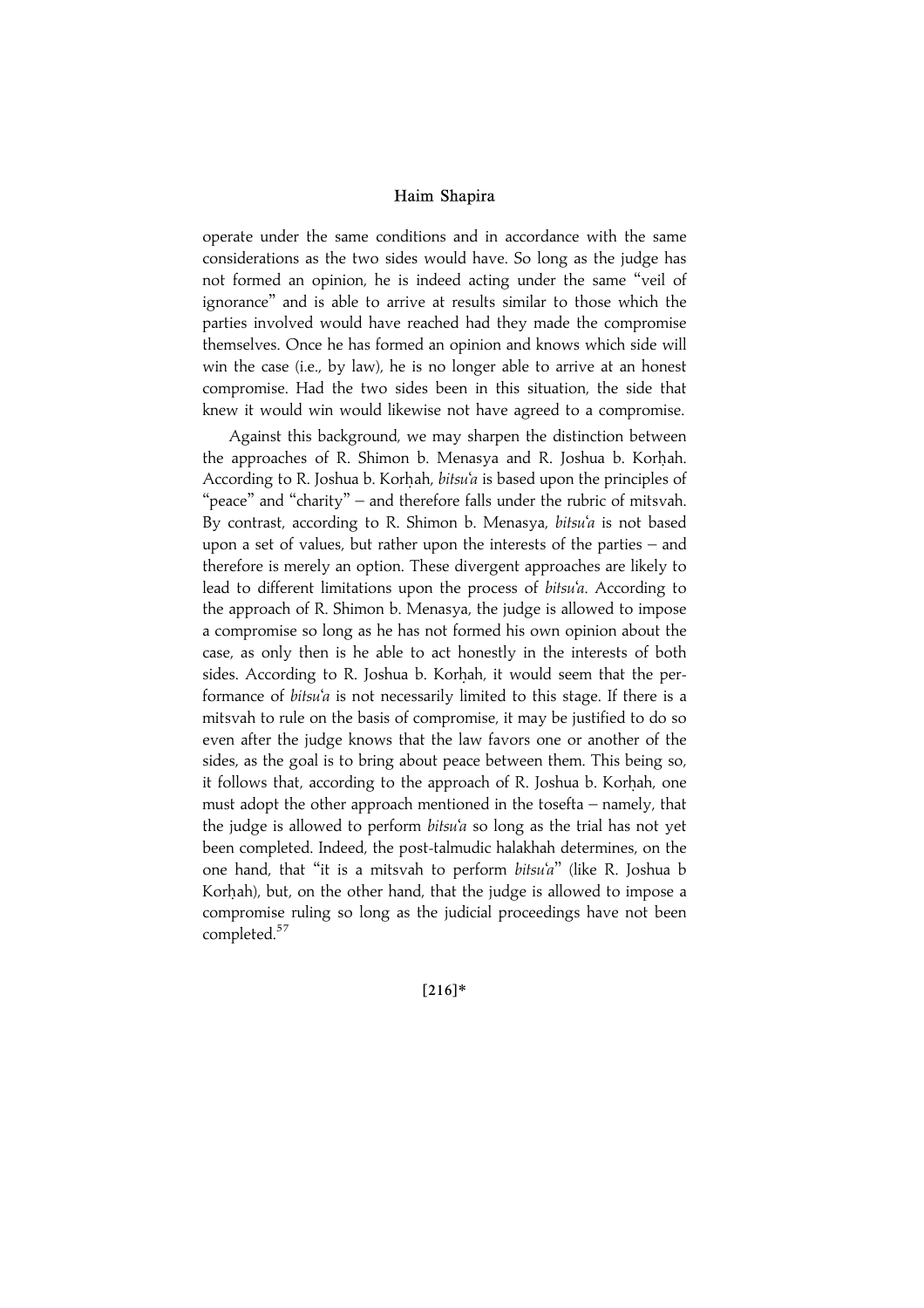The next passage (III. ii), brought in the name of R. Joshua b. Korhah, relates to the remarks of R. Judah b. Lakish, via its use of the verse, "You shall fear no man." According to R. Joshua b. Korhah, the verse is expounded differently: ''Do not withhold your words before any man" (interpreting לא תגורו). According to R. Judah b. Lakish, the prohibition ''You shall fear no man'' applies to the judge, warning him not to fear the litigants. In contrast, according to R. Joshua b Korhah it applies to a student sitting before the judge, who is warned not to fear the judge. Offhand, this homily seems to have been brought simply because of the homily on the same verse, ''Do not fear any man,'' and has no special connection to the earlier-stated position of R. Joshua b. Korhah that it is a mitsvah to perform bitsu'a. Nevertheless, it is worth noting that there is a connection on the structural level. R. Joshua b. Korhah's homily disagrees with that of Resh Lakish, which is consistent with that of R. Shimon b. Menasya – that is, R. Joshua b. Korhah's homily indicates a disagreement with the approach of R. Shimon b. Menasya.

IV. The next passage, ''If the judges knew...,'' elaborates the idea that ''judgment belongs to God.'' The connection between this and the preceding passage is based on the appearance of these two phrases next to one another in the Torah: ''You shall fear no man, for judgment belongs to God'' (Deut. 1:17). The source of the relationship is in the exegetical midrash on these phrases. And indeed, in Sifre Deuteronomy as well, the interpretation of ''You shall fear no man'' is immediately followed by that of "for judgment belongs to God," followed by an allusion to 2 Chr. 19: ''Judge not for man, but for the Lord; He is with you in giving judgment. Now then, let the fear of the Lord be upon you.'' The next passage in the Tosefta is a full and comprehensive exposition of the idea of God's presence in judgment.<sup>58</sup>

#### $[217]*$

<sup>57</sup> Rif, b.Sanh. 1b; Maimonides, Mishneh Torah, Hil. Sanh. 22:4; Tur and Sh.Ar. HM 12:2.

<sup>58</sup> For a more extensive discussion of this matter, see my paper ''For Judgment is God's - On the Metaphysics of Judging in Jewish Law" (Hebrew), in Bar-Ilan Law Studies (forthcoming).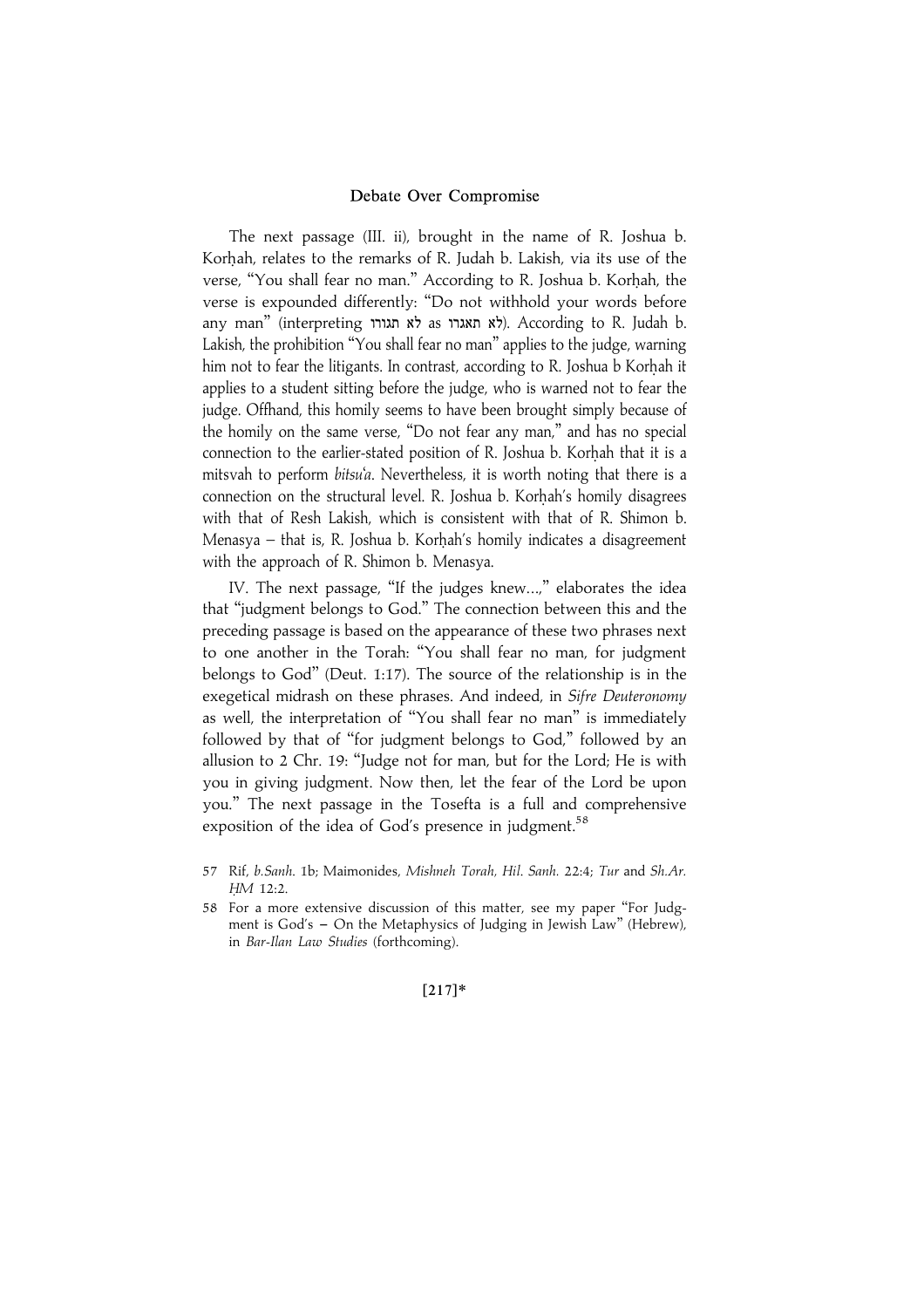The first part of this halakhah contains a series of ''statements'' directed to the judges and the witnesses, describing God's multifaceted functions in judgment. In addition to God's (expected) function as He before whom – that is, under whose aegis and supervision – judgment is conducted, He also serves as judge and even as the one being judged. This third function is quite surprising, and requires further explication. Thus, the Palestinian Talmud asks: ''Can a person judge his Creator?'' It answers: ''Rather, the Holy One blessed be He says: I am the one who said that Reuben shall receive a hundred dinar and Shimon shall receive nothing, and you take from this one and give to that one contrary to law. Thus, I need to pay him and to take away from the other person."<sup>59</sup> The disruption of the just order of the world requires that God restore the proper order. The Almighty needs to correct that which the judges have upset. However, there is also implicit here another meaning that goes beyond the concrete rectification of the judicial ruling. $60$  As God is a participant in deciding the law, he bears shared responsibility for its consequences. If the judges err in judgment, whoever has judged together with them is also hold accountable, and if they judge properly, He who judges with them enjoys the merit of this act. According to this logic, God is literally judged by the judges, whether in the positive sense – as a true judge – or to be held accountable – as one who has distorted judgment. In the second part of this halakhah, three biblical verses are invoked to provide a basis for the idea of God's presence in judgment. Then, in the third part, there is a certain move balancing the

- 59 y.Sanh. 1:1 (18a), and in the Bavli as an independent statement: "R. Hama son of R. Hanina said: The Holy One blessed be He says: It is not enough for the wicked that they take money from this one and give it to that one unlawfully, but that they trouble me to return money to its rightful owners'' (b.Sanh. 8a).
- 60 The Yerushalmi's explanation does not require that the Divine presence be located in the courtroom, only that the judge serve as a delegate or emissary of God. If the judges stand in for God, then, when they distort justice, God is ultimately held accountable and must intervene to correct the judgment.

 $[218]*$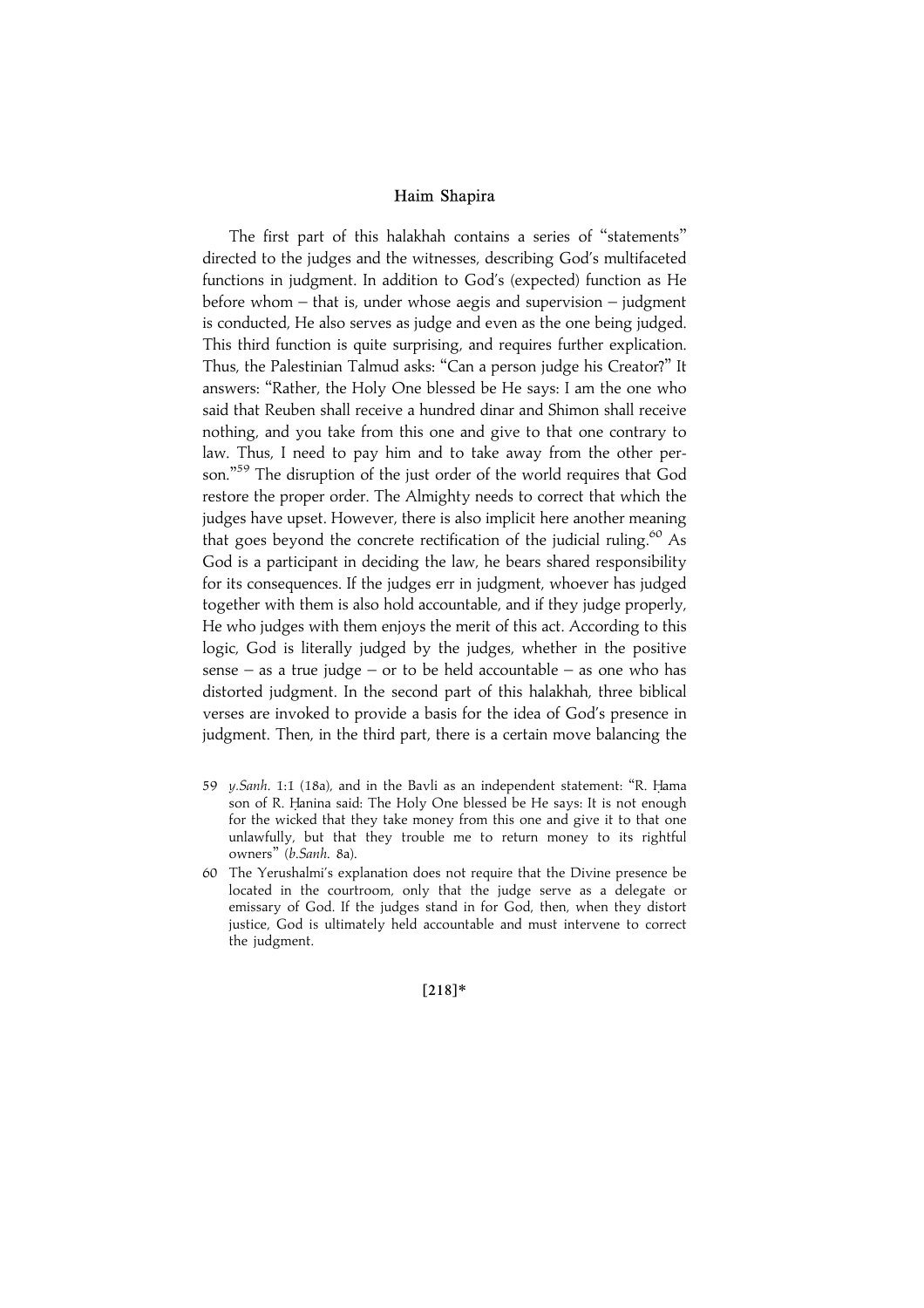two. The perception of the judicial process as one in which God is present and in which He participates as a partner imposes a very heavy responsibility upon the judges, liable to elicit fears that will ultimately result in their refraining from sitting in judgment. To this the halakhah responds: ''Has it not already been said, 'And He is with you in the matter of judgment'  $-$  You have to take into account only that which your eyes see.''

The placing of this passage here indicates an expansion and elevation of the discussion. Until this point, the authority of the judge had been discussed in terms of the concrete goals of the legal procedure: a truthful judgment on the one hand, and achieving peace and charity, on the other. In this section, we turn to the metaphysical realm. The judge now fulfills not only a social function, but also a quasi-theological one, representing God. Nevertheless, this passage bears no direct relation to the question discussed in the chapter. The concept of God's presence is not invoked here as supporting one or another of the opinions. In principle, it might fit both the principle of ''the law pierces the mountain'' as well as that approach which holds that ''it is a mitsvah to pursue a compromise solution (i.e., perform bitsu'a)."<sup>61</sup> Rather, it is invoked here to lend an additional, metaphysical dimension to the discussion of the function of the legal procedure.

# 4. The Dispute Over the Goals of the Judicial Process -Jurisprudential Aspects

The positions of the tannaim regarding compromise rulings are quite clear. R. Eliezer b. R. Yose the Galilean holds that the function of the court is to implement the law; hence, the judge must be committed

#### |219~\*

<sup>61</sup> However, it is worth noting that, according to the version in the Bavli which explains the conviction that ''let the law pierce the mountain'' by the principle that ''judgment is God's,'' a relationship is established between the last section and the stance of R. Eliezer b. R. Yose the Galilean.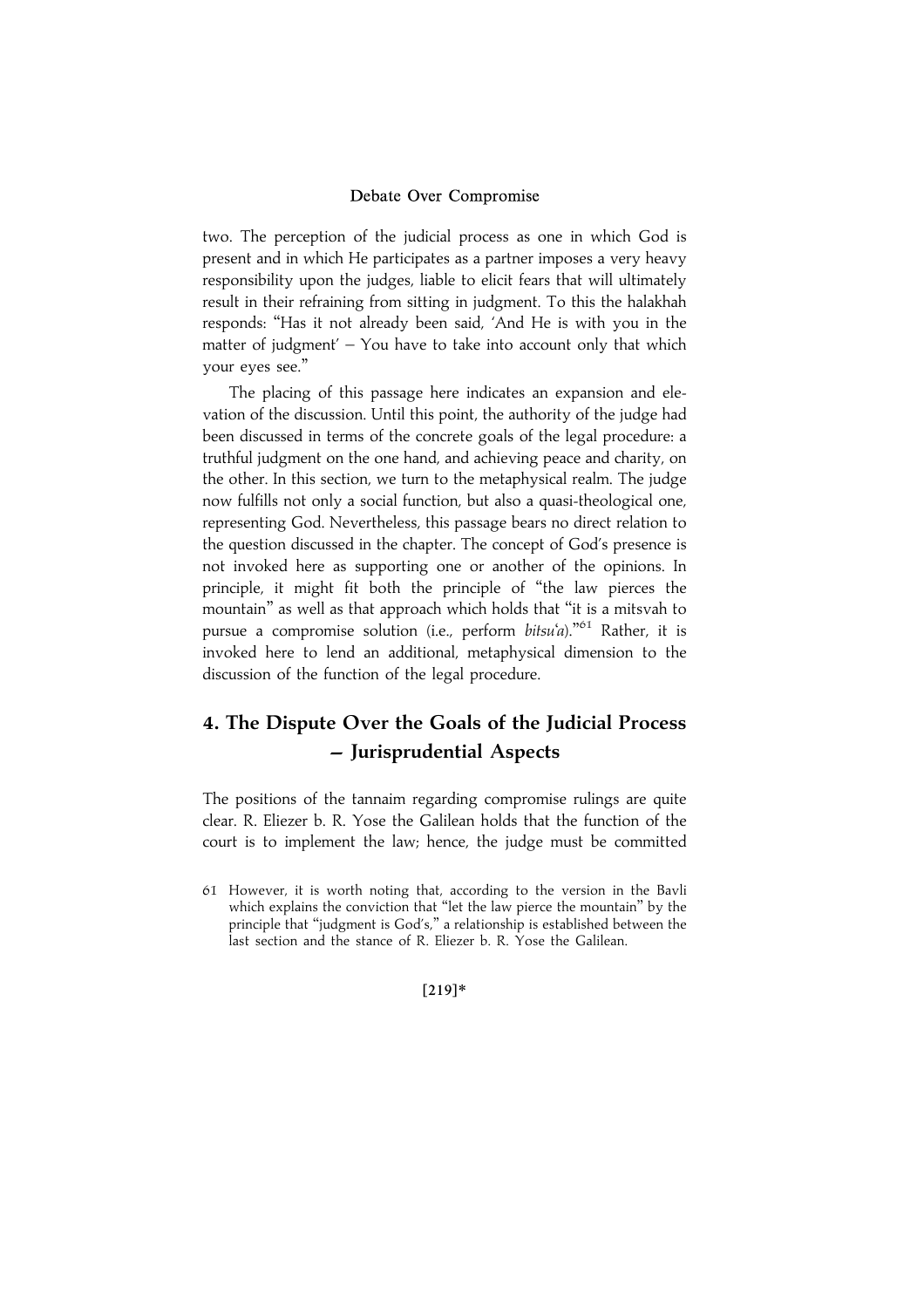exclusively to the law, which is connected with the concept of truth. By contrast, R. Joshua b. Korhah believes that the court ought to advance the values of peace and charity, giving them preference over those of law and truth. R. Shimon b. Menasya proposes an intermediate position, according to which the judge is not committed to any external values beyond the resolution of the dispute at hand. He is not required to be consistently loyal to the value of truth, on the one hand, nor to that of peace, on the other. He has discretionary judgment, allowing him to decide each dispute according to its particular circumstances. The judge is only limited by the principles of honesty and fairness, which require that he follow a suitable procedural framework. However, this dispute would seem to reflect a more fundamental dispute concerning the nature and goals of the judicial process.

## Justice or Peace

The rationales offered for and against bitsu'a reflect two fundamental approaches towards the judicial procedure. According to that view which favors *bitsu'a* as a way to advance peace between the parties, the judicial process is conceived as a mechanism for resolving disputes. As against that, according to the opinion opposed to bitsu'a, the judicial process is conceived of as a mechanism of social order aimed at implementing ideals of law and justice in society. These approaches have been discussed in contemporary legal literature with regard to dispute settlement; thus, a few words on the background of this discussion would be in place. From the 1970s on, there began to emerge in the United States a tendency to use alternative means of resolving disputes, expressed in the founding of a movement known as "Alternative Dispute Resolution." This movement advocated a model according to which there would be multiple ways of resolving disputes, primarily through solutions involving compromise and mediation. The influence of this trend expanded and spread to other countries, including Israel. Initially, the underlying motivation for this approach

#### $[220]*$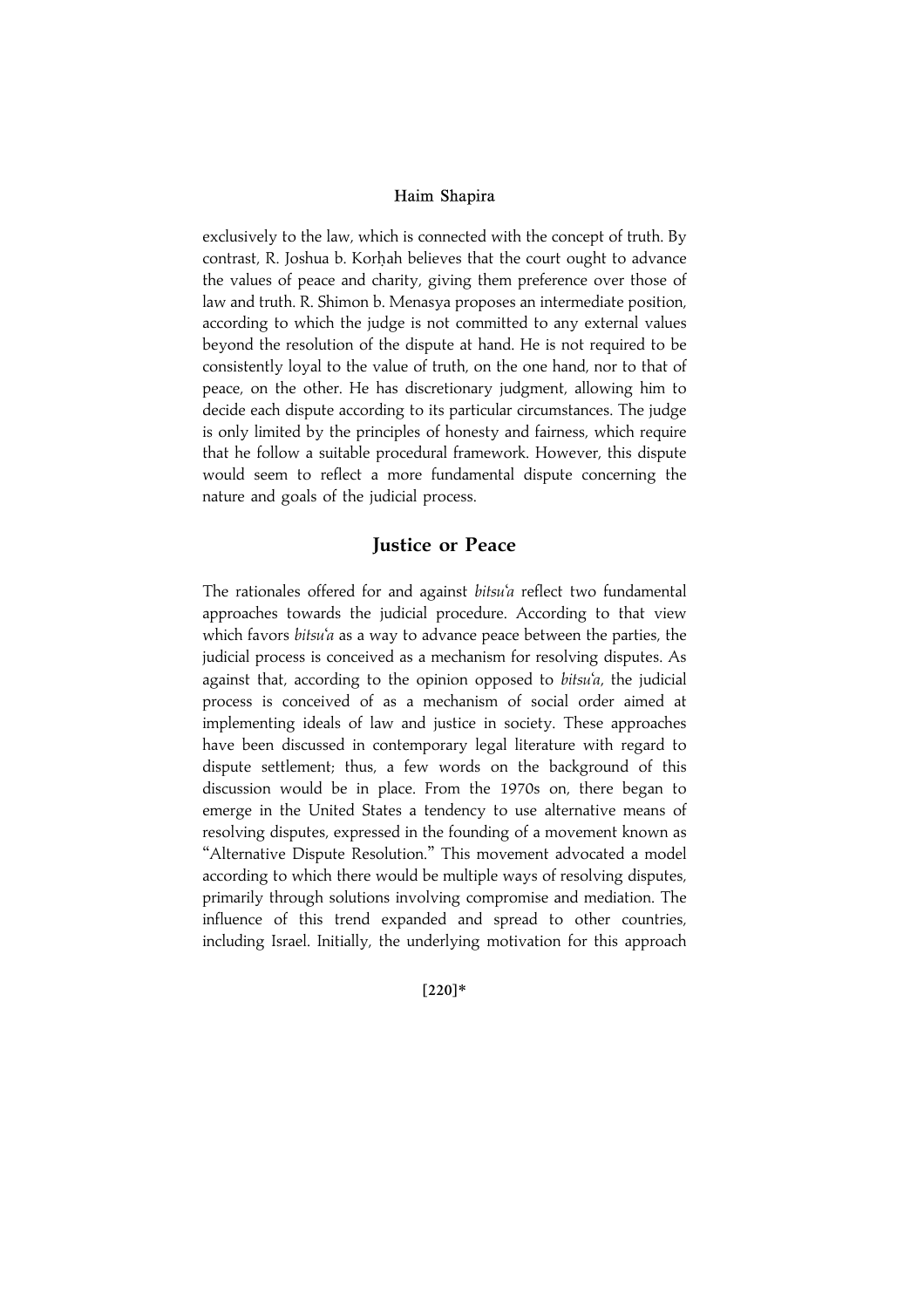was related to efficiency and the need to alleviate the burden of courts faced with overcrowded dockets. Over the course of time, there developed other reasons, of a more value-oriented nature, related to a preference for solutions based upon agreement and peaceful resolution of disputes over judicial decisions. Other reasons were also introduced, connected with a more comprehensive way of dealing with disputes, including personal and emotional aspects not dealt with by the legal process. However, there were also those who were critical of this approach.<sup>62</sup> One of its harshest critics, Owen Fiss, articulated a theoretical, principled position in his well-known article, ''Against Settlement."<sup>63</sup>

In his paper, Fiss presented a number of arguments against compromise, challenging the possibility of its providing decent and reasonable solutions to disputes. His most substantive and serious argument related to the preference for the value of peace over that of justice, "justice rather than peace."<sup>64</sup> In this context, Fiss noted two alternative conceptions of the judicial process. According to one conception, held by those supporting solutions based on compromise, the purpose of the legal process is to resolve disputes. From this viewpoint,

- 62 For an analysis of the rise of this movement, see Alberstein, Jurisprudence of Mediation, esp. chs. 3-4. On the criticism against this movement, see Alberstein, ''The Opposition to Mediation: Between Rights, Legal Consciousness, and Multi-Culturalism'' (Hebrew), Bar-Ilan Law Studies 24 (2008): 373.
- 63 Owen M. Fiss, ''Against Settlement,'' Yale Law Journal 93 (1984): 1073-90.
- 64 The other arguments are of a more procedural nature and relate to the limitations on compromise as a solution that can bring about just results. In this context three main arguments have been raised: 1. The process of compromise reflects the power relations between the two sides, and therefore in the case of lack of balance between them, the result of compromise will also not be just. 2. In many procedures involving compromise, there is no authorized figure who is allowed to make concessions in the name of the group that he represents. This refers to disputes involving groups of citizens who are not organized in any formal framework. 3. The compromise process does not allow for follow-up or ongoing handling of problems which may arise following the initial agreement.

#### $[221]*$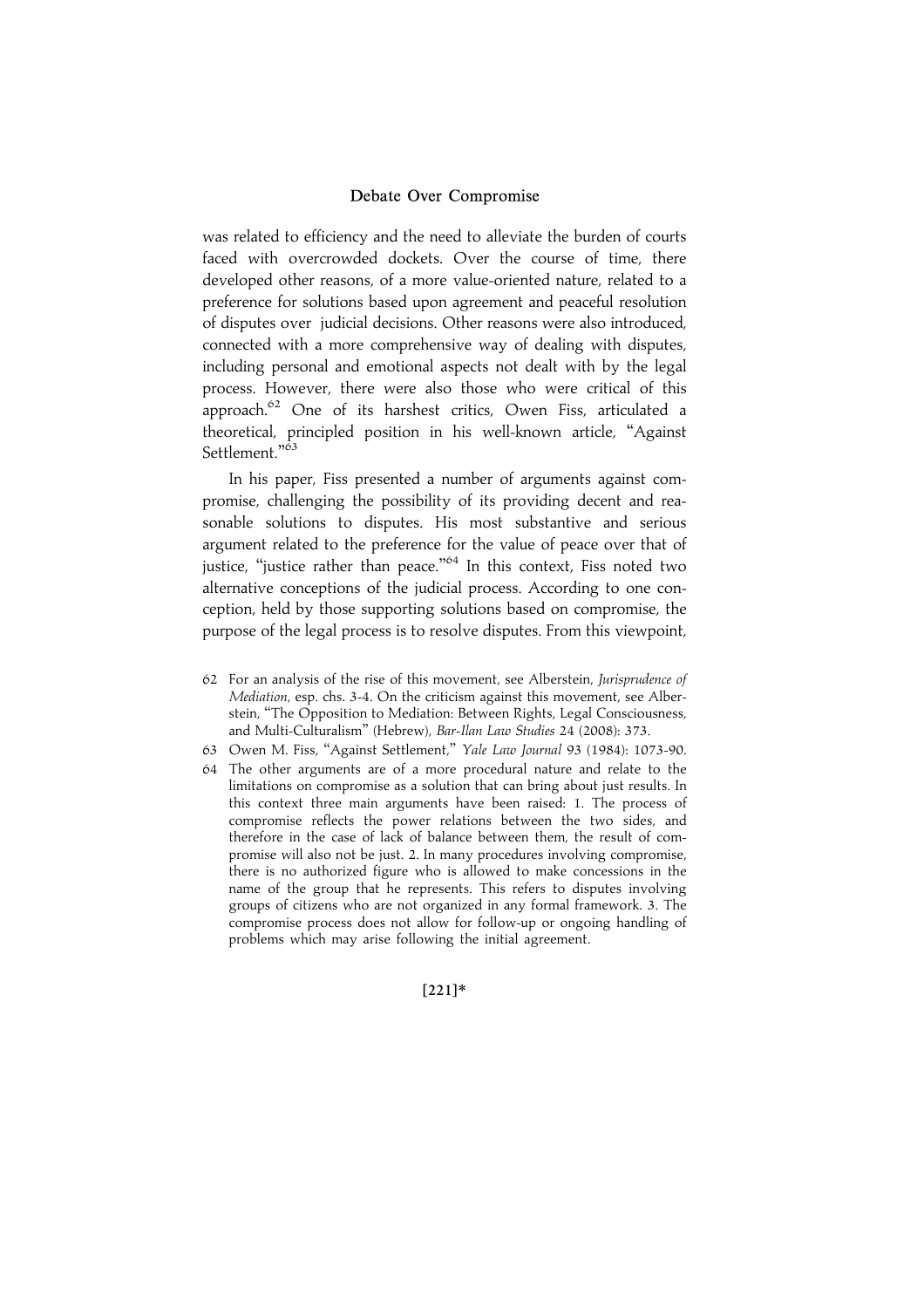one is speaking of a fundamentally private procedure. The origin of this process, as described by some historians of law, lay in bringing the dispute between the parties to a disinterested third-party, who decided between them.

Over the course of time, the state assumed this role and established a judicial system, but the original purpose of the procedure – to resolve the dispute – remained intact. If this was the goal of the procedure, then it is clear that resolution of the dispute by agreement was preferable to a decision rendered by a stranger or an outside party. As against this approach, Fiss offers a totally different conception of the judicial process, according to which the state invests resources in order to appoint experts to judicial functions. The purpose of the judicial process and the function of the judges is thus not merely to resolve disputes, but rather to execute justice. The courts are the legislature's partners in performing justice. They need to determine the rules of suitable behavior and to bring society closer to the ideal which it envisions, accomplished by means of interpretation of the constitution and of the laws. The difference between the legislature and the courts is that the courts function in a reactive manner. They do not determine the rules of behavior from the outset, but rather respond to those cases that are referred to them. Cases adjudicated in the courts are an opportunity for them to interpret the constitution and laws and to determine suitable norms of behavior. Transferring disputes to private arrangements would deprive the courts of the opportunity to confront reality, to interpret the laws, and to establish new norms. The conclusion, therefore, is that one should not encourage compromise arrangements, but rather should allow the court to say its piece and shape the life of society.

Two approaches or models of the judicial process, similar to those presented here, would seem to underlie the talmudic dispute. According to the view of R. Eliezer b. R. Yose the Galilean, the judicial process is not intended simply to resolve disputes, but to perform justice. Consonant with this, the function of the judge is to implement the law. From this point of view, there is no room for a procedure of compromise, as

 $[222]*$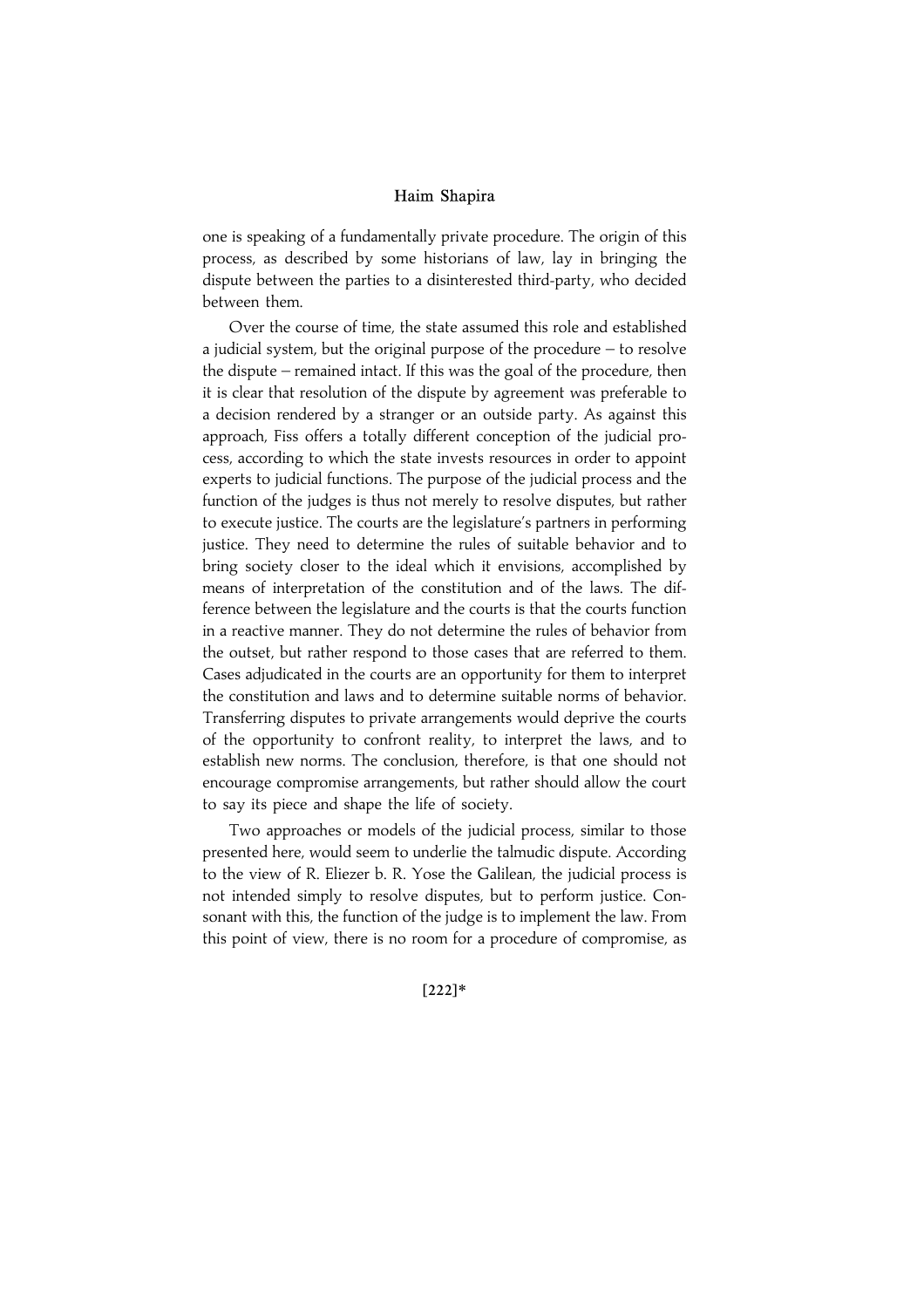such a process is not intended to do justice. By contrast, according to the approach of R. Joshua b. Korhah, who sees compromise as a mitsvah, the judicial process is not primarily intended to execute justice, but to resolve the dispute between parties. This being the goal, the law does not enjoy any priority over other solutions. The law simply provides a default option for the resolution of the dispute; however, the litigants are permitted, at any given stage, to prefer some other solution. According to R. Joshua b. Korhah, one must always grant preference to that solution which advances peace between the parties over one that leaves the enmity between them. R. Shimon b. Menasya likewise thinks that the purpose of the judicial process is to resolve disputes, and therefore does not impose any obligation upon the judge to rule consistently according to the letter of the law. On the other hand, he does not impose an obligation to always rule by way of compromise. He does not think that the solution of peace is always preferable. At times a solution which achieves justice for one of the parties is preferable. The choice as to which solution should be adopted in each case and in any given dispute is left to the discretion of the judge.

## Corrective Justice and Distributive Justice

Another aspect deserving of mention relates to the nature of the justice that operates within the framework of the judicial process. As we have seen, the dispute concerning the question of bitsu'a is connected to that of charity. One of the reasons offered by R. Joshua b. Korhah in favor of ruling by compromise relates to the reason of tsedakah. ''What is justice in which there is charity? Let us say: that is bitsu'a." Tsedakah is an important consideration in determining the law and is likely to lead to a ruling by way of compromise. As against that, two arguments are brought against the link between justice and *tsedakah*. First, one must draw a distinction between law and charity. The judge must rule in accordance with the law; if he wishes to perform a charitable act, he

#### $[223]*$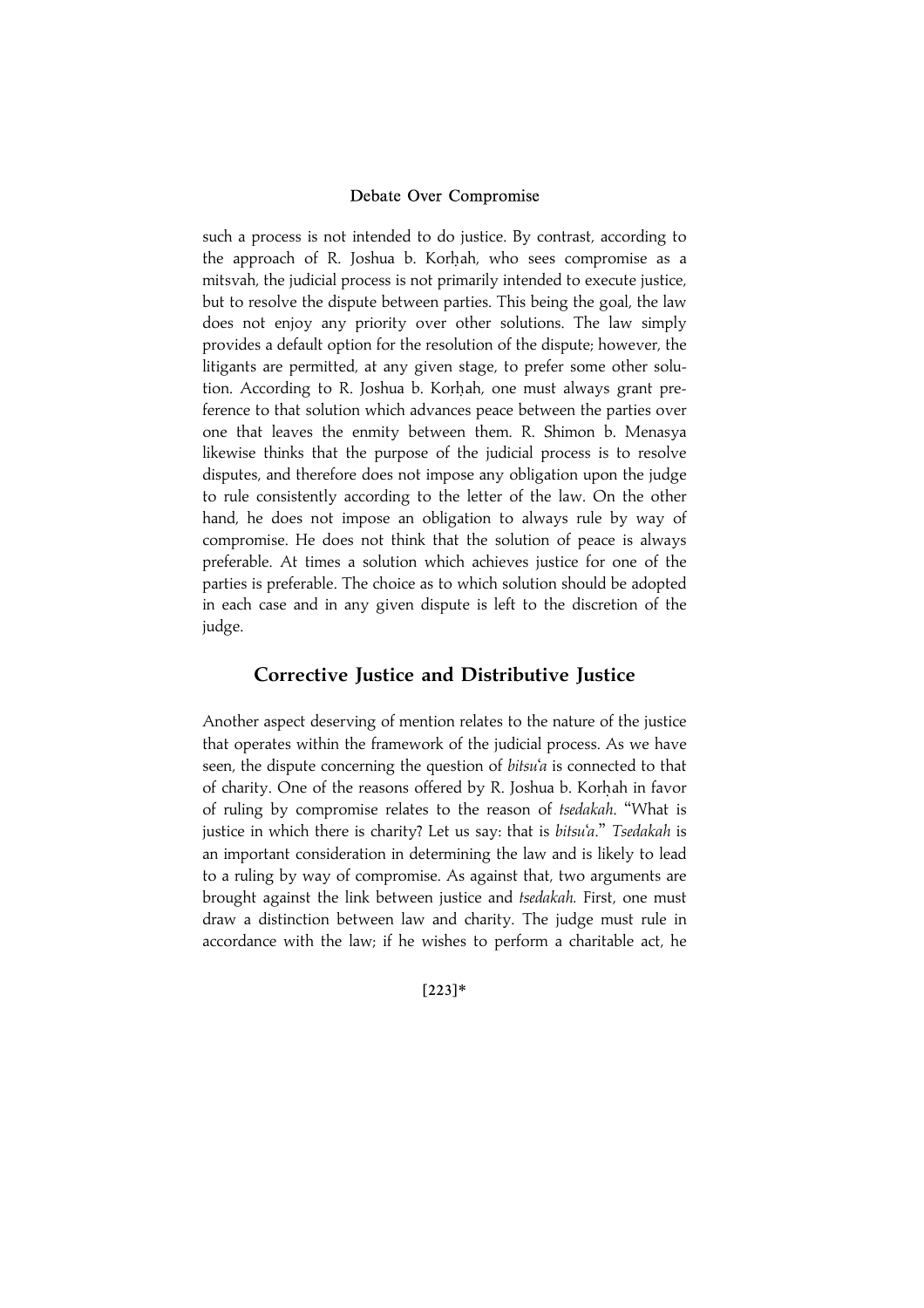should take the money from his own pocket and give it to the poor man. ''If he found the poor man culpable, he takes [from him] and gives him from his own; we find that that he does charity with this, and justice with that'' (II.i). The judge must not give charity to the poor man at the expense of the one who has won the case, even if the latter is wealthy. A sharper argument is attributed to Rabbi: according to him, the performance of justice, requiring that the culpable party pay what is due, is the quintessential act of charity. ''If one judges a case, and acquitted the one who is innocent, and held liable the one who is guilty – he turns out to do charity with the one who is liable, for he removes stolen goods from his possession, and justice to the innocent one, for he restores to him what belongs to him'' (II.ii). Offhand, Rabbi would seem to be identifying the concept of justice with charity: if justice has been carried out, then charity has also been given. However, one may not assume that Rabbi rejects the concept of charity in extra-judicial contexts. One may assume that in such contexts, as well, Rabbi requires one to give charity to the poor and needy. His argument is that, within the framework of the judicial process, one must not take into account the consideration of charity, as within that framework justice is the only goal.

This tannaitic debate seems to reflect a dispute as to what concepts of justice are relevant in legal deliberations. In this context, one must introduce into the discussion the concepts of corrective justice and distributive justice, whose source lies in the legal philosophy of Aristotle. In the Nicomachean Ethics (book V, chapter 2), Aristotle draws a distinction between these two concepts. Distributive justice ''is manifested in distributions of honor or money or the other things that fall to be divided among those who have a share in the constitution."<sup>65</sup> The principle according to which these things are distributed is whether the person is ''deserving of it.'' This matter itself depends upon the

#### $[224]*$

<sup>65</sup> Aristotle, The Nicomachean Ethics, trans. W.D. Ross (Oxford: Oxford University Press, 1925).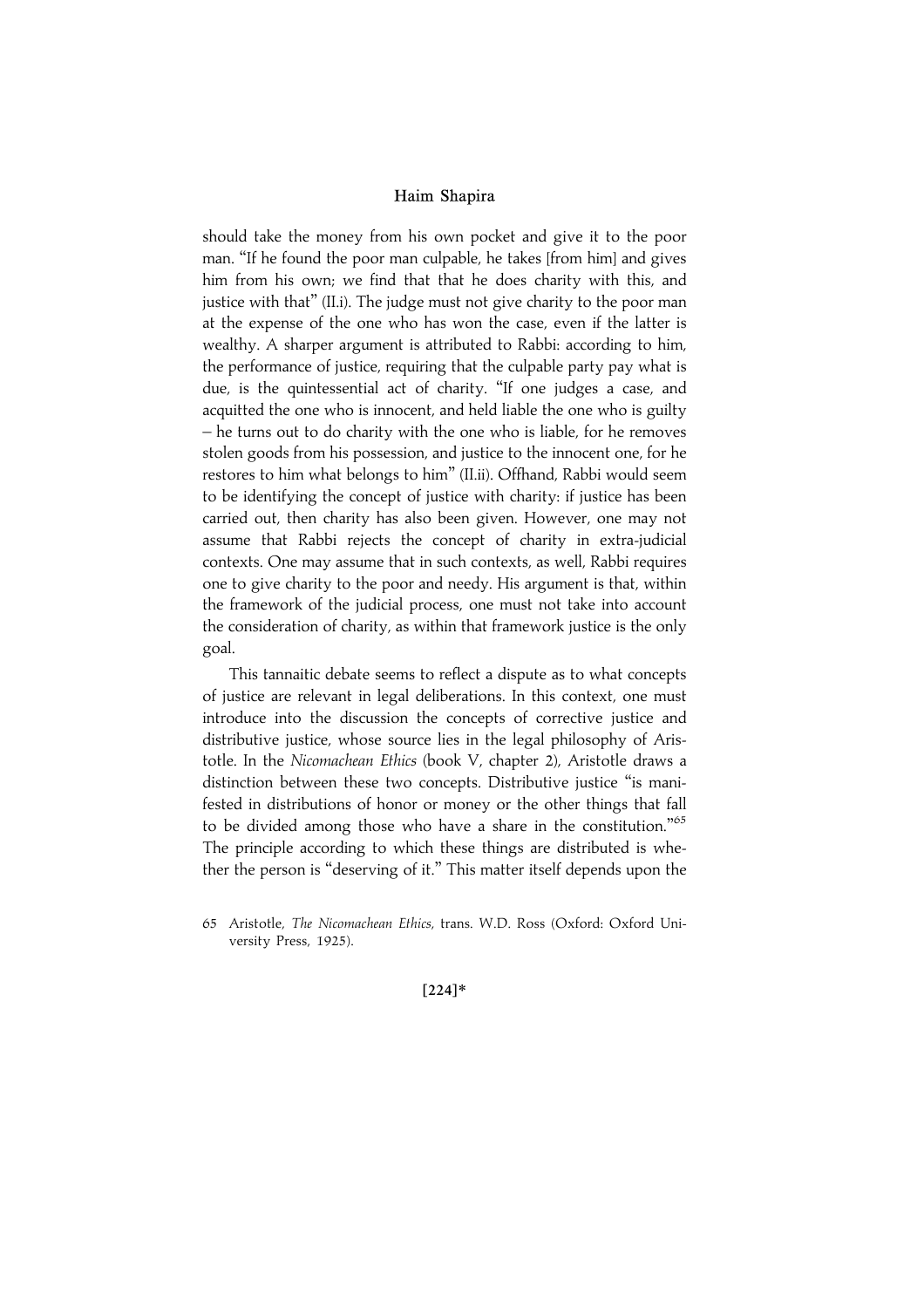individual's contribution to the common wealth and upon his status. For example, within the framework of a partnership, distributive justice determines what a person deserves on the basis of his contribution to the partnership. One who has invested 50% of his wealth in the partnership and a similar proportion of labor will also be entitled to the same proportion of the profits of the partnership. In the framework of distributive justice, one takes into consideration the person's status and his contribution to society. Similarly, in this same framework one may also weigh a person's needs. A poor person is likely to be more deserving than a rich one. (This socialistic insight was not explicitly suggested by Aristotle, but is basically consistent with the framework which he outlined.) As against that is corrective justice, "which plays a rectifying part in transactions between man and man.'' In chapter 4, Aristotle defines and elaborates the principles of corrective justice:

The justice in transactions between man and man is a sort of equality indeed, and the injustice a sort of inequality; not according to that kind of proportion, however, but according to arithmetical proportion. For it makes no difference whether a good man has defrauded a bad man or a bad man a good one, nor whether it is a good or a bad man that has committed adultery; the law looks only to the distinctive character of the injury, and treats the parties as equal, if one is in the wrong and the other is being wronged, and if one inflicted injury and the other has received it.

When a person harms his fellow and causes him damage, he needs to compensate him and restore the situation as it had been previously. The person's status or contribution is irrelevant in such cases. Corrective justice examines only two parameters: 1. Was damage caused? 2. Was the act done in an illegal or unjust manner? If the answer to these two questions is positive, than the one causing the damage must be held accountable for the damage caused. This principle applies not only to the law of damages but also to contract law and all other branches of private law. A person who took a loan from his neighbor and did not return it in time is tantamount to one who caused him direct damage

#### $[225]*$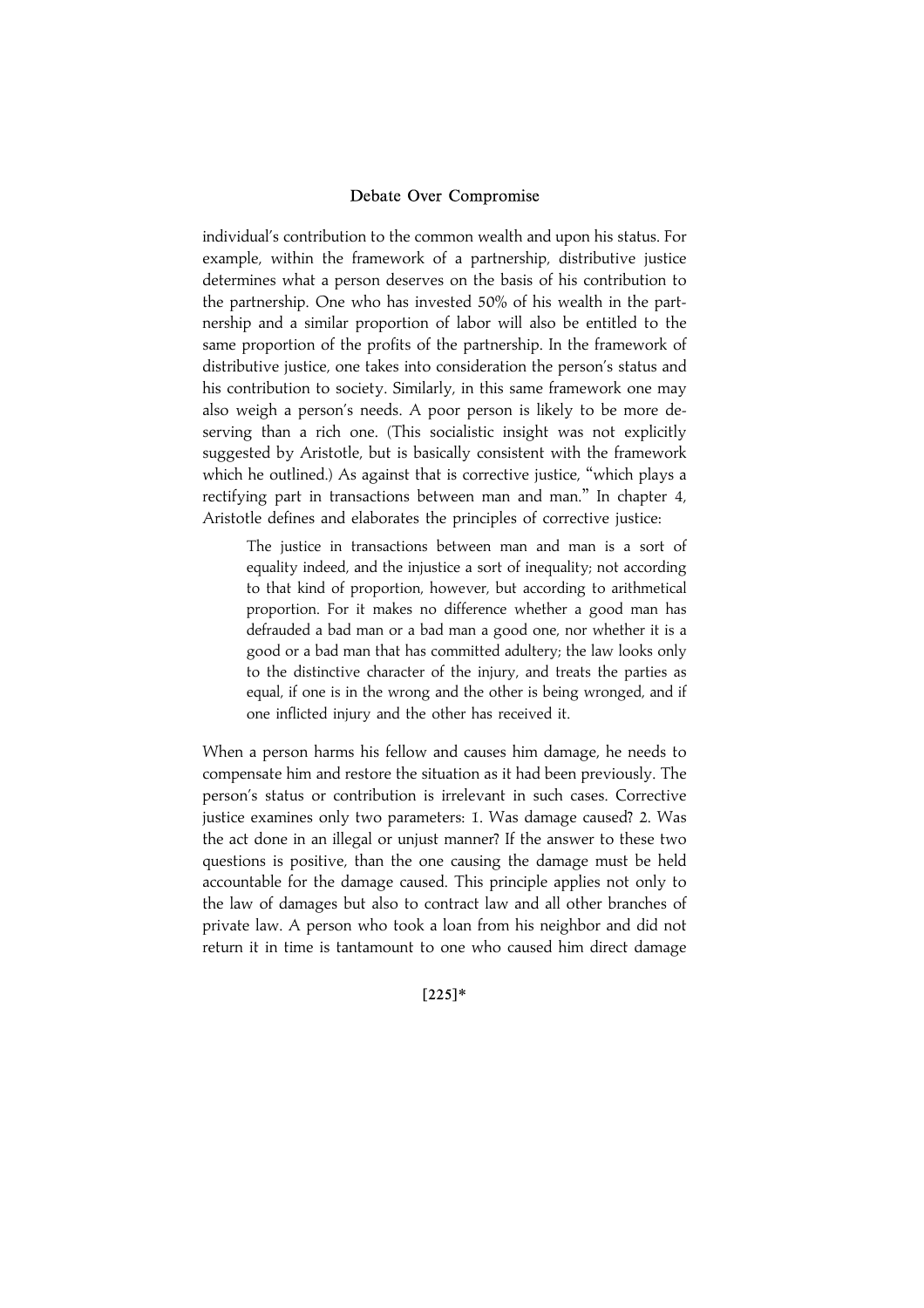and, according to the principles of corrective justice, must return the debt to its rightful owner. According to Aristotle, the same principle holds true in criminal law. At the time of Aristotle, criminal law was not administered by the state; rather, the side that was harmed sued the other one. The commission of a crime was seen as similar to causing damage to one's fellow, and punishment was understood as correction and restoration of the status quo. In any event, in regard to all these matters the judge is required to relate to the two sides as if they were equal and to examine the matter in concrete terms. To this end, he must ignore all other aspects of the two sides – whether one is dealing with an honest man or a criminal, a poor man or a rich one.

The question that underlies the tannaitic dispute, which plays a role in jurisprudential discourse even today, is what considerations of justice need to be taken into account by the court. That position which finds expression in the words of the anonymous tanna who sought to separate between law and charity, as well as in the words of Rabbi, reflects an approach of corrective justice. According to their approach, the judge needs to rule according to the law alone and must ignore the status and needs of the litigants. The question to be examined by the judge is whether the defendant acted properly and whether he caused damage to the plaintiff. He must ignore the issue as to whether the plaintiff is deserving of something for any other reasons. As opposed to this, according to the approach of R. Joshua b. Korhah, the judge's decision must incorporate considerations of distributive justice. The question as to whether the one found culpable under law is poor is thus relevant to his judgment, and may not be ignored by the judge. Nevertheless, it is important to emphasize that, even according to R. Joshua b. Korhah, a decision based upon the letter of the law only takes into account considerations of corrective justice. In order to apply considerations of distributive justice, the judge must deviate from this and rule by way of compromise.<sup>66</sup>

66 In this respect, the modern discussion of the question is different. Those who argue that one must take into account considerations of distributive

 $[226]*$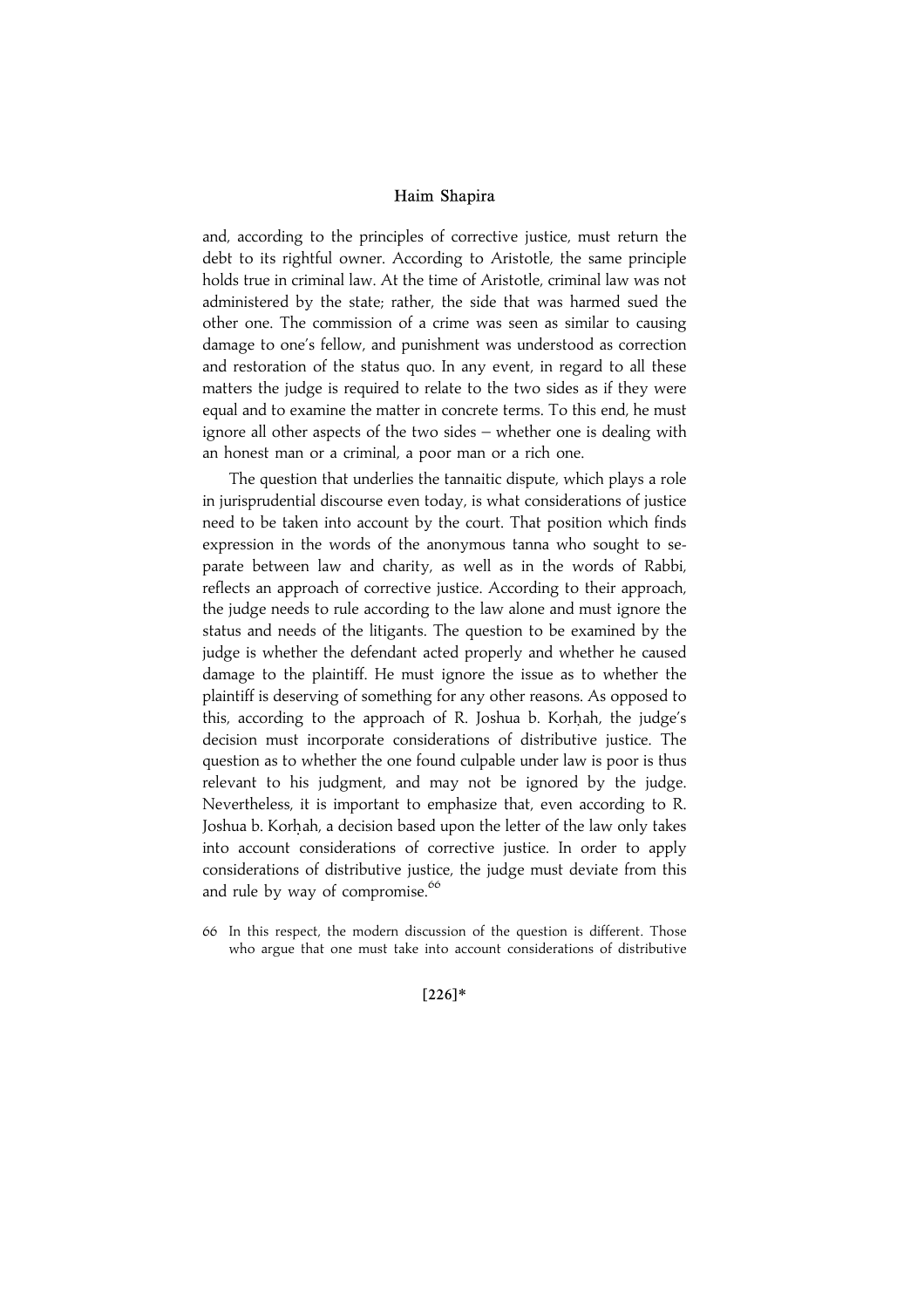## Summary

Tannaitic sources were familiar with the different forms of compromise: negotiation, mediation, and arbitration. Those procedures based upon agreement of the litigants are generally seen as praiseworthy, and are not subject to controversy among the rabbis. The sharp controversy among the tannaim focuses upon the process known as *bitsu'a*, which is a compromise made by the ruling of a judge. The question at the core of the dispute is thus whether or not the judge is authorized to do so. This question relates to the boundaries of judicial discretion and to the extent of the judge's authority. Is the judge allowed, for various reasons, to depart from the law and to rule in the form of a compromise? Three opinions were expressed regarding this matter which, as I have shown, reflect fundamentally different approaches to the nature of the judicial process. According to the approach of R. Eliezer b. R. Yose the Galilean, the purpose of the judicial process is to perform justice on the basis of objective standards. A judicial decision inconsistent with these criteria is a sin, as he thereby betrays his obligation. Hence, it is forbidden for the judge to perform bitsu'a. According to the two other approaches, the aim of the judicial process is to resolve disputes among human beings. In this respect, the law is merely a default option. Just as the parties involved are permitted to agree upon some other solution to their dispute, so too the judge is permitted to rule in a manner that departs from the law, if it serves some positive value. The question as to whether this is to be treated

 $[227]*$ 

justice, for example, in the framework of economic analysis of law, say that the matter ought to influence the results of the litigation. According to this approach, one is not speaking of considerations of ''charity'' made in the framework of compromise and the like, but rather of considerations that determine the nature of justice and of law. For a discussion of this question, see, e.g., R. Posner, The Problem of Jurisprudence (Cambridge, Mass.: Harvard University Press, 1993), 313-52. As against that, see E. Weinrib, The Idea of Private Law (Cambridge, Mass.: Harvard University Press, 1995).